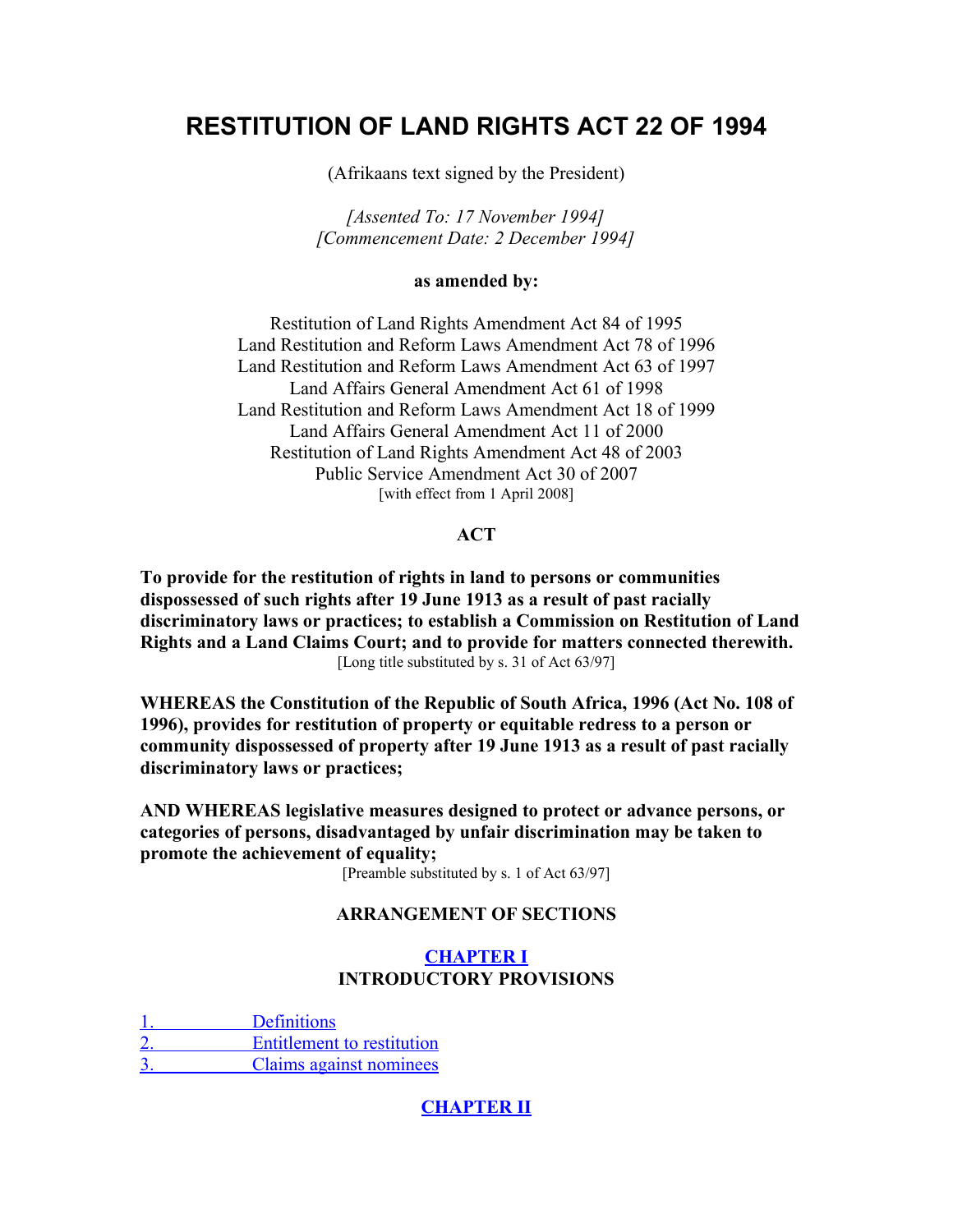# **COMMISSION ON RESTITUTION OF LAND RIGHTS**

 [4. Establishment of Commission on Restitution of Land Rights](http://search.sabinet.co.za/netlawpdf/netlaw/RESTITUTION%20OF%20LAND%20RIGHTS%20ACT.htm#section4%23section4)  [5. Meetings of Commission](http://search.sabinet.co.za/netlawpdf/netlaw/RESTITUTION%20OF%20LAND%20RIGHTS%20ACT.htm#section5%23section5)  [6. General functions of Commission](http://search.sabinet.co.za/netlawpdf/netlaw/RESTITUTION%20OF%20LAND%20RIGHTS%20ACT.htm#section6%23section6)  [7. Delegation of powers and performance of functions](http://search.sabinet.co.za/netlawpdf/netlaw/RESTITUTION%20OF%20LAND%20RIGHTS%20ACT.htm#section7%23section7)  [8. Performance of work of Commission](http://search.sabinet.co.za/netlawpdf/netlaw/RESTITUTION%20OF%20LAND%20RIGHTS%20ACT.htm#section8%23section8)  [9. Appointment of persons or organisations to assist Commission on ad hoc](http://search.sabinet.co.za/netlawpdf/netlaw/RESTITUTION%20OF%20LAND%20RIGHTS%20ACT.htm#section9%23section9) [basis](http://search.sabinet.co.za/netlawpdf/netlaw/RESTITUTION%20OF%20LAND%20RIGHTS%20ACT.htm#section9%23section9)  [10. Lodgement of claims](http://search.sabinet.co.za/netlawpdf/netlaw/RESTITUTION%20OF%20LAND%20RIGHTS%20ACT.htm#section10%23section10)  [11. Procedure after lodgement of claim](http://search.sabinet.co.za/netlawpdf/netlaw/RESTITUTION%20OF%20LAND%20RIGHTS%20ACT.htm#section11%23section11)  [11A. Withdrawal or amendment of notice of claim](http://search.sabinet.co.za/netlawpdf/netlaw/RESTITUTION%20OF%20LAND%20RIGHTS%20ACT.htm#section11A%23section11A)  [12. Commission's power of investigation](http://search.sabinet.co.za/netlawpdf/netlaw/RESTITUTION%20OF%20LAND%20RIGHTS%20ACT.htm#section12%23section12)  [13. Mediation](http://search.sabinet.co.za/netlawpdf/netlaw/RESTITUTION%20OF%20LAND%20RIGHTS%20ACT.htm#section13%23section13)  [14. Referral of claims to Court](http://search.sabinet.co.za/netlawpdf/netlaw/RESTITUTION%20OF%20LAND%20RIGHTS%20ACT.htm#section14%23section14)  [15. ……….](http://search.sabinet.co.za/netlawpdf/netlaw/RESTITUTION%20OF%20LAND%20RIGHTS%20ACT.htm#section15%23section15)  [16. Rules regarding procedure of Commission](http://search.sabinet.co.za/netlawpdf/netlaw/RESTITUTION%20OF%20LAND%20RIGHTS%20ACT.htm#section16%23section16)  [17. Offences and penalties](http://search.sabinet.co.za/netlawpdf/netlaw/RESTITUTION%20OF%20LAND%20RIGHTS%20ACT.htm#section17%23section17)  [18. Limitation of liability](http://search.sabinet.co.za/netlawpdf/netlaw/RESTITUTION%20OF%20LAND%20RIGHTS%20ACT.htm#section18%23section18)  [19. Expenditure of Commission](http://search.sabinet.co.za/netlawpdf/netlaw/RESTITUTION%20OF%20LAND%20RIGHTS%20ACT.htm#section19%23section19)  [20. Annual estimates of expenditure](http://search.sabinet.co.za/netlawpdf/netlaw/RESTITUTION%20OF%20LAND%20RIGHTS%20ACT.htm#section20%23section20)  [21. Annual report](http://search.sabinet.co.za/netlawpdf/netlaw/RESTITUTION%20OF%20LAND%20RIGHTS%20ACT.htm#section21%23section21)

# **[CHAPTER III](http://search.sabinet.co.za/netlawpdf/netlaw/RESTITUTION%20OF%20LAND%20RIGHTS%20ACT.htm#chapter3%23chapter3) THE LAND CLAIMS COURT**

- [22. Land Claims Court](http://search.sabinet.co.za/netlawpdf/netlaw/RESTITUTION%20OF%20LAND%20RIGHTS%20ACT.htm#section22%23section22)
- [23. Qualifications of judges of Court](http://search.sabinet.co.za/netlawpdf/netlaw/RESTITUTION%20OF%20LAND%20RIGHTS%20ACT.htm#section23%23section23)
- [24. ……….](http://search.sabinet.co.za/netlawpdf/netlaw/RESTITUTION%20OF%20LAND%20RIGHTS%20ACT.htm#section24%23section24)
- [25. Holding of office](http://search.sabinet.co.za/netlawpdf/netlaw/RESTITUTION%20OF%20LAND%20RIGHTS%20ACT.htm#section25%23section25)
- [26. Remuneration and conditions of employment of judges](http://search.sabinet.co.za/netlawpdf/netlaw/RESTITUTION%20OF%20LAND%20RIGHTS%20ACT.htm#section26%23section26)
- [26A. Secondment of judges and appointment of acting judges to Land Claims Court](http://search.sabinet.co.za/netlawpdf/netlaw/RESTITUTION%20OF%20LAND%20RIGHTS%20ACT.htm#section26A%23section26A)
- [27. Appointment of assessors](http://search.sabinet.co.za/netlawpdf/netlaw/RESTITUTION%20OF%20LAND%20RIGHTS%20ACT.htm#section27%23section27)
- [28. Seat and hearings of Court](http://search.sabinet.co.za/netlawpdf/netlaw/RESTITUTION%20OF%20LAND%20RIGHTS%20ACT.htm#section28%23section28)
- [28A. Seals of Court](http://search.sabinet.co.za/netlawpdf/netlaw/RESTITUTION%20OF%20LAND%20RIGHTS%20ACT.htm#section28A%23section28A)
- [28B. Proceedings to be conducted in open court](http://search.sabinet.co.za/netlawpdf/netlaw/RESTITUTION%20OF%20LAND%20RIGHTS%20ACT.htm#section28B%23section28B)
- [28C. Reference of particular matters for investigation by referee](http://search.sabinet.co.za/netlawpdf/netlaw/RESTITUTION%20OF%20LAND%20RIGHTS%20ACT.htm#section28C%23section28C)
- [28D. No process to be issued against judge of Court except with consent of court](http://search.sabinet.co.za/netlawpdf/netlaw/RESTITUTION%20OF%20LAND%20RIGHTS%20ACT.htm#section28D%23section28D)
- [28E. Judgment by default](http://search.sabinet.co.za/netlawpdf/netlaw/RESTITUTION%20OF%20LAND%20RIGHTS%20ACT.htm#section28E%23section28E)
- [28F. Manner of securing attendance of witnesses or production of any document or thing](http://search.sabinet.co.za/netlawpdf/netlaw/RESTITUTION%20OF%20LAND%20RIGHTS%20ACT.htm#section28F%23section28F) [in proceedings before Court](http://search.sabinet.co.za/netlawpdf/netlaw/RESTITUTION%20OF%20LAND%20RIGHTS%20ACT.htm#section28F%23section28F)
- [28G. Manner in which witnesses may be dealt with on refusal to give evidence or](http://search.sabinet.co.za/netlawpdf/netlaw/RESTITUTION%20OF%20LAND%20RIGHTS%20ACT.htm#section28G%23section28G) [produce any document or thing](http://search.sabinet.co.za/netlawpdf/netlaw/RESTITUTION%20OF%20LAND%20RIGHTS%20ACT.htm#section28G%23section28G)
- [28H. Examination by interrogatories of persons whose evidence is required in](http://search.sabinet.co.za/netlawpdf/netlaw/RESTITUTION%20OF%20LAND%20RIGHTS%20ACT.htm#section28H%23section28H) [proceedings before Court](http://search.sabinet.co.za/netlawpdf/netlaw/RESTITUTION%20OF%20LAND%20RIGHTS%20ACT.htm#section28H%23section28H)
- [28I. Appointment of officers of Court](http://search.sabinet.co.za/netlawpdf/netlaw/RESTITUTION%20OF%20LAND%20RIGHTS%20ACT.htm#section28I%23section28I)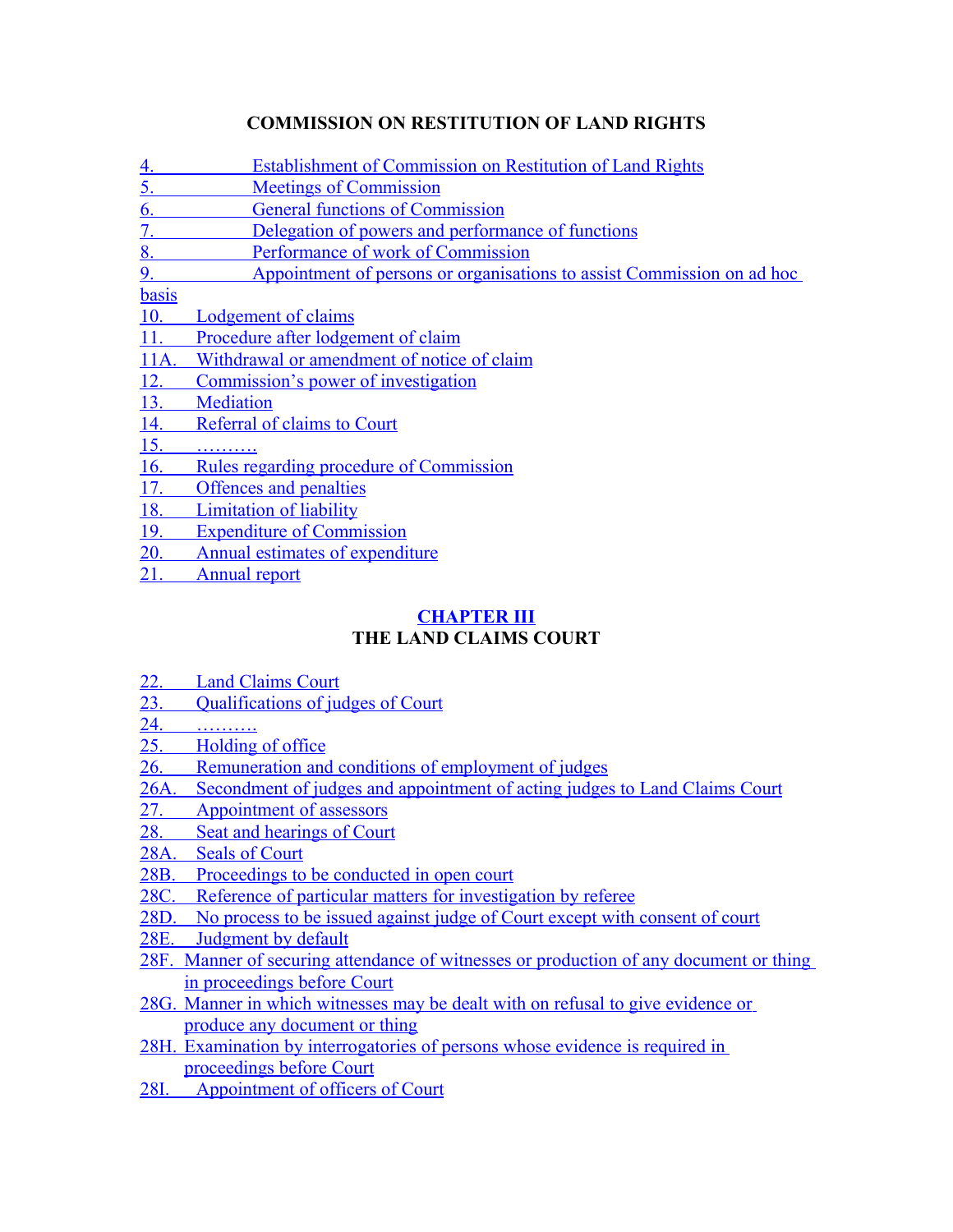- [28J. Finances and accountability](http://search.sabinet.co.za/netlawpdf/netlaw/RESTITUTION%20OF%20LAND%20RIGHTS%20ACT.htm#section28J%23section28J)
- 28K. Scope and execution of process of Court
- [28L. Offences relating to execution](http://search.sabinet.co.za/netlawpdf/netlaw/RESTITUTION%20OF%20LAND%20RIGHTS%20ACT.htm#section28L%23section28L)
- [28M. Witness fees](http://search.sabinet.co.za/netlawpdf/netlaw/RESTITUTION%20OF%20LAND%20RIGHTS%20ACT.htm#section28M%23section28M)
- [28N. Powers of Court on hearing of appeals](http://search.sabinet.co.za/netlawpdf/netlaw/RESTITUTION%20OF%20LAND%20RIGHTS%20ACT.htm#section28N%23section28N)
- [28O. Application of provisions of this Chapter in respect of performance by Court of its](http://search.sabinet.co.za/netlawpdf/netlaw/RESTITUTION%20OF%20LAND%20RIGHTS%20ACT.htm#section28O%23section28O) [functions under other legislation](http://search.sabinet.co.za/netlawpdf/netlaw/RESTITUTION%20OF%20LAND%20RIGHTS%20ACT.htm#section28O%23section28O)
- [29. Intervention to proceedings before Court, right to appear and legal representation](http://search.sabinet.co.za/netlawpdf/netlaw/RESTITUTION%20OF%20LAND%20RIGHTS%20ACT.htm#section29%23section29)
- [30. Admissibility of evidence](http://search.sabinet.co.za/netlawpdf/netlaw/RESTITUTION%20OF%20LAND%20RIGHTS%20ACT.htm#section30%23section30)
- [31. Pre-trial conference](http://search.sabinet.co.za/netlawpdf/netlaw/RESTITUTION%20OF%20LAND%20RIGHTS%20ACT.htm#section31%23section31)
- [32. Rules governing procedure](http://search.sabinet.co.za/netlawpdf/netlaw/RESTITUTION%20OF%20LAND%20RIGHTS%20ACT.htm#section32%23section32)
- [33. Factors to be taken into account by Court](http://search.sabinet.co.za/netlawpdf/netlaw/RESTITUTION%20OF%20LAND%20RIGHTS%20ACT.htm#section33%23section33)
- [34. Ruling by Court on restoration before final determination of claim](http://search.sabinet.co.za/netlawpdf/netlaw/RESTITUTION%20OF%20LAND%20RIGHTS%20ACT.htm#section34%23section34)
- [35. Court orders](http://search.sabinet.co.za/netlawpdf/netlaw/RESTITUTION%20OF%20LAND%20RIGHTS%20ACT.htm#section35%23section35)
- [35A. Mediation](http://search.sabinet.co.za/netlawpdf/netlaw/RESTITUTION%20OF%20LAND%20RIGHTS%20ACT.htm#section35A%23section35A)
- [36. Review of decisions of Commission](http://search.sabinet.co.za/netlawpdf/netlaw/RESTITUTION%20OF%20LAND%20RIGHTS%20ACT.htm#section36%23section36)
- [37. Appeals from Court](http://search.sabinet.co.za/netlawpdf/netlaw/RESTITUTION%20OF%20LAND%20RIGHTS%20ACT.htm#section37%23section37)
- [38. Decisions of Court a matter of public record](http://search.sabinet.co.za/netlawpdf/netlaw/RESTITUTION%20OF%20LAND%20RIGHTS%20ACT.htm#section38%23section38)

# **[CHAPTER IIIA](http://search.sabinet.co.za/netlawpdf/netlaw/RESTITUTION%20OF%20LAND%20RIGHTS%20ACT.htm#chapter3A%23chapter3A) DIRECT ACCESS TO COURT**

- [38A. Definitions](http://search.sabinet.co.za/netlawpdf/netlaw/RESTITUTION%20OF%20LAND%20RIGHTS%20ACT.htm#section38A%23section38A)
- [38B. Application to Court for restitution of right in land](http://search.sabinet.co.za/netlawpdf/netlaw/RESTITUTION%20OF%20LAND%20RIGHTS%20ACT.htm#section38B%23section38B)
- [38C. Reports by regional land claims commissioner or Director-General](http://search.sabinet.co.za/netlawpdf/netlaw/RESTITUTION%20OF%20LAND%20RIGHTS%20ACT.htm#section38C%23section38C)
- [38D. Time limit for applications for leave to intervene under certain circumstances](http://search.sabinet.co.za/netlawpdf/netlaw/RESTITUTION%20OF%20LAND%20RIGHTS%20ACT.htm#section38D%23section38D)
- [38E. Additional powers of Court](http://search.sabinet.co.za/netlawpdf/netlaw/RESTITUTION%20OF%20LAND%20RIGHTS%20ACT.htm#section38E%23section38E)

# **[CHAPTER IV](http://search.sabinet.co.za/netlawpdf/netlaw/RESTITUTION%20OF%20LAND%20RIGHTS%20ACT.htm#chapter4%23chapter4) MISCELLANEOUS PROVISIONS**

- [39. Register of public land](http://search.sabinet.co.za/netlawpdf/netlaw/RESTITUTION%20OF%20LAND%20RIGHTS%20ACT.htm#section39%23section39)
- [40. Regulations](http://search.sabinet.co.za/netlawpdf/netlaw/RESTITUTION%20OF%20LAND%20RIGHTS%20ACT.htm#section40%23section40)
- [41. Repeal of laws, and savings](http://search.sabinet.co.za/netlawpdf/netlaw/RESTITUTION%20OF%20LAND%20RIGHTS%20ACT.htm#section41%23section41)
- [42. Transfer duty and fees](http://search.sabinet.co.za/netlawpdf/netlaw/RESTITUTION%20OF%20LAND%20RIGHTS%20ACT.htm#section42%23section42)
- [42A. Registration of land in name of claimant](http://search.sabinet.co.za/netlawpdf/netlaw/RESTITUTION%20OF%20LAND%20RIGHTS%20ACT.htm#section42A%23section42A)
- [42B. Certain laws not applicable in respect of land restored or awarded](http://search.sabinet.co.za/netlawpdf/netlaw/RESTITUTION%20OF%20LAND%20RIGHTS%20ACT.htm#section42B%23section42B)
- [42C. Financial aid](http://search.sabinet.co.za/netlawpdf/netlaw/RESTITUTION%20OF%20LAND%20RIGHTS%20ACT.htm#section42C%23section42C)
- [42D. Powers of Minister in case of certain agreements](http://search.sabinet.co.za/netlawpdf/netlaw/RESTITUTION%20OF%20LAND%20RIGHTS%20ACT.htm#section42D%23section42D)
- [42E. Acquisition of land, portion of land or right in land for land reform purposes](http://search.sabinet.co.za/netlawpdf/netlaw/RESTITUTION%20OF%20LAND%20RIGHTS%20ACT.htm#section42E%23section42E)
- [43. Short title and commencement](http://search.sabinet.co.za/netlawpdf/netlaw/RESTITUTION%20OF%20LAND%20RIGHTS%20ACT.htm#section43%23section43)

# **CHAPTER I**

# **INTRODUCTORY PROVISIONS**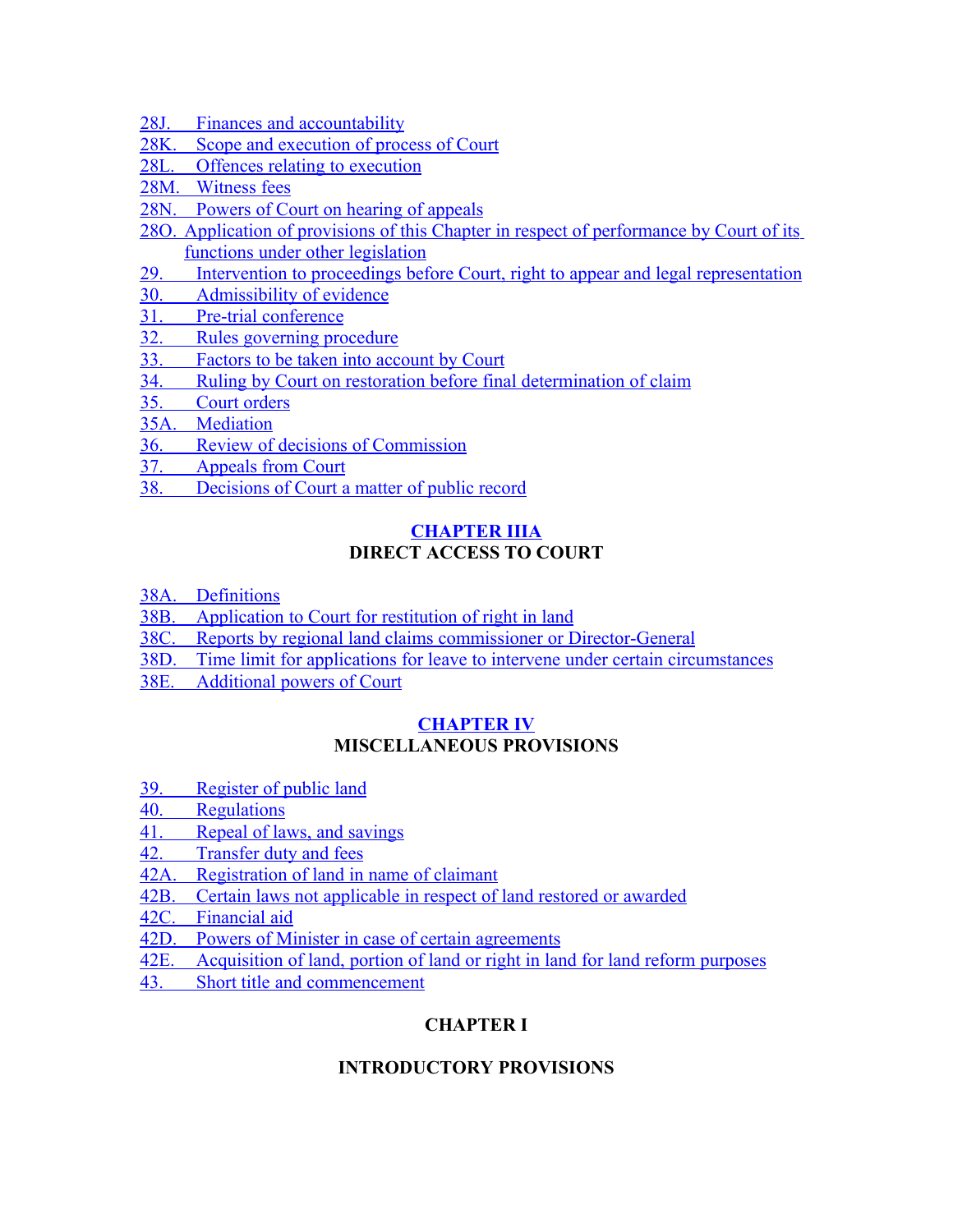# **1. Definitions**

In this Act, unless the context indicates otherwise -

**"claim"** means -

- (a) any claim for restitution of a right in land lodged with the Commission in terms of this Act; or
- (b) any application lodged with the registrar of the Court in terms of [Chapter IIIA](http://search.sabinet.co.za/netlawpdf/netlaw/RESTITUTION%20OF%20LAND%20RIGHTS%20ACT.htm#chapter3A%23chapter3A) for the purpose of claiming restitution of a right in land; [Definition of "claim" substituted by s. 2 of Act 63/97]

**"claimant"** means any person who has lodged a claim; [Definition of "claimant" substituted by s. 2 of Act 63/97]

**"Commission"** means the Commission on Restitution of Land Rights established by [section 4;](http://search.sabinet.co.za/netlawpdf/netlaw/RESTITUTION%20OF%20LAND%20RIGHTS%20ACT.htm#section4%23section4)

**"community"** means any group of persons whose rights in land are derived from shared rules determining access to land held in common by such group, and includes part of any such group;

**"Court"** means the Land Claims Court established by [section 22;](http://search.sabinet.co.za/netlawpdf/netlaw/RESTITUTION%20OF%20LAND%20RIGHTS%20ACT.htm#section22%23section22)

**"day",** in the computation of any period of time expressed in days, means any day which is not a Saturday, Sunday or public holiday and which does not fall within the period 24 December to 2 January;

[Definition of "day" inserted by s. 1 of Act 78/96]

**"direct descendant"** of a person includes the spouse or partner in a customary union of such person whether or not such customary union has been registered;

**"equitable redress"** means any equitable redress, other than the restoration of a right in land, arising from the dispossession of a right in land after 19 June 1913 as a result of past racially discriminatory laws or practices, including -

- (a) the granting of an appropriate right in alternative state-owned land;
- (b) the payment of compensation; [Definition of "equitable redress" inserted by s. 2 of Act 63/97]

**"High Court"** means any High Court referred to in [section 166\(](http://search.sabinet.co.za/netlawpdf/netlaw/CONSTITUTION%20OF%20THE%20REPUBLIC%20OF%20SOUTH%20AFRICA.htm#section166)c) of the Constitution, excluding a high court of appeal;

[Definition of "High Court" inserted by s. 2 of Act 63/97]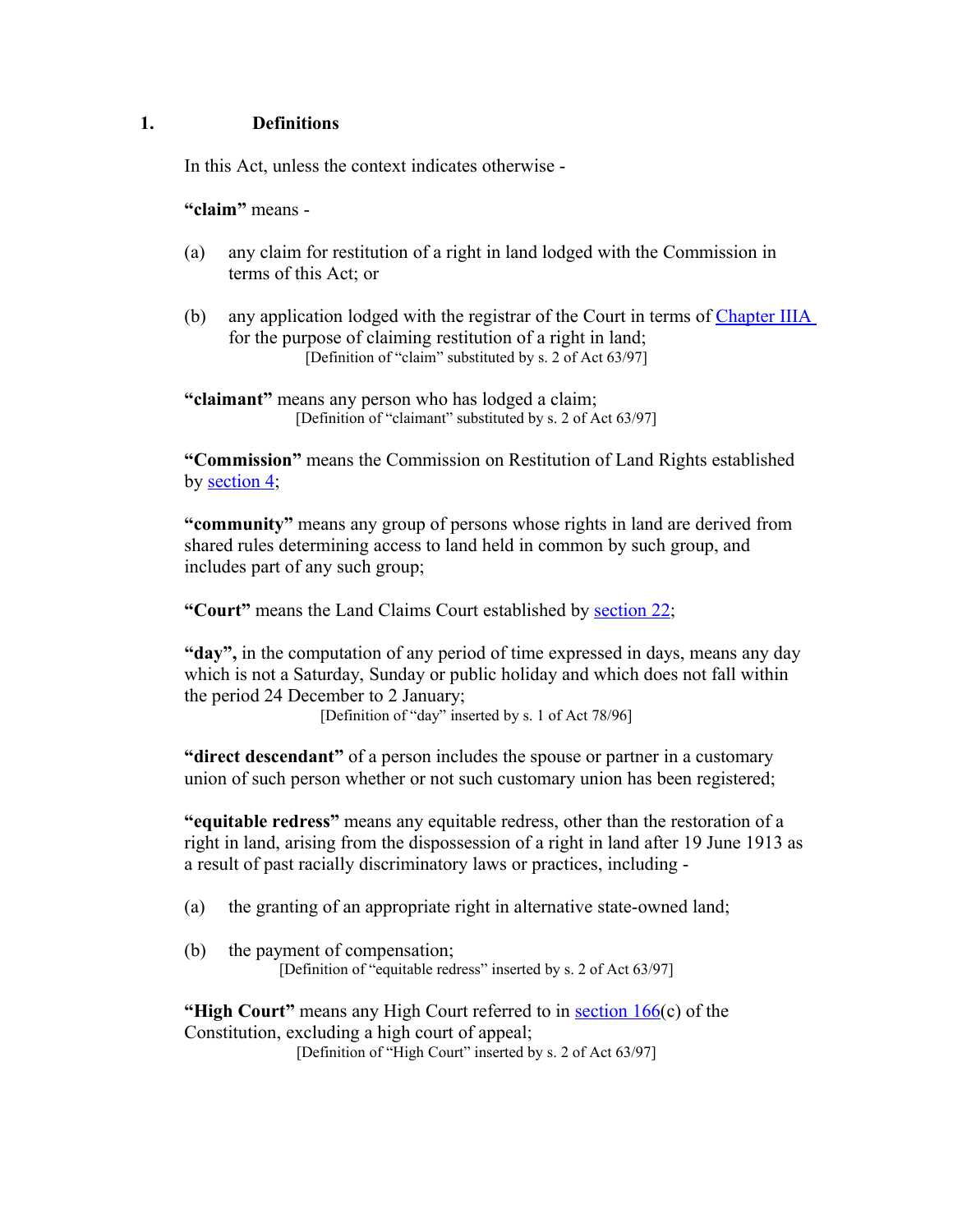**"Minister"** means the Minister of Land Affairs or an officer in his or her department designated by him or her;

**"organisation"** means any association of persons, incorporated or unincorporated, registered in terms of a law or unregistered and also any branch, section or committee of such association or any local, regional or subsidiary body which forms part of such association;

[Definition of "organisation" inserted by s. 1 of Act 78/96]

**"organ of state"** means an organ of state as defined in [section 239](http://search.sabinet.co.za/netlawpdf/netlaw/CONSTITUTION%20OF%20THE%20REPUBLIC%20OF%20SOUTH%20AFRICA.htm#section239) of the Constitution;

[Definition of "organ of state" inserted by s. 2 of Act 63/97]

**"person"** includes a community or part thereof;

**"prescribed"** means prescribed by or under this Act;

**"presiding judge"**, in relation to a hearing before more than one judge, means the judge designated as such by the President of the Court;

[Definition of "presiding judge" inserted by s. 1 of Act 78/96]

**"public land"** means all land owned by any organ of state, and includes land owned by the Land Bank and any institution in which the State is the majority or controlling shareholder;

[Definition of "public land" substituted by s. 2 of Act 63/97]

**"racially discriminatory laws"** include laws made by any sphere of government and subordinate legislation;

[Definition of "racially discriminatory laws" inserted by s. 2 of Act 63/97]

**"racially discriminatory practices"** means racially discriminatory practices, acts or omissions, direct or indirect, by -

- (a) any department of state or administration in the national, provincial or local sphere of government;
- (b) any other functionary or institution which exercised a public power or performed a public function in terms of any legislation; [Definition of "racially discriminatory practices" inserted by s. 2 of Act 63/97]

#### **"restitution of a right in land"** means -

- (a) the restoration of a right in land; or
- (b) equitable redress; [Definition of "restitution of a right in land" inserted by s. 2 of Act 63/97]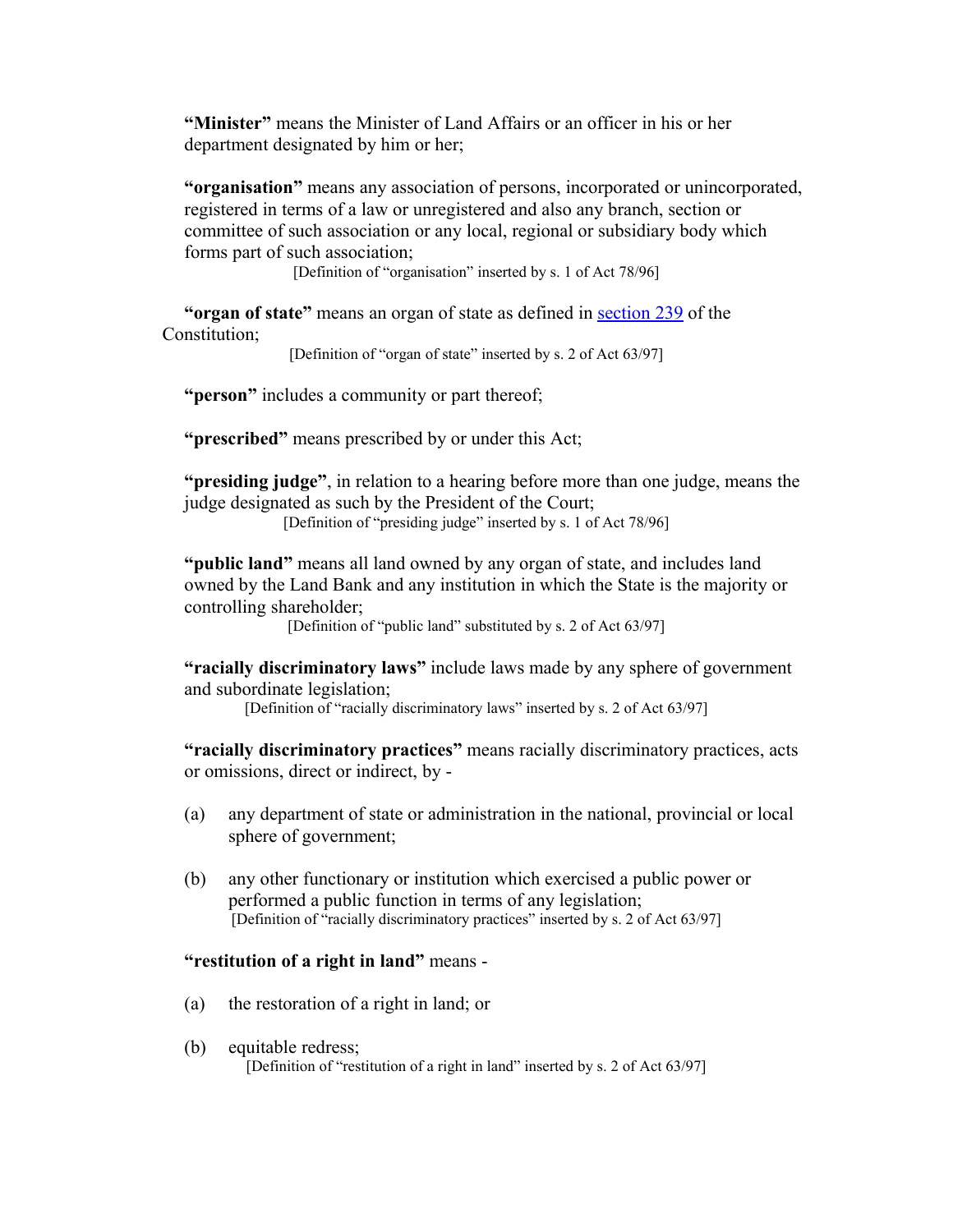**"restoration of a right in land"** means the return of a right in land or a portion of land dispossessed after 19 June 1913 as a result of past racially discriminatory laws or practices;

[Definition of "restoration of a right in land" inserted by s. 2 of Act 63/97 and substituted by s. 1 of Act 18/99]

**"right in land"** means any right in land whether registered or unregistered, and may include the interest of a labour tenant and sharecropper, a customary law interest, the interest of a beneficiary under a trust arrangement and beneficial occupation for a continuous period of not less than 10 years prior to the dispossession in question;

**"the Constitution"** means the Constitution of the Republic of South Africa, 1996 (Act No. 108 of 1996);

[Definition of "the Constitution" inserted by s. 2 of Act 63/97]

**"Supreme Court"** ……….

[Definition of "Supreme Court" deleted by s. 2 of Act 63/97]

**"the rules"** means the rules made under **sections** 16 and [32;](http://search.sabinet.co.za/netlawpdf/netlaw/RESTITUTION%20OF%20LAND%20RIGHTS%20ACT.htm#section32%23section32)

**"this Act"** includes the rules and the regulations made under [section 40.](http://search.sabinet.co.za/netlawpdf/netlaw/RESTITUTION%20OF%20LAND%20RIGHTS%20ACT.htm#section40%23section40)

# **2. Entitlement to restitution**

- (1) A person shall be entitled to restitution of a right in land if
	- (a) he or she is a person dispossessed of a right in land after 19 June 1913 as a result of past racially discriminatory laws or practices ; or
	- (b) it is a deceased estate dispossessed of a right in land after 19 June 1913 as a result of past racially discriminatory laws or practices; or
	- (c) he or she is the direct descendant of a person referred to in paragraph (a) who has died without lodging a claim and has no ascendant who -
		- (i) is a direct descendant of a person referred to in paragraph (a); and
		- (ii) has lodged a claim for the restitution of a right in land; or
	- (d) it is a community or part of a community dispossessed of a right in land after 19 June 1913 as a result of past racially discriminatory laws or practices; and
	- (e) the claim for such restitution is lodged not later than 31 December 1998.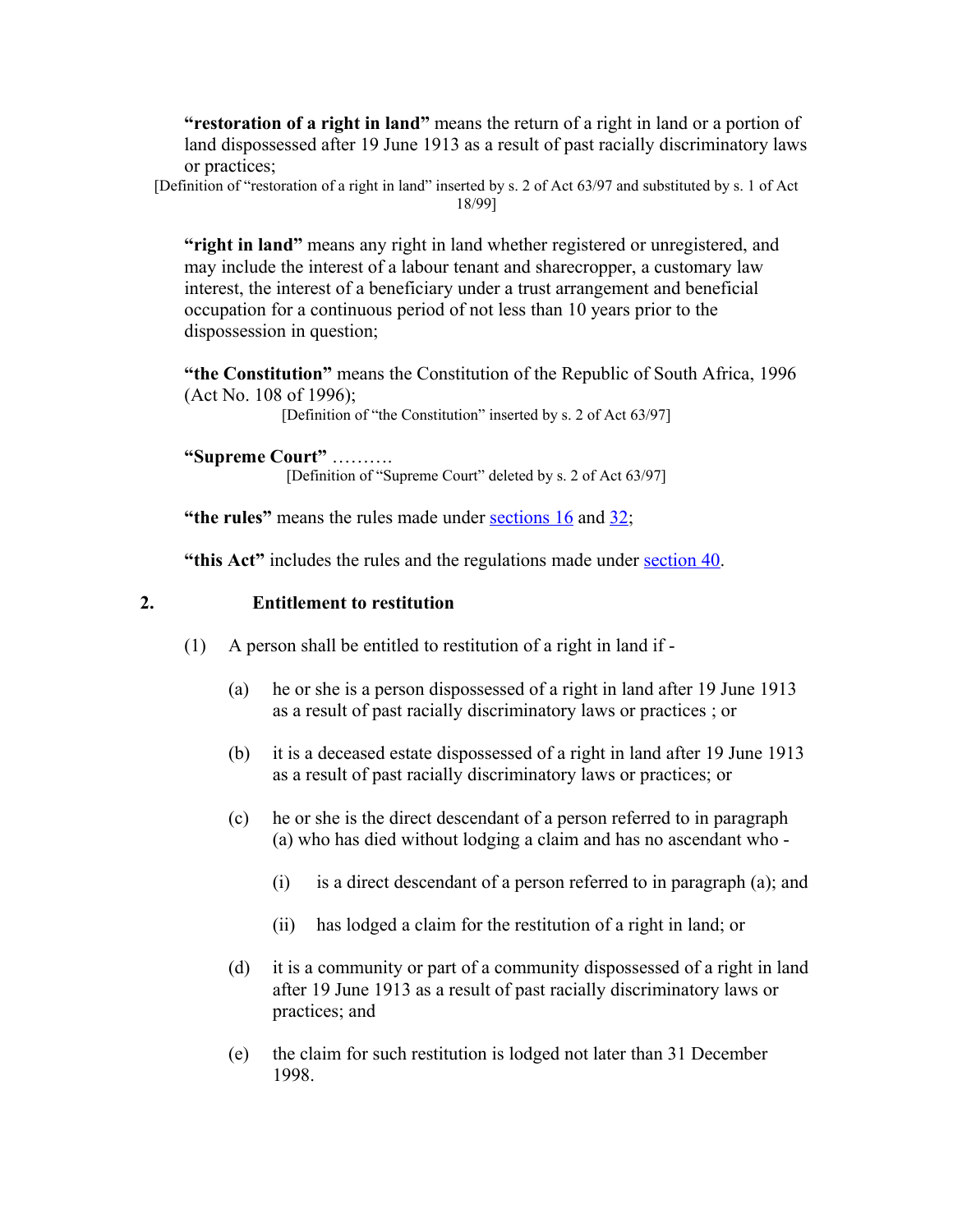- (2) No person shall be entitled to restitution of a right in land if
	- (a) just and equitable compensation as contemplated in section  $25(3)$  of the Constitution; or
	- (b) any other consideration which is just and equitable,

calculated at the time of any dispossession of such right, was received in respect of such dispossession.

- (3) If a natural person dies after lodging a claim but before the claim is finalised and -
	- (a) leaves a will by which the right or equitable redress claimed has been disposed of, the executor of the deceased estate, in his or her capacity as the representative of the estate, alone or, failing the executor, the heirs of the deceased alone; or
	- (b) does not leave a will contemplated in paragraph (a), the direct descendants alone,

may be substituted as claimant or claimants.

(4) If there is more than one direct descendant who have lodged claims for and are entitled to restitution, the right or equitable redress in question shall be divided not according to the number of individuals but by lines of succession. [S. 2 amended by s. 2 of Act 78/96 and substituted by s. 3 of Act 63/97 and s. 2 of Act 18/99]

### **3. Claims against nominees**

Subject to the provisions of this Act a person shall be entitled to claim title in land if such claimant or his, her or its antecedent -

- (a) was prevented from obtaining or retaining title to the claimed land because of a law which would have been inconsistent with the prohibition of racial discrimination contained in section  $9(3)$  of the Constitution had that subsection been in operation at the relevant time; and [Para. (a) substituted by s. 4 of Act 63/97]
- (b) proves that the registered owner of the land holds title as a result of a transaction between such registered owner or his, her or its antecedents and the claimant or his, her or its antecedents, in terms of which such registered owner or his, her or its antecedents held the land on behalf of the claimant or his, her or its antecedents.

# **CHAPTER II**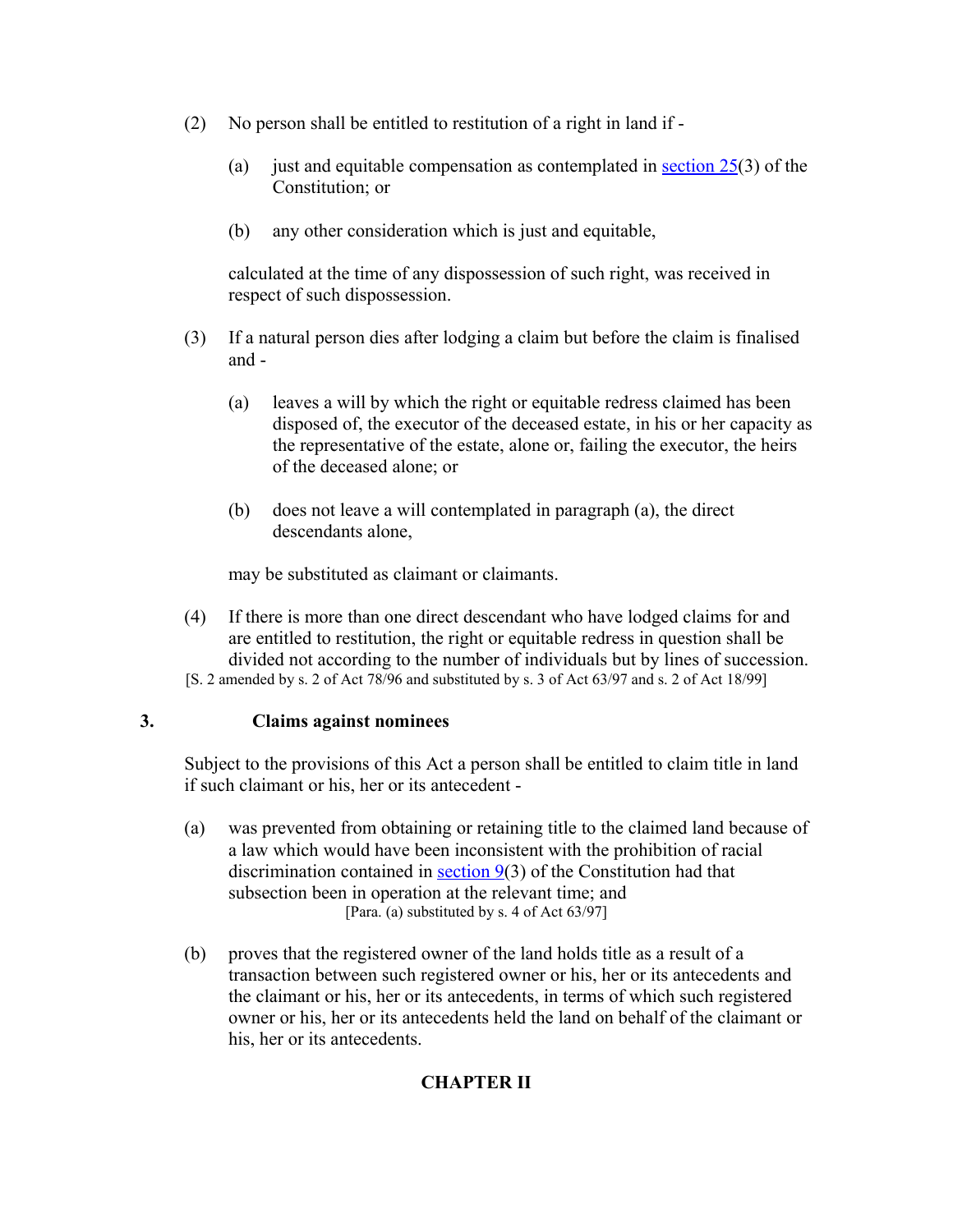# **COMMISSION ON RESTITUTION OF LAND RIGHTS**

# **4. Establishment of Commission on Restitution of Land Rights**

- (1) There is hereby established a commission to be known as the Commission on Restitution of Land Rights.
- (2) The Commission shall have a head office and such other offices, with such areas of jurisdiction, as the Minister may determine.
- (3) The Commission shall consist of a Chief Land Claims Commissioner appointed by the Minister, after inviting nominations from the general public, a Deputy Land Claims Commissioner similarly appointed and as many regional land claims commissioners as may be appointed by the Minister.
- (4) The Chief Land Claims Commissioner, the Deputy Land Claims Commissioner and a regional land claims commissioner, shall -
	- (a) be fit and proper persons to hold such offices;
	- (b) be South African citizens; and
	- (c) have skills and knowledge relevant to the work of the Commission or such legal knowledge or qualifications as the Minister may deem necessary.
- (5) The Minister may terminate any appointment made under subsection (3)
	- (a) if he or she is satisfied that such appointed person no longer complies with the requirements of subsection  $(4)$ ; or
	- (b) if the appointed person requests the Minister in writing to terminate the appointment.

### **5. Meetings of Commission**

- (1) The Commission shall meet at least three times each year.
- (2) Meetings of the Commission shall be held at the time and place determined by the Chief Land Claims Commissioner.
- (3) The majority of the members of the Commission shall form a quorum for a meeting of the Commission.
- (4) The decision of the majority of the members of the Commission present at any meeting thereof shall be a decision of the Commission: Provided that, in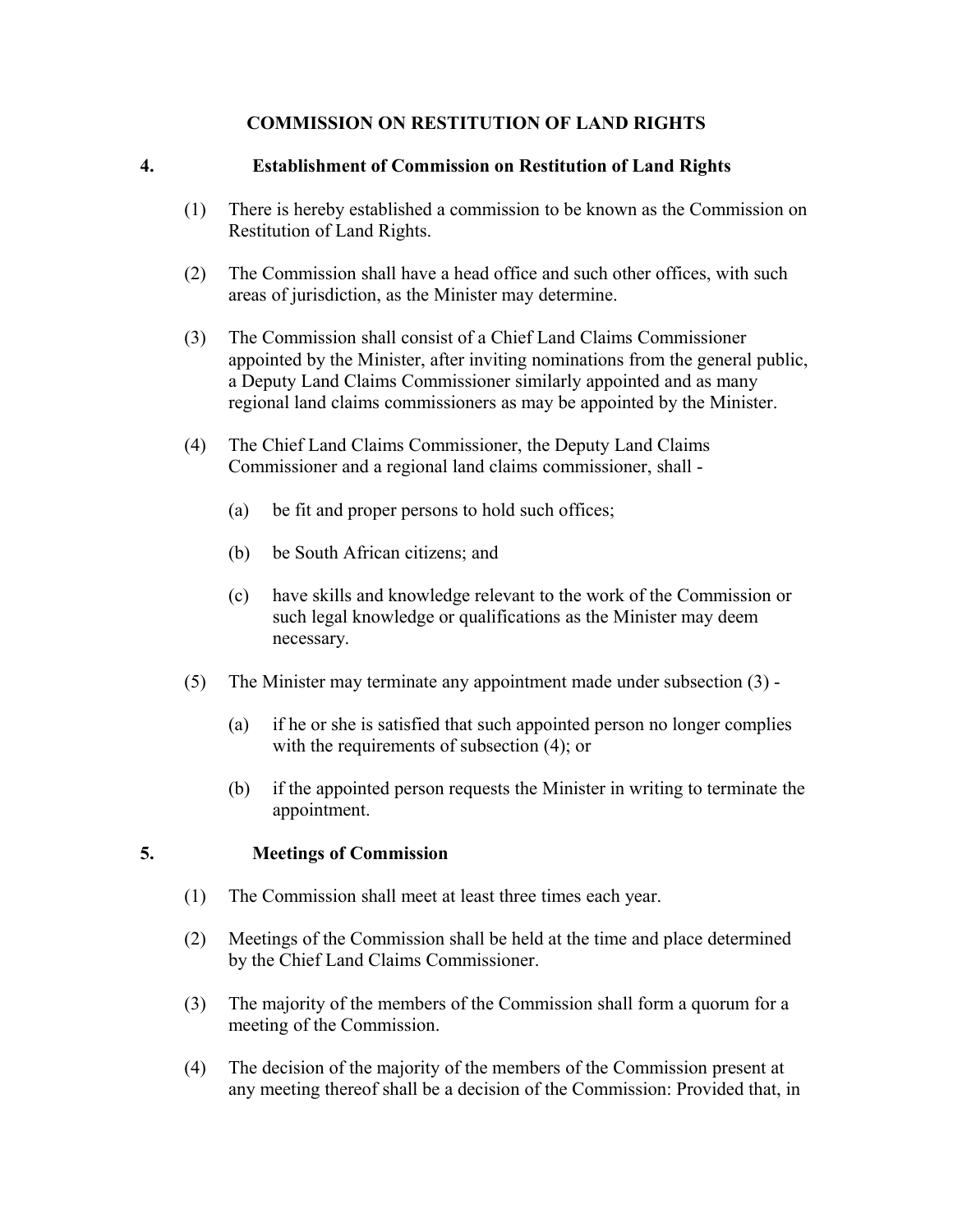the event of an equality of votes, the Chief Land Claims Commissioner shall have a casting vote in addition to his or her deliberative vote.

# **6. General functions of Commission**

- (1) The Commission shall, at a meeting or through the Chief Land Claims Commissioner, a regional land claims commissioner or a person designated by any such commissioner -
	- (a) subject to the provisions of [section 2,](http://search.sabinet.co.za/netlawpdf/netlaw/RESTITUTION%20OF%20LAND%20RIGHTS%20ACT.htm#section2%23section2) receive and acknowledge receipt of all claims for the restitution of rights in land lodged with or transferred to it in terms of this Act;
	- (b) take reasonable steps to ensure that claimants are assisted in the preparation and submission of claims;
	- (c) advise claimants of the progress of their claims at regular intervals and upon reasonable request;
	- (cA) investigate the merits of claims contemplated in paragraph (a);
	- (cB) mediate and settle disputes arising from such claims;
	- (d) subject to the provisions of <u>section 14</u>, report to the Court on the terms of settlement in respect of successfully mediated claims;
	- (e) define any issues which may still be in dispute between the claimants and other interested parties with a view to expediting the hearing of claims by the Court;
	- (eA) draw up reports on unsettled claims for submission as evidence to the Court and present any other relevant evidence to the Court;
	- (f) at regular intervals, take appropriate steps to make public information regarding the persons entitled to claim restitution of rights in land, the limitations imposed by [section 2,](http://search.sabinet.co.za/netlawpdf/netlaw/RESTITUTION%20OF%20LAND%20RIGHTS%20ACT.htm#section2%23section2) and the manner in which claims may be lodged with the Commission. [Subs. (1) substituted by s. 5 of Act 63/97]
- (2) The Commission may, at a meeting or through the Chief Land Claims Commissioner, a regional land claims commissioner or a person designated by any such commissioner -
	- (a) monitor and make recommendations concerning the implementation of orders made by the Court under [section 35;](http://search.sabinet.co.za/netlawpdf/netlaw/RESTITUTION%20OF%20LAND%20RIGHTS%20ACT.htm#section35%23section35)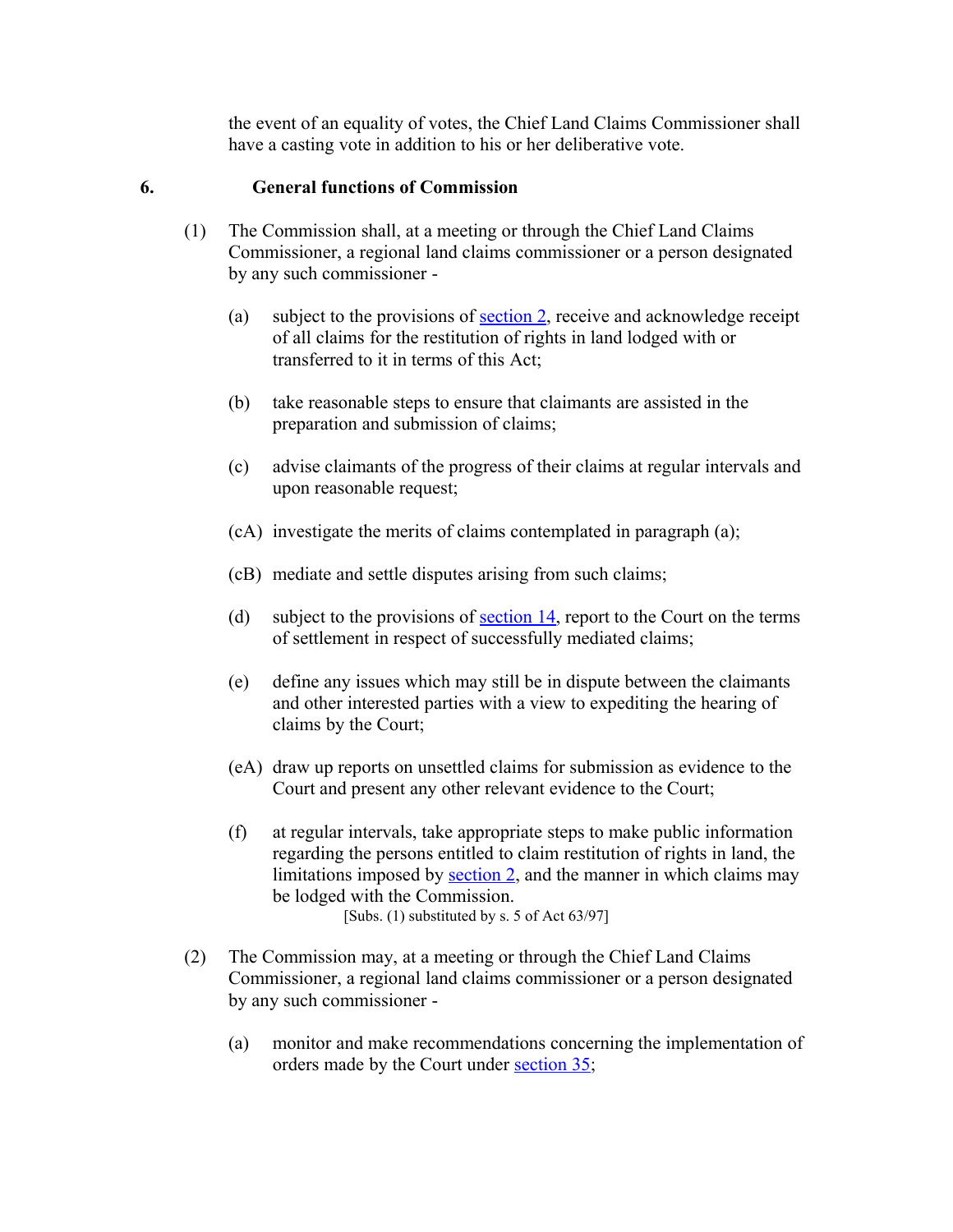- (b) make recommendations or give advice to the Minister regarding the most appropriate form of alternative relief, if any, for those claimants who do not qualify for the restitution of rights in land in terms of this Act;
- (c) on notice to interested parties, apply to the Court for a declaratory order on a question of law as contemplated in section  $22(1)(c)$ ; [Para. (c) substituted by s. 3 of Act 78/96]
- (d) ensure that priority is given to claims which affect a substantial number of persons, or persons who have suffered substantial losses as a result of dispossession or persons with particularly pressing needs;
- (e) generally, do anything necessarily connected with or reasonably incidental to the expeditious finalisation of claims.
- (3) Where the regional land claims commissioner having jurisdiction or and interested party has reason to believe that the sale, exchange, donation, lease, subdivision, rezoning or development of land which may be the subject of any order of the Court, or in respect of which a person or community is entitled to claim restitution of a right in land, will defeat the achievement of the objects of this Act, he or she may -
	- (a) after a claim has been lodged in respect of such land; and
	- (b) after the owner of the land has been notified of such claim and referred to the provisions of this subsection;

on reasonable notice to interested parties, apply to the Court for an interdict prohibiting the sale, exchange, donation, lease, subdivision, rezoning or development of the land, and the Court may, subject to such terms and conditions and for such period as it may determine, grant such an interdict or make any other order it deems fit.

[Subs. (3) added by s. 3 of Act 78/96 and substituted by s. 5 of Act 63/97]

# **7. Delegation of powers and performance of functions**

- (1) The Commission may delegate any power conferred upon it by or under this Act to a subcommittee of the Commission or to a member of the Commission or to a person contemplated in [section 8](http://search.sabinet.co.za/netlawpdf/netlaw/RESTITUTION%20OF%20LAND%20RIGHTS%20ACT.htm#section8%23section8) or [9](http://search.sabinet.co.za/netlawpdf/netlaw/RESTITUTION%20OF%20LAND%20RIGHTS%20ACT.htm#section9%23section9) subject to such directions or conditions as the Commission may give or determine from time to time: Provided that the powers referred to in section  $6(2)(b)$ , (c) and (d) may not be delegated.
- (2) The Chief Land Claims Commissioner may delegate any power conferred upon him or her by or under this Act except the power of delegation to the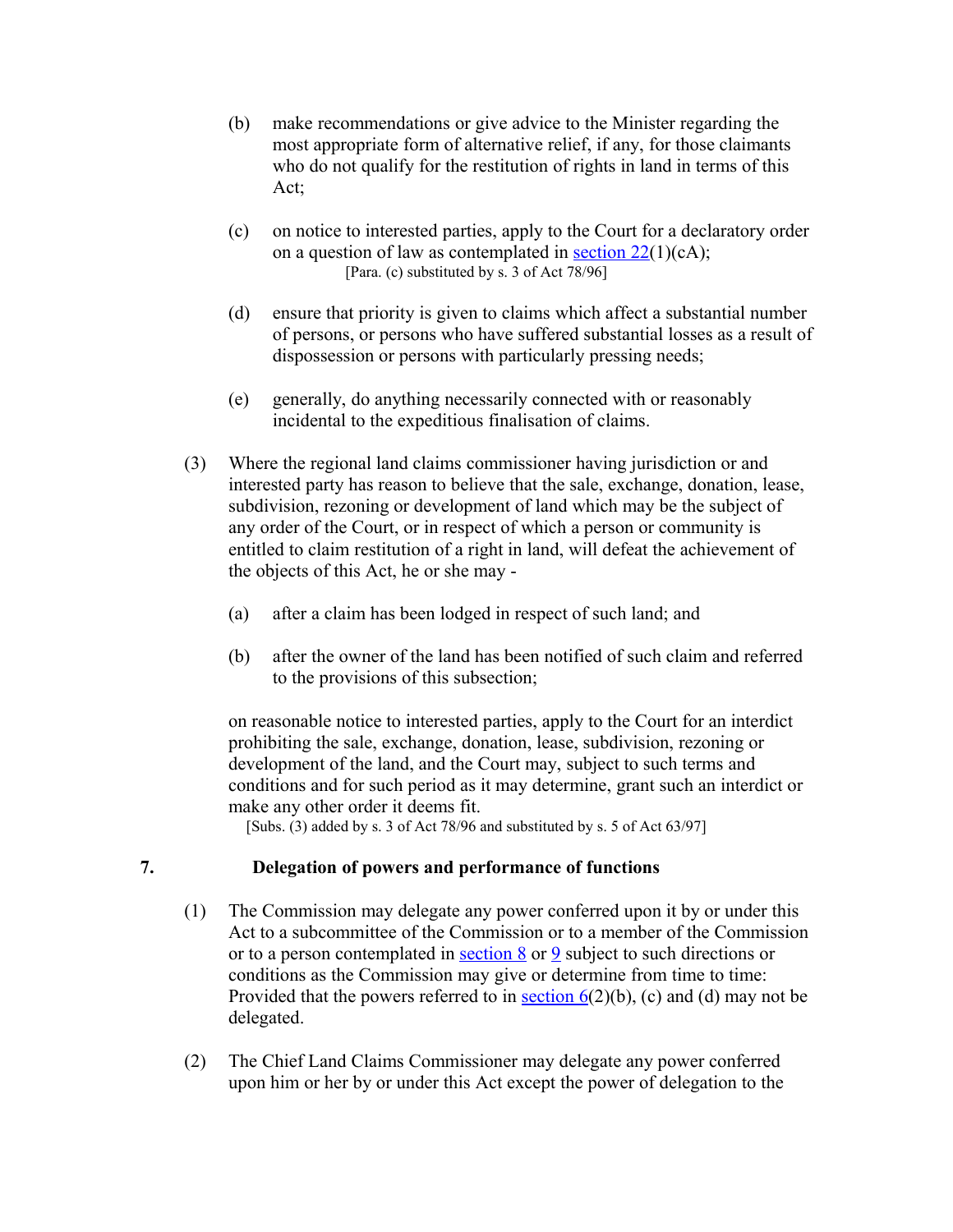Deputy Land Claims Commissioner or any regional land claims commissioner, either generally or with regard to a specific claim.

(2A) The Director-General of Land Affairs may delegate any power conferred upon him or her by or under this Act except the power of delegation to any member of the Commission, any officer of the State or any person contemplated in [section 9.](http://search.sabinet.co.za/netlawpdf/netlaw/RESTITUTION%20OF%20LAND%20RIGHTS%20ACT.htm#section9%23section9)

[Subs. (2A) inserted by s. 3 of Act 18/99]

- (2B) A regional land claims commissioner may in consultation with the Chief Land Claims Commissioner and the Director General of Land Affairs delegate any power conferred upon him or her by or under this Act except the power of delegation to any other member of the Commission, any officer of the State or any person contemplated in [section 9.](http://search.sabinet.co.za/netlawpdf/netlaw/RESTITUTION%20OF%20LAND%20RIGHTS%20ACT.htm#section9%23section9) [Subs. (2B) inserted by s. 3 of Act 18/99]
- (3) If the office of the Chief Land Claims Commissioner is vacant or if the Chief Land Claims Commissioner is absent or unable to perform any or all of his or her functions, the Deputy Land Claims Commissioner shall act in his or her stead and whilst the Deputy Land Claims Commissioner so acts, he or she shall perform all the functions of the Chief Land Claims Commissioner. [Subs. (3) substituted by s. 3 of Act 18/99]
- (3A) If the office of a regional land claims commissioner is vacant or if a regional land claims commissioner is absent or unable to perform any or all of his or her functions, an acting regional land claims commissioner appointed by the Minister shall act in his or her stead and whilst the acting regional land claims commissioner so acts, he or she shall perform all the functions of the regional land claims commissioner.

[Subs. (3A) inserted by s. 3 of Act 18/99]

(4) A regional land claims commissioner may, instead of performing any function in any particular case, refer the matter to the Commission for the Commission to perform such function at a meeting contemplated in [section 5.](http://search.sabinet.co.za/netlawpdf/netlaw/RESTITUTION%20OF%20LAND%20RIGHTS%20ACT.htm#section5%23section5)

# **8. Performance of work of Commission**

- (1) The work incidental to the performance of the functions of the Commission shall be performed by officers appointed and seconded to the Commission in terms of the provisions of the Public Service Act, 1994 (Proclamation No. 103 of 1994), and designated in general or for a specific purpose by the Minister after consultation with the Commission.
- (2) In making a designation in terms of subsection (1), the Minister and the Commission shall seek to ensure that the staff of the Commission shall be broadly representative of the South African population.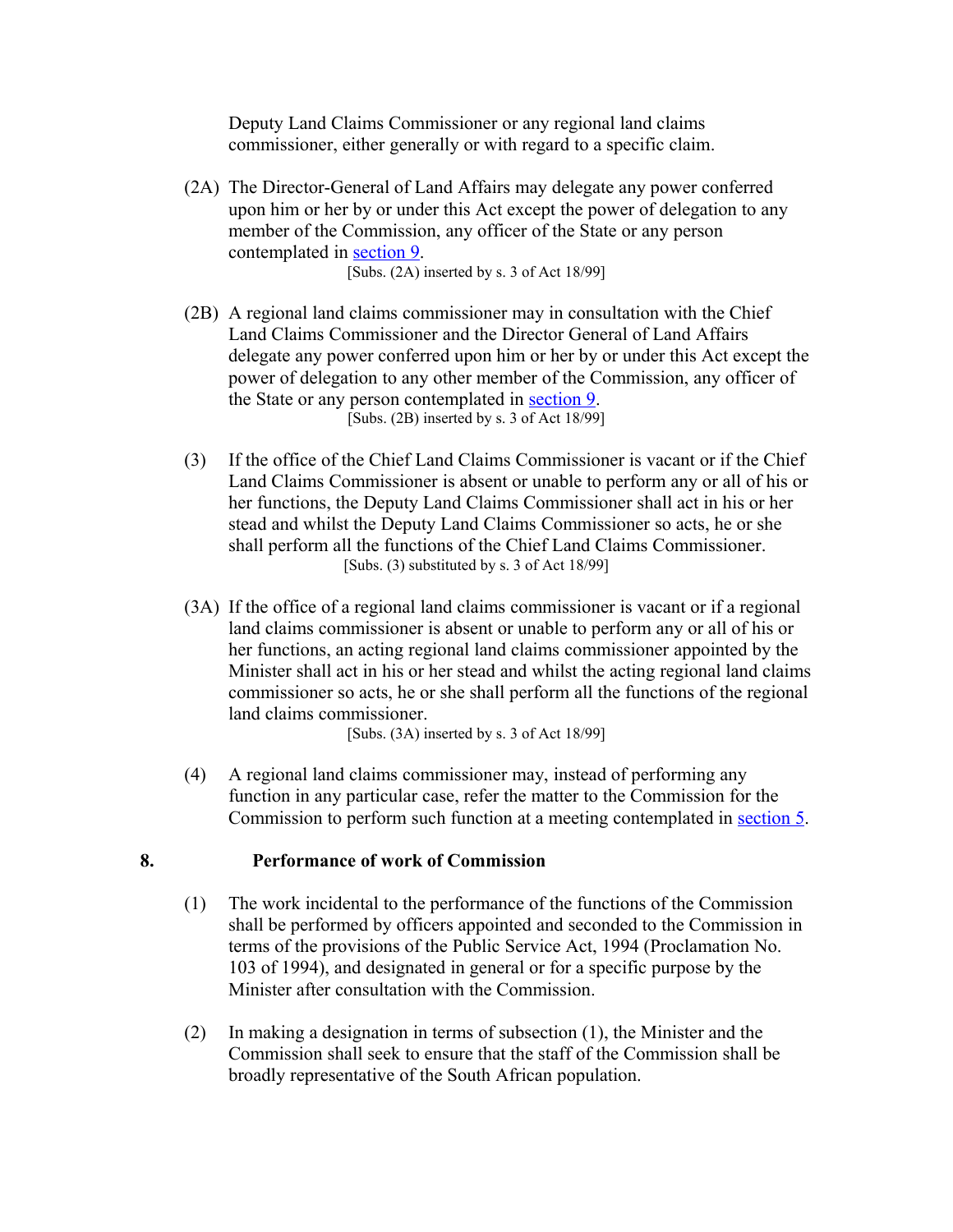(3) Designated officers shall perform their functions under the control and supervision of the Chief Land Claims Commissioner or regional land claims commissioner, as the case may be.

[S. 8 substituted by s. 2 of Act 61/98]

# **9. Appointment of persons or organisations to assist Commission on ad hoc basis**

- (1) The Chief Land Claims Commissioner may from time to time
	- (a) appoint one or more persons or organisations with particular knowledge or specific expertise relevant to the achievement of the Commission's objects to advise the Commission regarding any matter connected with the performance of its functions;
	- (b) appoint one or more persons or organisations with specific expertise in relation to dispute resolution to facilitate meetings of interested parties, mediate and settle disputes, and report to the Commission in writing on the outcome of such negotiations;
	- (c) request any government department, provincial administration, local authority or person in the service of the State, a provincial administration or local authority who has particular knowledge or specific expertise to advise the Commission regarding any matter connected with the performance of its functions.
- (2) Payment for the services rendered by a person appointed in terms of subsection (1) who is not in the full-time service of the State or an organisation appointed in terms of subsection (1) in which the State has no material financial interest shall be made from moneys appropriated by Parliament for this purpose and shall be determined by the Minister in consultation with the Minister of Finance.

[S. 9 substituted by s. 4 of Act 78/96]

# **10. Lodgement of claims**

- (1) Any person who or the representative of any community which is entitled to claim restitution of a right in land, may lodge such claim, which shall include a description of the land in question, the nature of the right in land of which he, she or such community was dispossessed and the nature of the right or equitable redress being claimed, on the form prescribed for this purpose by the Chief Land Claims Commissioner under [section 16.](http://search.sabinet.co.za/netlawpdf/netlaw/RESTITUTION%20OF%20LAND%20RIGHTS%20ACT.htm#section16%23section16)
- (2) The Commission shall make claim forms available at all its offices.
- (3) If a claim is lodged on behalf of a community the basis on which it is contended that the person submitting the form represents such community,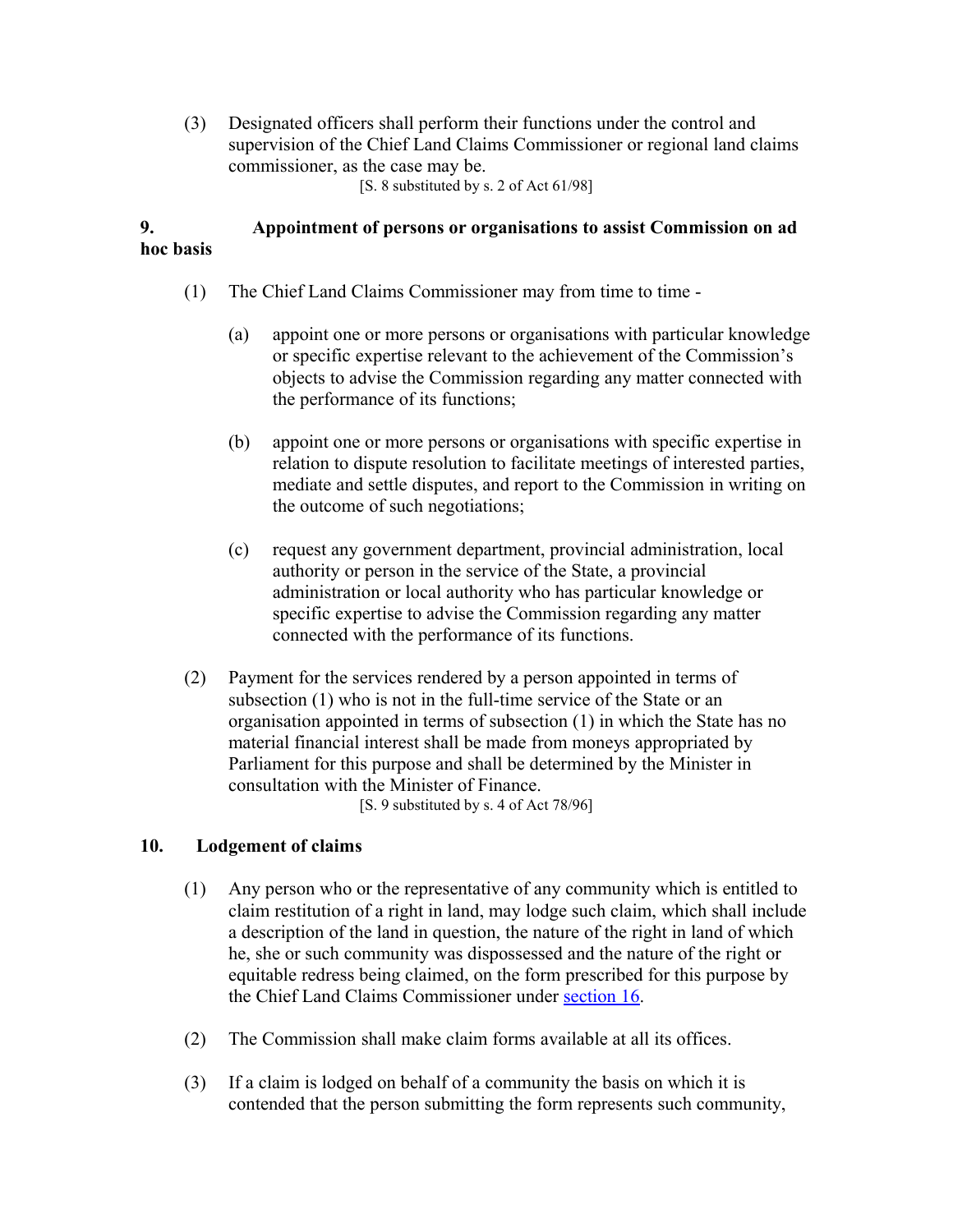shall be declared in full and any appropriate resolution or document supporting such contention shall accompany the form at the time of lodgement: Provided that the regional land claims commissioner having jurisdiction in respect of the land in question may permit such resolution or document to be lodged at a later stage.

- (4) If there is any dispute as to who legitimately represents a community for the purposes of any claim under this Act, the regional land claims commissioner having jurisdiction may in the manner prescribed in rules made by the Chief Land Claims Commissioner in terms of [section 16,](http://search.sabinet.co.za/netlawpdf/netlaw/RESTITUTION%20OF%20LAND%20RIGHTS%20ACT.htm#section16%23section16) in order to have a person or persons elected to represent the community -
	- (a) take steps for drawing up a list of the names of the members of the community;
	- (b) direct that a meeting of such community be convened and an election be held at that meeting;
	- (c) take such other steps as may be reasonably necessary for the election.
- (5) In any election in terms of subsection (4) all members of the community of 18 years or older shall be entitled to vote.
- (6) In making the rules contemplated in subsection (4), the Chief Land Claims Commissioner shall have regard to the cultural values of the community. [S. 10 substituted by s. 6 of Act 63/97]

### **11. Procedure after lodgement of claim**

- (1) If the regional land claims commissioner having jurisdiction is satisfied that
	- (a) the claim has been lodged in the prescribed manner;
	- (b) the claim is not precluded by the provisions of <u>section 2</u>; and
	- (c) the claim is not frivolous or vexatious,

he or she shall cause notice of the claim to be published in the *Gazette* and shall take steps to make it known in the district in which the land in question is situated.

[Subs. (1) amended by s. 5 of Act 78/96 and substituted by s. 4 of Act 18/99]

(2) The regional land claims commissioner concerned may, on such conditions as he or she may determine, condone the fact that a claim has not been lodged in the prescribed manner.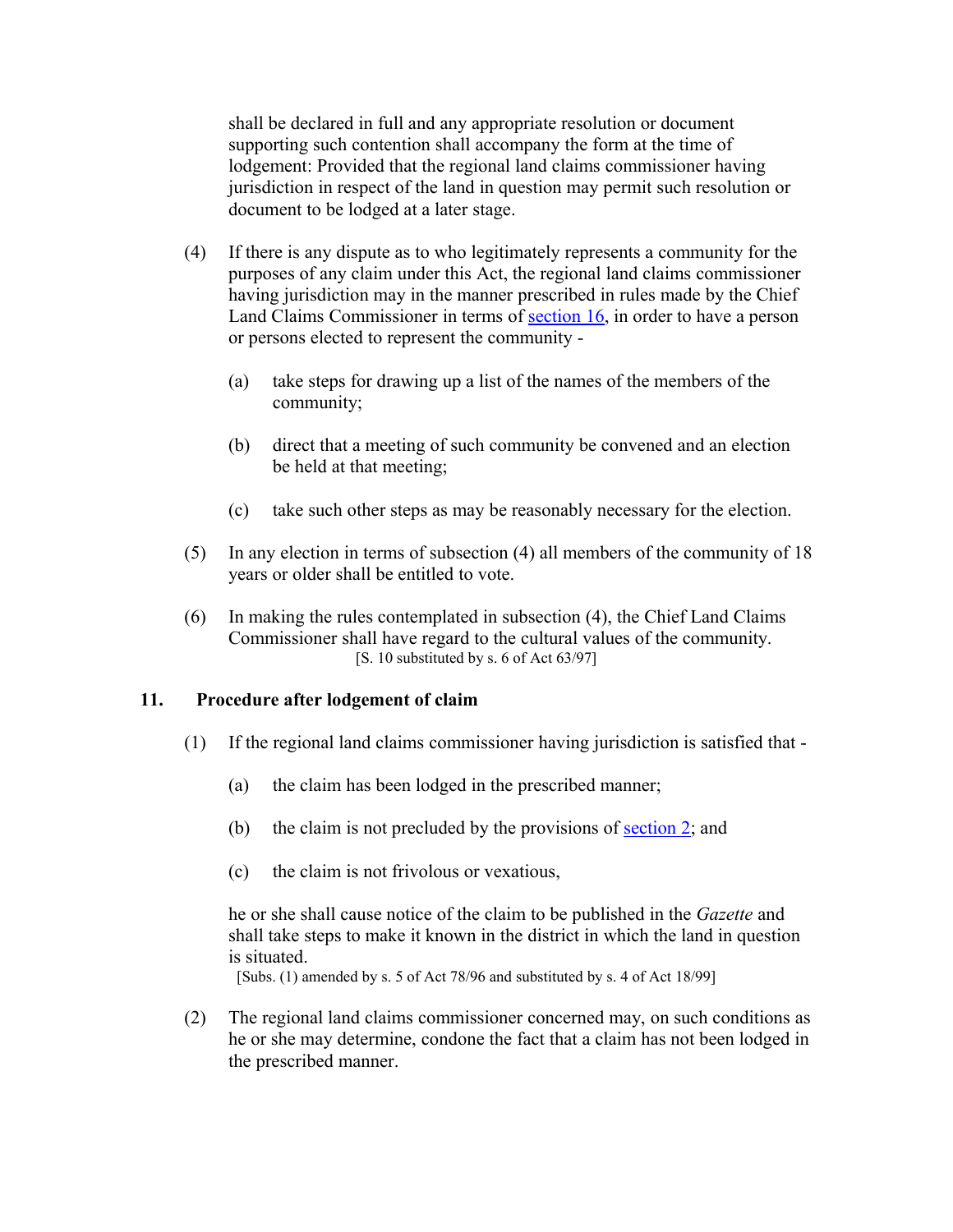- (3) A frivolous or vexatious claim may be dismissed by the regional land claims commissioner concerned.
- (4) If the regional land claims commissioner decides that the criteria set out in paragraphs (a), (b) and (c) of subsection (1) have not been met, he or she shall advise the claimant accordingly, and of the reasons for such decision. [Subs. (4) substituted by s. 4 of Act 18/99]
- (5) (a) If after an order has been made by the Court as contemplated in [section 35](http://search.sabinet.co.za/netlawpdf/netlaw/RESTITUTION%20OF%20LAND%20RIGHTS%20ACT.htm#section35%23section35) or an agreement has been entered into as contemplated in [section 14\(](http://search.sabinet.co.za/netlawpdf/netlaw/RESTITUTION%20OF%20LAND%20RIGHTS%20ACT.htm#section14%23section14)3) or [42D,](http://search.sabinet.co.za/netlawpdf/netlaw/RESTITUTION%20OF%20LAND%20RIGHTS%20ACT.htm#section42D%23section42D) it is shown that another claim was lodged in terms of this Act in respect of the land to which the order or agreement relates, any interested party may apply to the Court for the rescission or variation of such order or the setting aside or variation of such agreement.
	- (b) The Court may grant such an application, subject to such terms and conditions as it may determine, or make any other order it deems fit. [Subs. (5) substituted by s. 5 of Act 78/96, s. 7 of Act 63/97 and s. 4 of Act 18/99]
- (5A) Where an appeal is pending in respect of an order of the Court contemplated in [section 35,](http://search.sabinet.co.za/netlawpdf/netlaw/RESTITUTION%20OF%20LAND%20RIGHTS%20ACT.htm#section35%23section35) an application for the rescission or variation of such order under subsection (5) shall be made to the Constitutional Court or the Supreme Court of Appeal, as the case may be.

[Subs. (5A) inserted by s. 4 of Act 18/99]

- (6) Immediately after publishing the notice referred to in subsection (1), the regional land claims commissioner shall by notice in writing -
	- (a) advise the owner of the land in question and any other party which, in his or her opinion, might have an interest in the claim of the publication of the notice; and
	- (b) refer the owner and such other party to the provisions of subsection (7). [Subs. (6) substituted by s. 5 of Act 78/96]
- (7) Once a notice has been published in respect of any land
	- (a) no person may in an improper manner obstruct the passage of the claim;
	- (aA) no person may sell, exchange, donate, lease, subdivide, rezone or develop the land in question without having given the regional land claims commissioner one month's written notice of his or her intention to do so, and, where such notice was not given in respect of -
		- (i) any sale, exchange, donation, lease, subdivision or rezoning of land and the Court is satisfied that such sale, exchange, donation,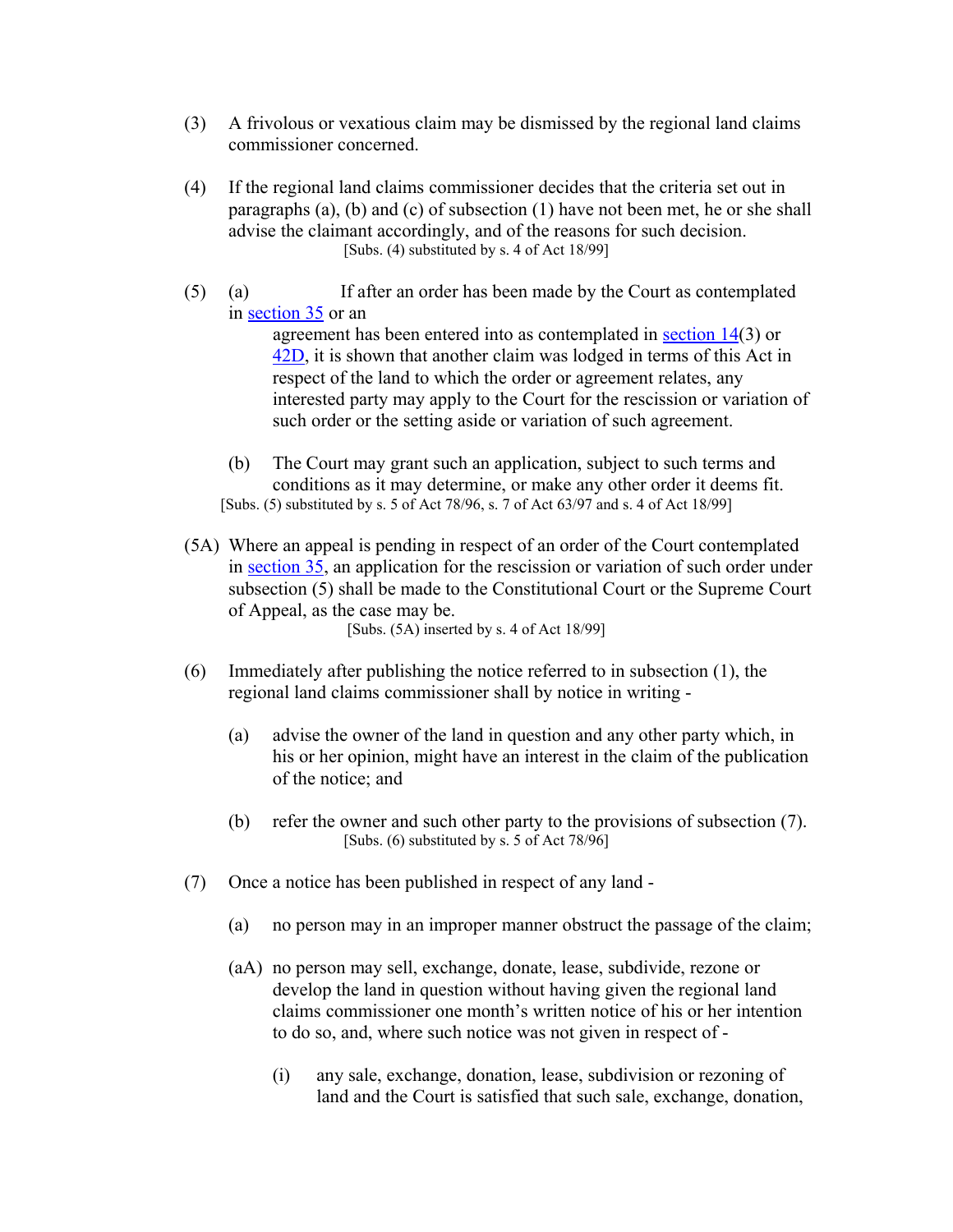lease, subdivision or rezoning was not done in good faith, the Court may set aside such sale, exchange, donation, lease, subdivision or rezoning or grant any other order it deems fit;

- (ii) any development of land and the Court is satisfied that such development was not done in good faith, the court may grant any order it deems fit;
- (b) no claimant who occupied the land in question at the date of commencement of this Act may be evicted from the said land without the written authority of the Chief Land Claims Commissioner;
- (c) no person shall in any manner whatsoever remove or cause to be removed, destroy or cause to be destroyed or damage or cause to be damaged, any improvements upon the land without the written authority of the Chief Land Claims Commissioner;
- (d) no claimant or other person may enter upon and occupy the land without the permission of the owner or lawful occupier. [Subs. (7) substituted by s. 5 of Act 78/96 and s. 7 of Act 63/97]
- (8) The regional land claims commissioner may, at any time after the publication of a notice contemplated in subsection (1), if he or she has reason to believe that any improvement on the land is likely to be removed, damaged or destroyed or that any person resident on such land may be adversely affected as a result of the publication of such notice, authorise any person contemplated in section  $8 \text{ or } 9$  to enter upon such land for the purpose of drawing up an inventory of any assets on the land, a list of persons employed or resident on the land, or a report on the agricultural condition of the land and of any excavations, mining or prospecting thereon.

### **11A. Withdrawal or amendment of notice of claim**

- (1) Any person affected by the publication of the notice of a claim in terms of [section 11\(](http://search.sabinet.co.za/netlawpdf/netlaw/RESTITUTION%20OF%20LAND%20RIGHTS%20ACT.htm#section11%23section11)1) may make representations to the regional land claims commissioner having jurisdiction for the withdrawal or amendment of that notice.
- (2) Where during the investigation of a claim by the Commission the regional land claims commissioner having jurisdiction has reason to believe that any of the criteria set out in paragraphs (a), (b) and (c) of section  $11(1)$  have not been met, he or she shall publish in the *Gazette* and send by registered post to -
	- (a) the claimant;
	- (b) the owner; and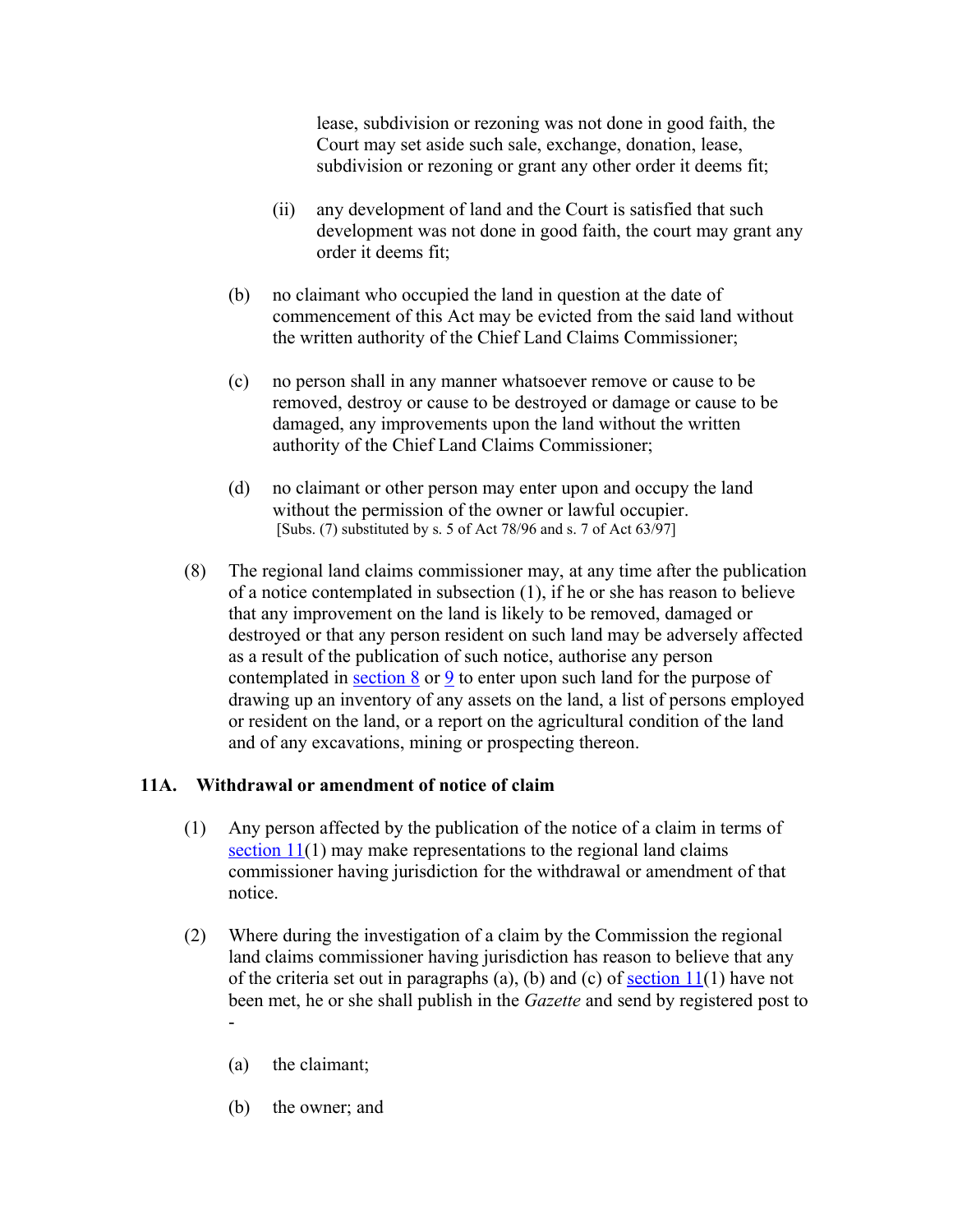(c) where applicable, a person who has made representations in terms of subsection (1) and any other party, who to his or her knowledge, may have an interest in the claim,

a notice stating that at the expiry of the period mentioned in the notice, the notice of the claim published in terms of that section will be withdrawn unless cause to the contrary has been shown to his or her satisfaction. [Subs. (2) amended by s. 5 of Act 18/99]

- (3) At the expiry of the period contemplated in subsection (2), the regional land claims commissioner shall, unless cause to the contrary has been shown to his or her satisfaction, withdraw the notice of claim and -
	- (a) advise the persons mentioned in that subsection by notice sent by registered post;
	- (b) cause notice of his or her decision to be published in the *Gazette*; and
	- (c) take other steps to make his or her decision known in the district in which the land in question is situated.
- (4) The regional land claims commissioner having jurisdiction may, during the investigation of a claim by the Commission and after following the procedure set out in subsection (2), unless cause to the contrary has been shown to his or her satisfaction, amend the notice published in terms of <u>section 11</u>(1), whereafter the provisions of paragraphs (a), (b) and (c) of subsection (3) shall apply m*utatis mutandis*: Provided that the regional land claims commissioner may, without following the procedure set out in subsection (2), amend the notice to correct any obvious error in it, and cause notice of his or her decision to be published in the *Gazette*.

[S. 11A inserted by s. 6 of Act 78/96]

### **12. Commission's power of investigation**

- (1) The Commission may, through a member of the Commission or any person authorised thereto in writing, in order to carry out its functions -
	- (a) conduct an investigation;
	- (b) demand from any person including any government department such particulars, documents and information as may be necessary in connection with any investigation;
	- (c) by notice in writing, addressed and delivered by a member of the staff of the Commission or a sheriff to any person, direct such person, in relation to an investigation, to appear before a member of the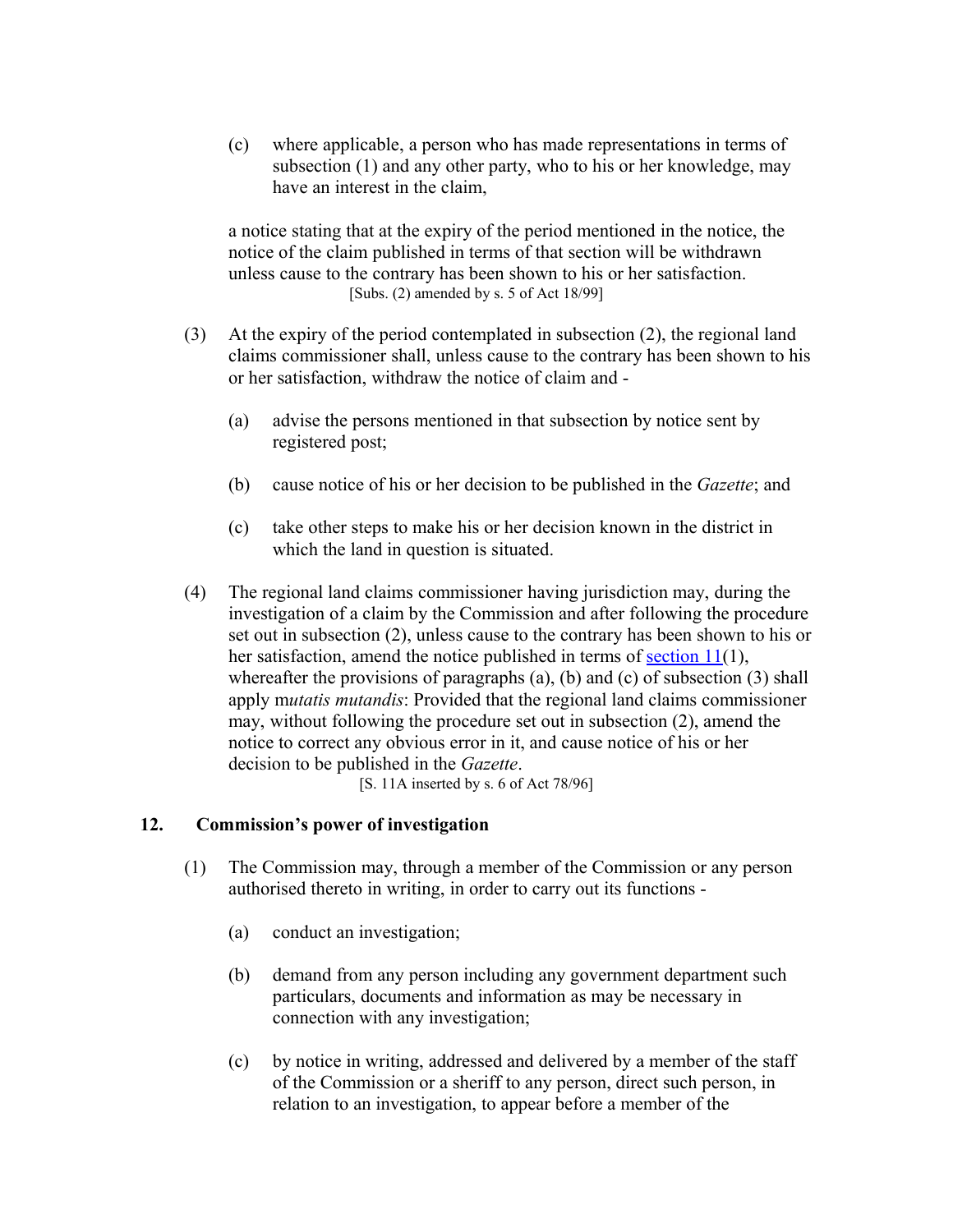Commission at a time and place mentioned in such notice and to produce to such member all documents or objects in the possession or custody or under the control of such person and which are relevant to that investigation.

- (2) Any person directed to produce documents or objects in terms of subsection (1)(c) shall not be compelled to produce any document or object which could be used in evidence against him or her in a criminal trial.
- (3) If a claimant is not able to provide all the information necessary for the adequate submission or investigation of a claim, the regional land claims commissioner concerned shall direct an officer contemplated in [section 8](http://search.sabinet.co.za/netlawpdf/netlaw/RESTITUTION%20OF%20LAND%20RIGHTS%20ACT.htm#section8%23section8) to take all reasonable steps to have this information made available.
- (4) If at any stage during the course of an investigation by the Commission, the Chief Land Claims Commissioner is of the opinion that the resources of the Commission or the Court would be more effectively utilised if all claims for restitution in respect of the land, or area or township in question, were to be investigated at the same time, he or she shall cause to be published in the *Gazette* and in such other manner as he or she deems appropriate, a notice advising potential claimants of his or her decision and inviting them, subject to the provisions of [section 2,](http://search.sabinet.co.za/netlawpdf/netlaw/RESTITUTION%20OF%20LAND%20RIGHTS%20ACT.htm#section2%23section2) to lodge claims within a period specified in such notice.

[Subs. (4) substituted by s. 8 of Act 63/97]

(5) No claim in respect of a matter contemplated in subsection (4) shall be lodged after the expiry of the period specified in the said notice: Provided that the Commission may allow a claimant on good cause shown, to lodge a claim after the expiry of such period, but not later than 31 December 1998. [Subs. (5) substituted by s. 8 of Act 63/97]

### **13. Mediation**

- (1) If at any stage during the course of the Commission's investigation it becomes evident that -
	- (a) there are two or more competing claims in respect of the same land; [Para. (a) substituted by s. 9 of Act 63/97]
	- (b) in the case of a community claim, there are competing groups within the claimant community making resolution of the claim difficult;
	- (c) where the land which is subject to the claim is not stateowned land, the owner or holder of rights in such land is opposed to the claim; or
	- (d) there is any other issue which might usefully be resolved through mediation and negotiation,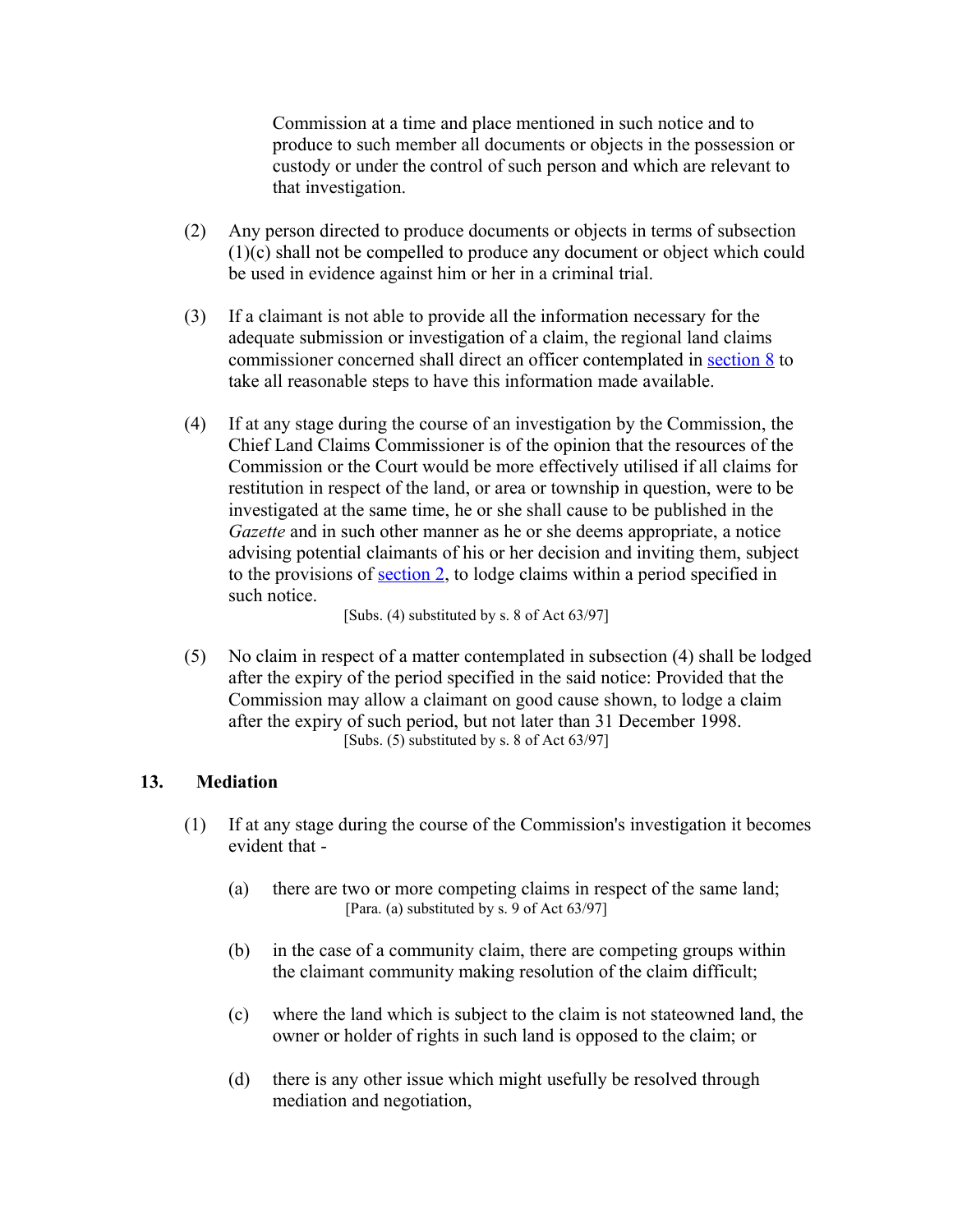the Chief Land Claims Commissioner may direct the parties concerned to attempt to settle their dispute through a process of mediation and negotiation.

(2) (a) A direction contemplated in subsection (1) shall be made in a written notice

specifying the time when and the place where such process is to start.

- (b) The Chief Land Claims Commissioner shall appoint a mediator to chair the first meeting between the parties: Provided that the parties may at any time during the course of mediation or negotiation by agreement appoint another person to mediate the dispute.
- (3) A person appointed by the Chief Land Claims Commissioner in terms of subsection  $(2)(b)$  shall either be an officer contemplated in [section 8](http://search.sabinet.co.za/netlawpdf/netlaw/RESTITUTION%20OF%20LAND%20RIGHTS%20ACT.htm#section8%23section8) who is a fit and proper person to conduct such a process of mediation and negotiation or an independent mediator contemplated in [section 9\(](http://search.sabinet.co.za/netlawpdf/netlaw/RESTITUTION%20OF%20LAND%20RIGHTS%20ACT.htm#section9%23section9)1)(b).
- (4) All discussions taking place and all disclosures and submissions made during the mediation process shall be privileged, unless the parties agree to the contrary.

# **14. Referral of claims to Court**

- (1) If upon completion of an investigation by the Commission in respect of specific claim -
	- (a) the parties to any dispute arising from the claim agree in writing that it is not possible to settle the claim by mediation and negotiation;
	- (b) the regional land claims commissioner certifies that it is not feasible to resolve any dispute arising from such claim by mediation and negotiation; or
	- $(c)$  ………
	- (d) the regional land claims commissioner is of the opinion that the claim is ready for hearing by the Court,

the regional land claims commissioner having jurisdiction shall certify accordingly and refer the matter to the Court. [Subs. (1) substituted by s. 6 of Act 18/99]

(2) Any claim referred to the Court as a result of a situation contemplated in subsection  $(1)(a)$ ,  $(b)$  or  $(d)$  shall be accompanied by a document -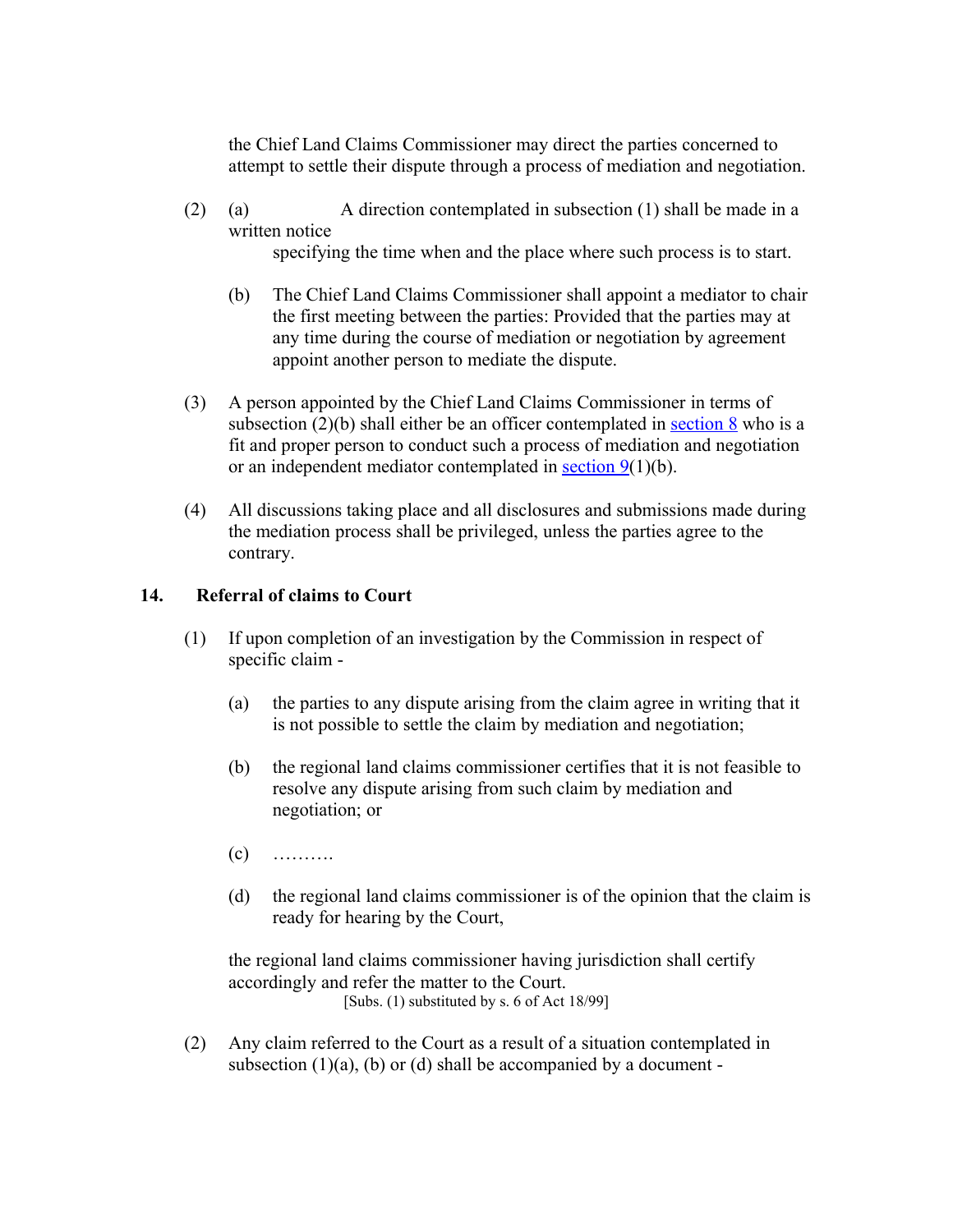- (a) setting out the results of the Commission's investigation into the merits of the claim;
- (b) reporting on the failure of any party to accede to mediation;
- (c) containing a list of the parties who have an interest in the claim; [Para. (c) substituted by s. 7 of Act 78/96]
- (d) setting out the Commission's recommendation as to the most appropriate manner in which the claim can be resolved.
- (3) If in the course of an investigation by the Commission the interested parties enter into a written agreement as to how the claim should be finalised and the regional land claims commissioner having jurisdiction certifies in writing that he or she is satisfied with the agreement and that the agreement ought not to be referred to the Court, the agreement shall be effective only from the date of such certification or such later date as may be provided for in the agreement.

[Subs. (3) substituted by s. 6 of Act 18/99]

- (3A) If the regional land claims commissioner having jurisdiction is of the opinion that -
	- (i) a question of law arising out of the agreement needs to be resolved;
	- (ii) there is doubt as to whether or not all parties who have an interest in the claim are parties to the agreement;
	- (iii) there is doubt as to the validity of the agreement or any part of it;
	- (iv) there is doubt as to the feasibility of the implementation of the agreement;
	- (v) the agreement does not comply with section  $42D(2)$ ;
	- (vi) the agreement is not just and equitable in respect of any party;
	- (vii) the agreement is contrary to any provision of the Act;
	- (viii) the authority of any signatory is in doubt;
	- (ix) the agreement is vague or contradictory;
	- (x) the parties to the agreement agree that it is desirable that the agreement be made an order of Court;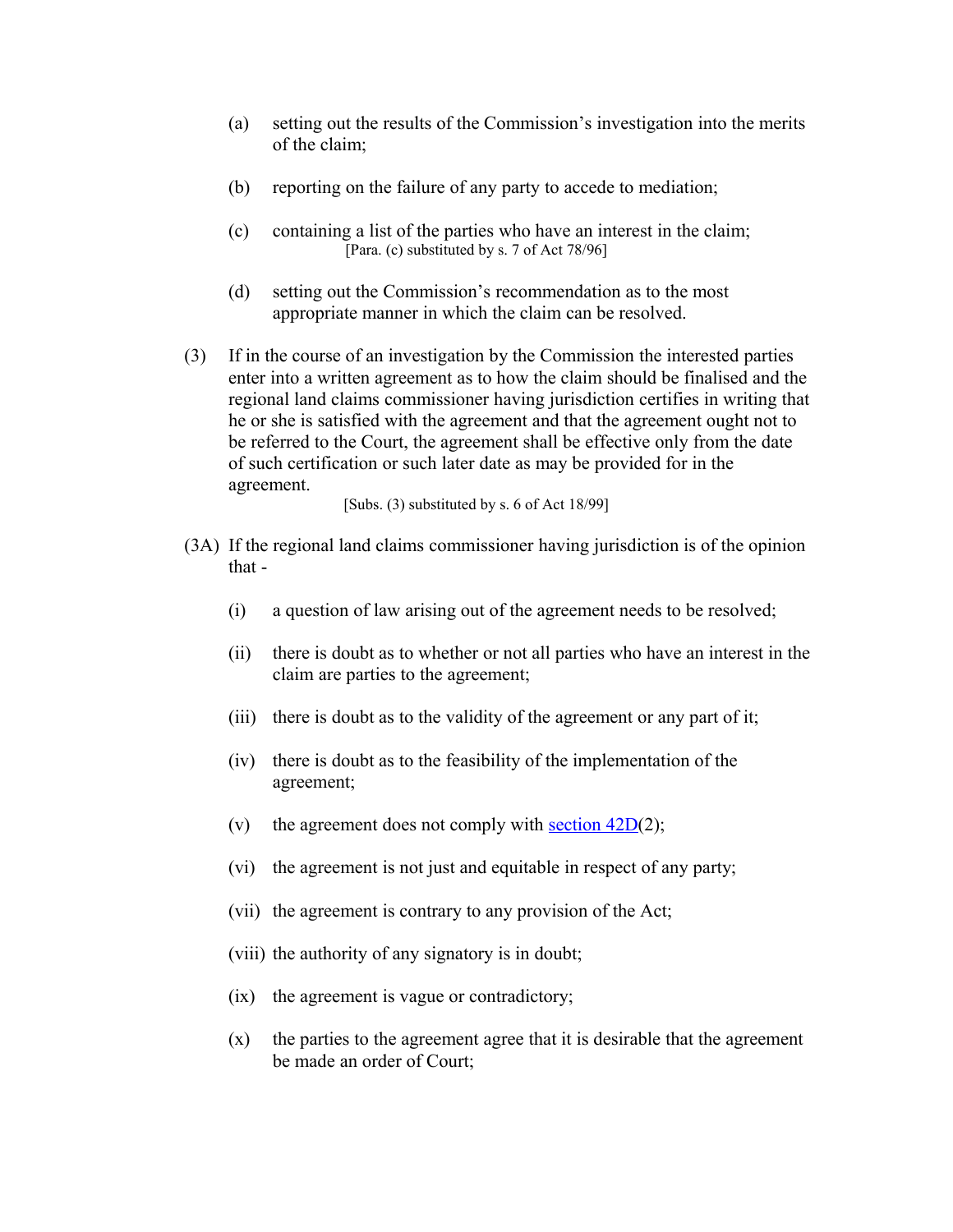(xi) the agreement ought to be referred to the Court for any other good reason,

he or she may refer the matter to the Court. [Subs. (3A) inserted by s. 6 of Act 18/99]

- (4) A referral under subsection (3A) shall be accompanied by a copy of the relevant deed of settlement and a report containing -
	- (a) concise information about the background to the claim and the settlement;
	- (b) information necessary for the Court to establish whether or not it has jurisdiction;
	- (c) the reasons for the referral of the matter to the Court; and
	- (d) the regional land claims commissioner's recommendations, if any, as to how the matter should be dealt with. [Subs. (4) substituted by s. 6 of Act 18/99]
- (5) Any interested party shall be entitled, upon payment of the prescribed fee, to copies of the documents contemplated in this section, including the submissions of other interested parties in relation to any matter contemplated in this section.
- $(5A)$ .........

[Subs. (5A) inserted by s. 7 of Act 78/96 and deleted by s. 10 of Act 63/97]

- (6) Subject to the provisions of [Chapter IIIA,](http://search.sabinet.co.za/netlawpdf/netlaw/RESTITUTION%20OF%20LAND%20RIGHTS%20ACT.htm#chapter3A%23chapter3A) the Court shall not make any order in terms of [section 35](http://search.sabinet.co.za/netlawpdf/netlaw/RESTITUTION%20OF%20LAND%20RIGHTS%20ACT.htm#section35%23section35) unless the Commission has, in respect of the claim in question, acted in accordance with the provisions of this section: Provided that the Court may, on good cause shown, condone any noncompliance with the provisions of this section. [Subs. (6) substituted by s. 10 of Act 63/97 and amended by s. 6 of Act 18/99]
- (7) ……….

[Subs. (7) deleted by s. 7 of Act 78/96]

# **15.** ……….

[S. 15 amended by s. 8 of Act 78/96 and repealed by s. 11 of Act 63/97]

### **16. Rules regarding procedure of Commission**

(1) After consultation with the Minister, the Chief Land Claims Commissioner may make rules regarding -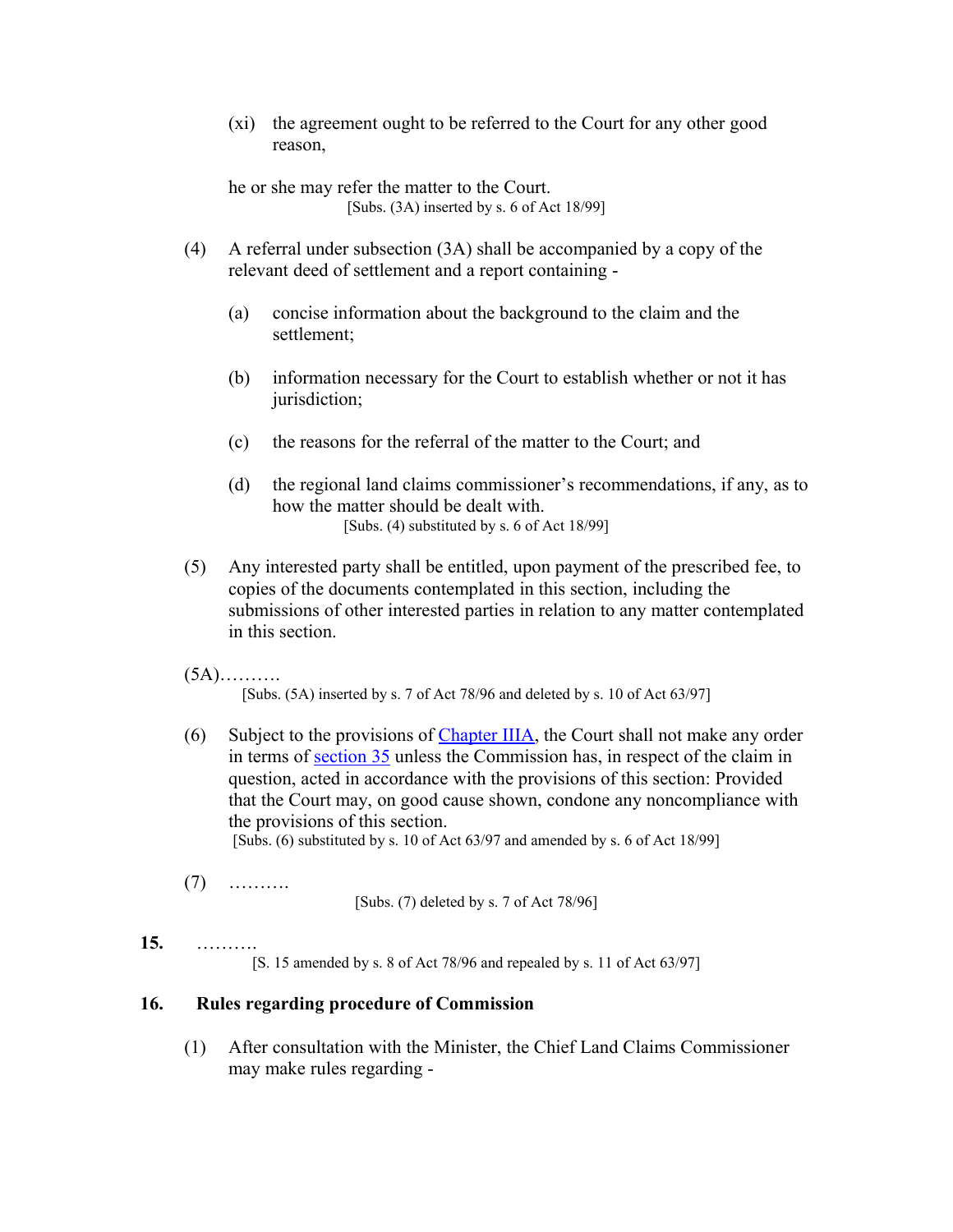- (a) any matter which, in terms of this Chapter, is required or permitted to be prescribed;
- (b) the filing of claims;
- (c) any steps which may be taken to give public notice of claims and notice to persons who have an interest in any matter under investigation by the Commission;
- (d) the giving of notice to parties to attend a meeting for the purpose of mediating or negotiating the settlement of disputes;
- (e) the giving of notice to parties and public notices giving notice that the Commission will consider any related claims in respect of specific land, a neighbourhood or township within a stipulated period;
- (f) the order of preference to be given to claims or categories of claims in order to achieve the result contemplated in section  $6(2)(d)$ ; and
- (g) generally, with regard to any other matter which he or she considers it necessary or expedient to prescribe in order to achieve or promote the objects of this Act.
- (2) The generality of subsection (1) shall not be limited by the preceding sections of this Chapter.
- (3) Rules made under the provisions of subsection (1) shall be published in the *Gazette*.

### **17. Offences and penalties**

Any person who -

- (a) contravenes the provisions of section  $11(7)(a)$ ,  $(aA)$ ,  $(b)$ ,  $(c)$ , or  $(d)$ ; [Para. (a) substituted by s. 12 of Act 63/97]
- (b) having been directed to appear before a member of the Commission and to produce documents or objects in terms of section  $12(1)(c)$ , fails to appear at the specified time and place or to produce such documents or objects;
- (c) hinders or obstructs the Commission in the performance of its functions;
- (d) prevents or attempts to prevent a duly authorised officer contemplated in [section 8,](http://search.sabinet.co.za/netlawpdf/netlaw/RESTITUTION%20OF%20LAND%20RIGHTS%20ACT.htm#section8%23section8) or a person or organisation appointed in terms of [section 9,](http://search.sabinet.co.za/netlawpdf/netlaw/RESTITUTION%20OF%20LAND%20RIGHTS%20ACT.htm#section9%23section9) from performing a function in terms of this Act,

[Para. (d) substituted by s. 12 of Act 63/97]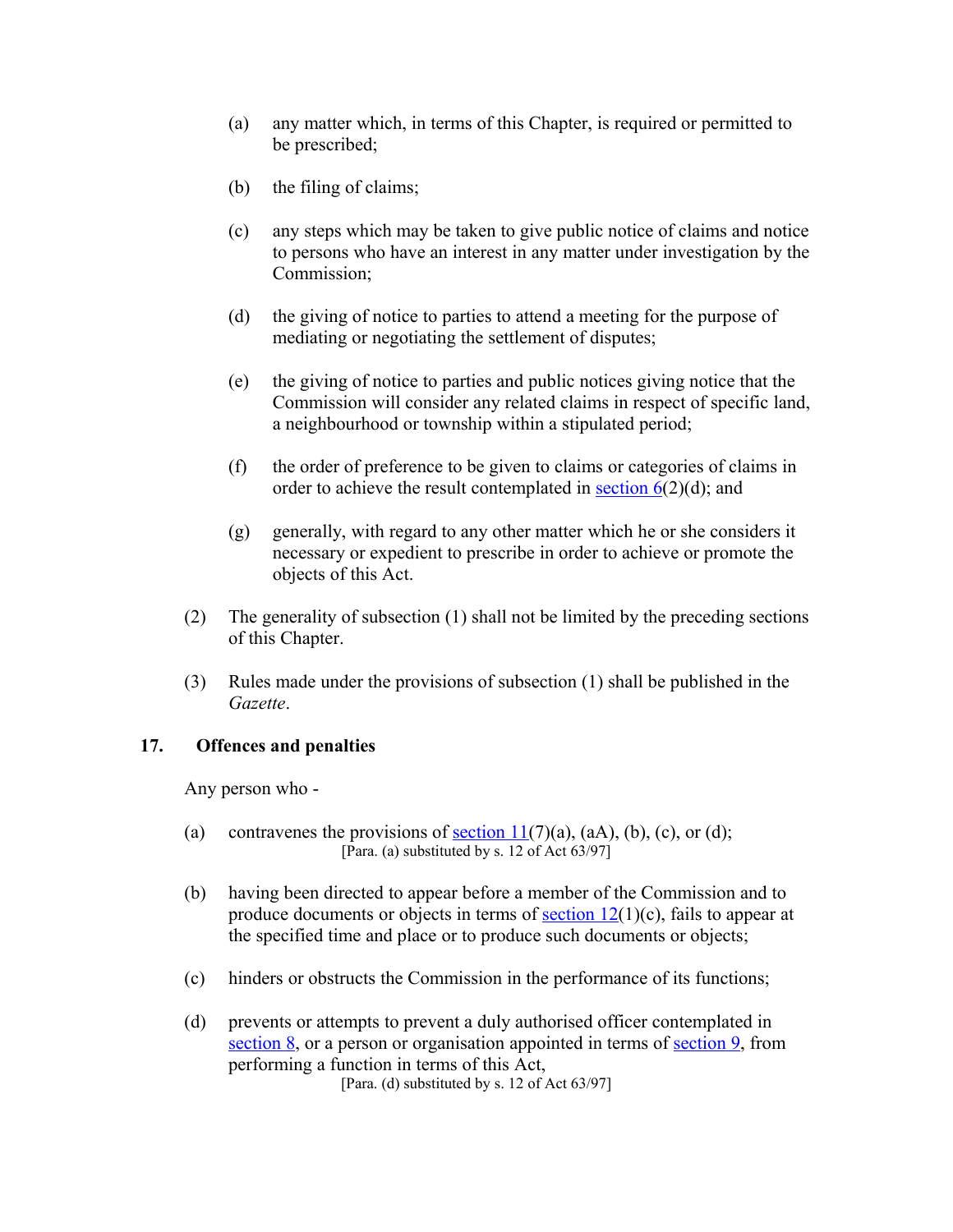shall be guilty of an offence and liable on conviction to a fine or to imprisonment for a period not exceeding three months.

# **18. Limitation of liability**

The Commission, members of the Commission, any person or organisation appointed under [section 9](http://search.sabinet.co.za/netlawpdf/netlaw/RESTITUTION%20OF%20LAND%20RIGHTS%20ACT.htm#section9%23section9) or any officer contemplated in [section 8,](http://search.sabinet.co.za/netlawpdf/netlaw/RESTITUTION%20OF%20LAND%20RIGHTS%20ACT.htm#section8%23section8) shall not be liable in respect of any act or omission in good faith while performing a function in terms of any provision of this Act.

[S. 18 substituted by s. 9 of Act 78/96]

# **19. Expenditure of Commission**

- (1) All expenditure in connection with the performance of the Commission's functions shall be defrayed from moneys appropriated by Parliament for such purpose.
- (2) A person appointed in terms of <u>section  $4(3)$ </u> who is not in the full-time service of the State may, from moneys appropriated by Parliament for such purpose, be paid such remuneration and allowances in respect of services performed in connection with the functions of the Commission, as may be determined by the Minister in consultation with the Minister of Finance.

# **20. Annual estimates of expenditure**

The estimates of expenditure in respect of each financial year shall, after being prepared by the Chief Land Claims Commissioner or an official contemplated in [section 8\(](http://search.sabinet.co.za/netlawpdf/netlaw/RESTITUTION%20OF%20LAND%20RIGHTS%20ACT.htm#section8%23section8)1) and designated by the Chief Land Claims Commissioner, be submitted, not later than the first day of August of the preceding financial year to the Director-General of Land Affairs, who shall be the accounting officer.

# **21. Annual report**

The Commission shall annually not later than the first day of June submit to Parliament a report on all its activities during the previous year, up to 31 March.

# **CHAPTER III**

# **THE LAND CLAIMS COURT**

# **22. Land Claims Court**

(1) There shall be a court of law to be known as the Land Claims Court which shall have the power, to the exclusion of any court contemplated in [section](http://search.sabinet.co.za/netlawpdf/netlaw/CONSTITUTION%20OF%20THE%20REPUBLIC%20OF%20SOUTH%20AFRICA.htm#section166)  $166$  (c), (d) or (e) of the Constitution -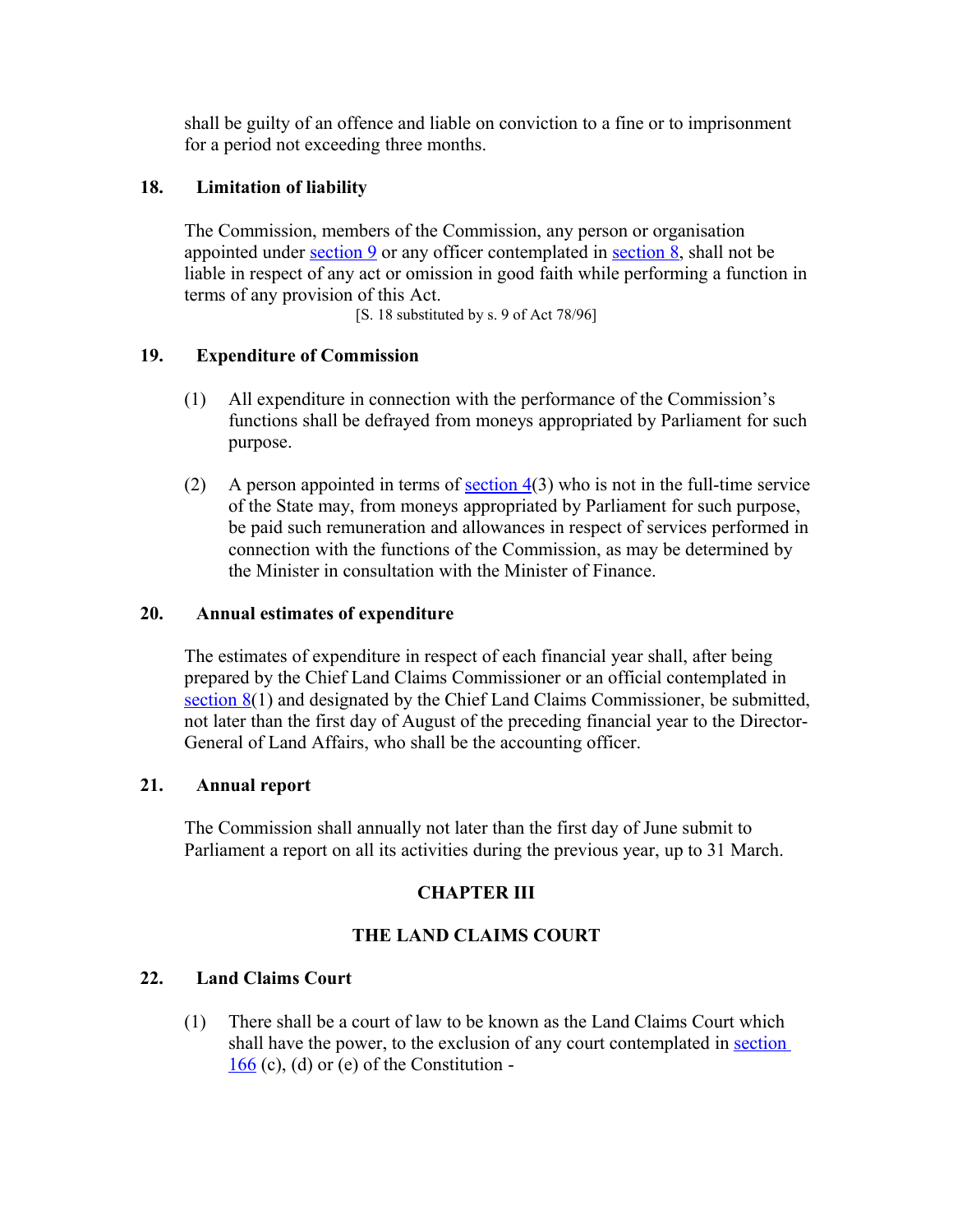- (a) to determine a right to restitution of any right in land in accordance with this Act;
- (b) to determine or approve compensation payable in respect of land owned by or in the possession of a private person upon expropriation or acquisition of such land in terms of this Act;
- (c) to determine the person entitled to title to land contemplated in [section](http://search.sabinet.co.za/netlawpdf/netlaw/RESTITUTION%20OF%20LAND%20RIGHTS%20ACT.htm#section3%23section3)  $3:$
- (cA) at the instance of any interested person and in its discretion, to grant a declaratory order on a question of law relating to section  $25(7)$  of the Constitution or to this Act or to any other law or matter in respect of which the Court has jurisdiction, notwithstanding that such person might not be able to claim any relief consequential upon the granting of such order;
- (cB) to determine whether compensation or any other consideration received by any person at the time of any dispossession of a right in land was just and equitable;
- (cC) to determine any matter involving the interpretation or application of this Act or the Land Reform (Labour Tenants) Act, 1996 (Act No. 3 of 1996), with the exception of matters relating to the definition of "occupier" in section  $1(1)$  of the Extension of Security of Tenure Act, 1997 (Act No. 62 of 1997); [Para. (cC) substituted by s. 4 of Act 11/2000]
- (cD) to decide any constitutional matter in relation to this Act or the Land Reform (Labour Tenants) Act, 1996 (Act No. 3 of 1996).
- (cE) to determine any matter involving the validity, enforceability, interpretation or implementation of an agreement contemplated in [section 14\(](http://search.sabinet.co.za/netlawpdf/netlaw/RESTITUTION%20OF%20LAND%20RIGHTS%20ACT.htm#section14%23section14)3), unless the agreement provides otherwise; [Para. (cE) inserted by s. 7 of Act 18/99]
- (d) to determine all other matters which require to be determined in terms of this Act. [Subs. (1) amended by s. 10 of Act 78/96 and substituted by s. 13 of Act 63/97]
- (2) Subject to [Chapter 8](http://search.sabinet.co.za/netlawpdf/netlaw/CONSTITUTION%20OF%20THE%20REPUBLIC%20OF%20SOUTH%20AFRICA.htm#chapter8) of the Constitution, the Court shall have jurisdiction throughout the Republic and shall have -
	- (a) all such powers in relation to matters falling within its jurisdiction as are possessed by a High Court having jurisdiction in civil proceedings at the place where the land in question is situated, including the powers of a High Court in relation to any contempt of the Court;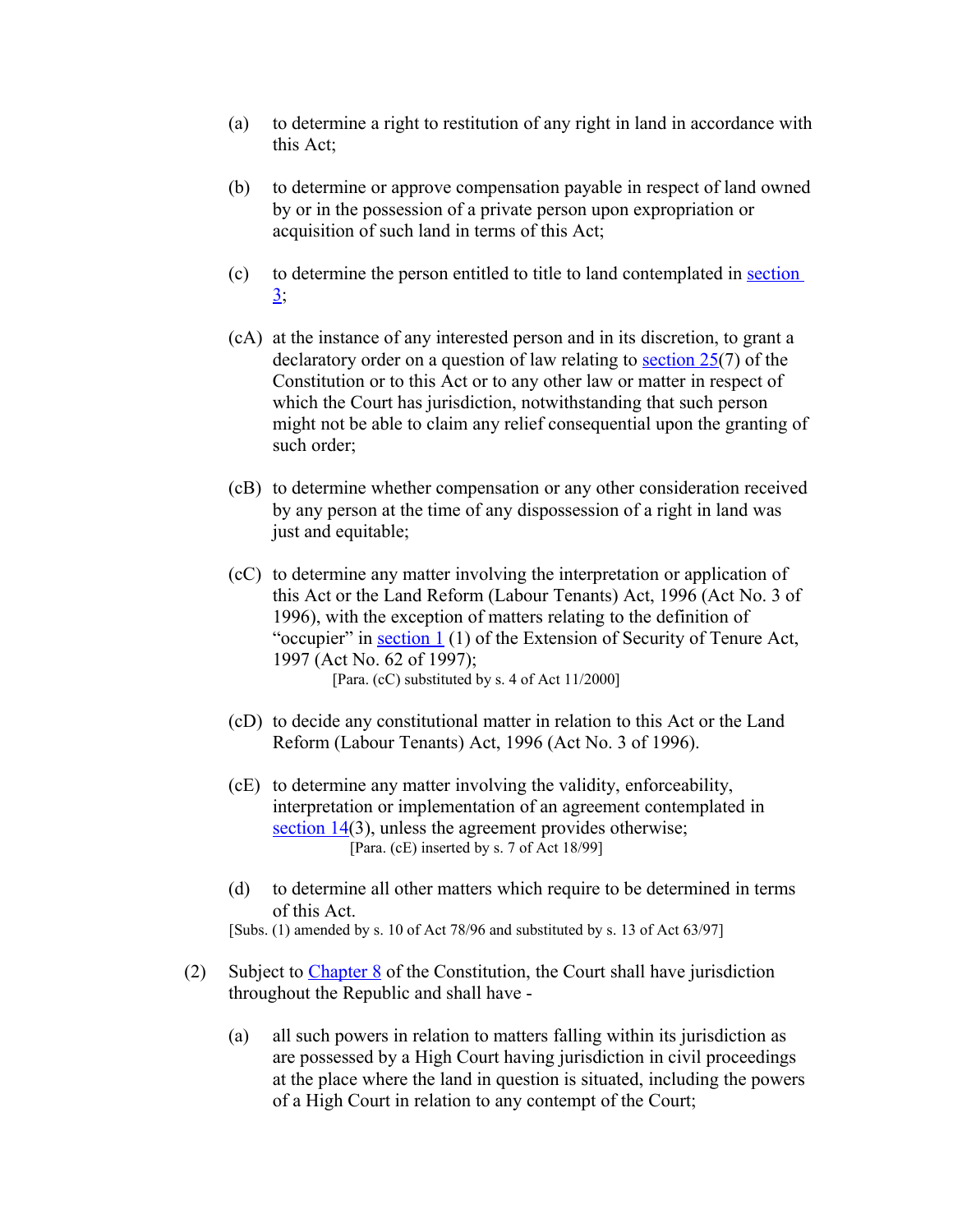- (b) all the ancillary powers necessary or reasonably incidental to the performance of its functions, including the power to grant interlocutory orders and interdicts;
- (c) the power to decide any issue either in terms of this Act or in terms of any other law, which is not ordinarily within its jurisdiction but is incidental to an issue within its jurisdiction, if the Court considers it to be in the interests of justice to do so. [Para. (c) added by s. 7 of Act 18/99] [Subs. (2) substituted by s. 10 of Act 78/96 and s. 13 of Act 63/97]
- (3) There shall be a President of the Court, who shall be appointed by the President of the Republic, acting on the advice of the Judicial Service Commission.
- (4) The President of the Republic may, after consultation with the President of the Court and the Judicial Service Commission, appoint additional judges of the Court.
- (5) The President of the Court and the additional judges of the Court may be appointed for a fixed term.
- (6) A judge of a High Court may be seconded to serve as a judge of the Court. [Subs. (6) amended by s. 13 of Act 63/97]
- (7) The President of the Republic shall designate a judge of the Court to act as President of the Court during the absence of the President of the Court. [Subs. (7) added by s. 1 of Act 84/95]
- (8) If there is sufficient reason the President of the Republic may, after consultation with the President of the Court, appoint an acting judge of the Court for such term as the President of the Republic shall determine: Provided that the Minister of Justice, after consultation with the President of the Court, may make such an appointment in respect of a term not exceeding one month.

[Subs. (8) added by s. 1 of Act 84/95 and substituted by s. 10 of Act 78/96]

(9) (a) Proceedings in which a judge of the Court has participated and which have not

been disposed of at the termination of his or her term of service or, having been disposed of before or after such termination, are reopened, shall be disposed of by that judge.

(b) For the purposes of paragraph (a) any appointment made under this section shall be deemed also to have been made for the time in which the proceedings referred to in paragraph (a) are being disposed of.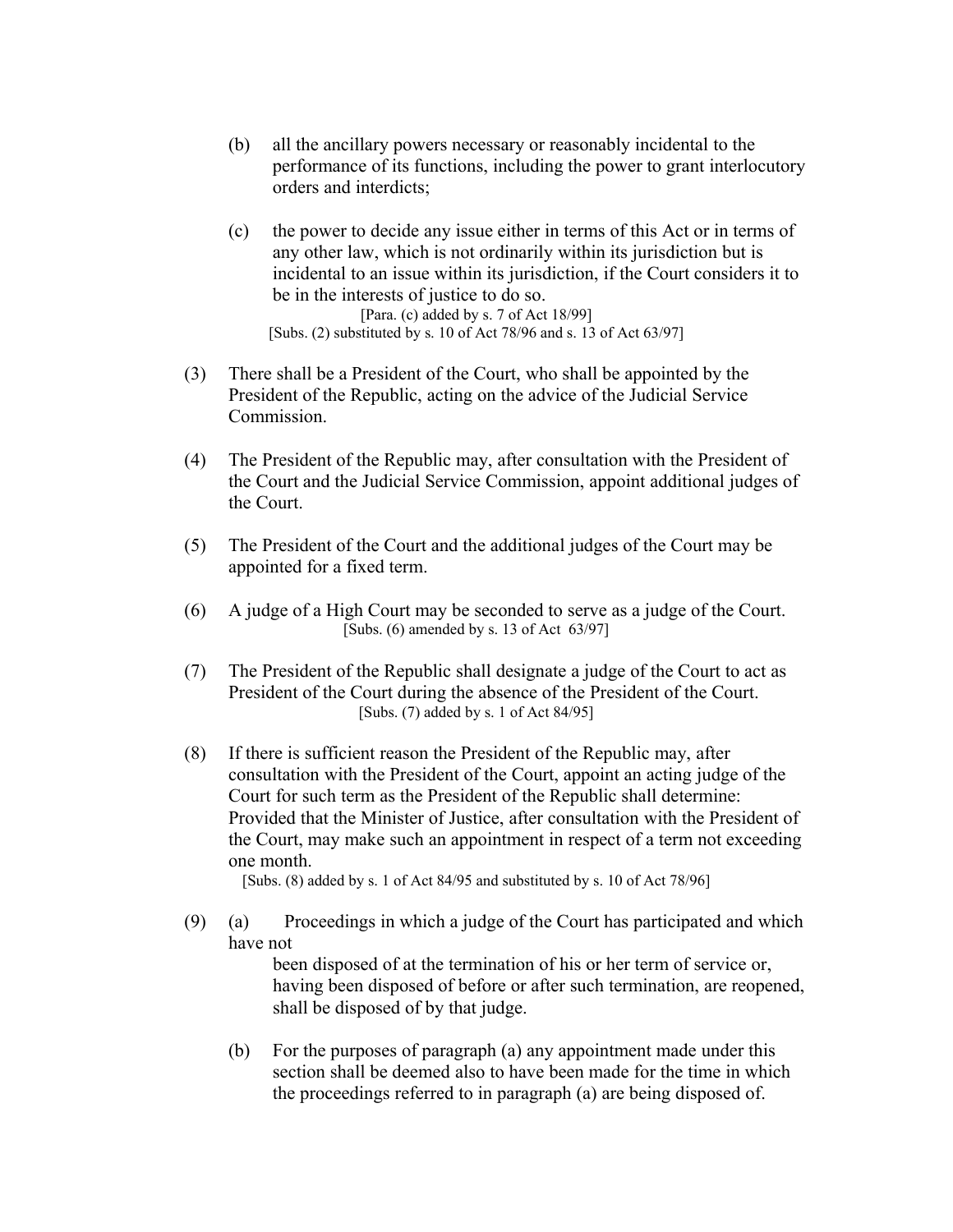# **23. Qualifications of judges of Court**

No person shall be qualified to be appointed President of the Court or a judge of the Court unless he or she -

- (a) is a South African citizen;
- (b) is a fit and proper person to be a judge of the Court; and
- (c) (i) is a judge of a High Court or is qualified to be admitted as an advocate or attorney

and has, for a cumulative period of at least ten years, practised as an advocate or an attorney or lectured in law at a university; or [Sub-para. (i) amended by s. 14 of Act 63/97]

(ii) by reason of his or her training and experience, has expertise in the fields of law and land matters relevant to the application of this Act and the law of the Republic.

# **24.**……….

[S. 24 repealed by s. 15 of Act 63/97]

# **25. Holding of office**

- (1) The provisions of sections  $174(8)$  and  $177$  of the Constitution with regard to making of an oath or a solemn affirmation and the removal or suspension of judges shall apply *mutatis mutandis* to judges of the Court. [Subs.  $(1)$  substituted by s. 16 of Act 63/97]
- (2) An assessor shall take an oath or make a solemn affirmation that he or she will, on the evidence placed before him or her, give a true verdict or considered opinion upon the issues to be tried.
- (3) An assessor's oath or affirmation shall be administered by the presiding judge at the commencement of the hearing of every matter, before any evidence is led.

[S. 25 substituted by s. 11 of Act 78/96]

# **26. Remuneration and conditions of employment of judges**

(1) The President and a judge of the Court not being a judge of a High Court, shall receive such remuneration and shall, subject to [section 22\(](http://search.sabinet.co.za/netlawpdf/netlaw/RESTITUTION%20OF%20LAND%20RIGHTS%20ACT.htm#section22%23section22)5), be appointed subject to such conditions of employment as determined by the President of the Republic in consultation with the Judicial Service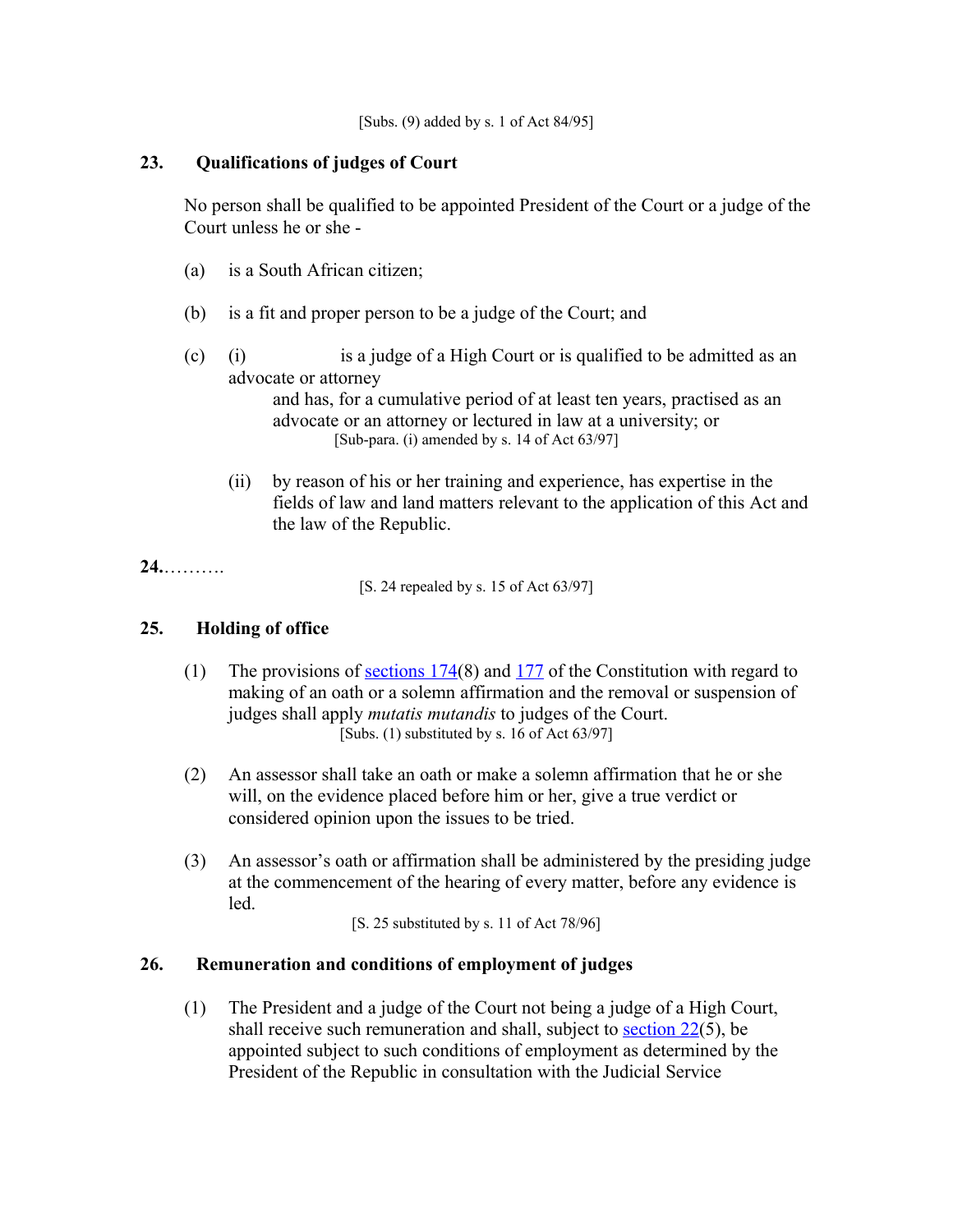Commission, and his or her remuneration shall not be reduced during his or her term of service.

[Subs. (1) amended by s. 17 of Act 63/97]

- (2) Notwithstanding anything to the contrary contained in any other law, a gratuity included in the remuneration determined in terms of subsection (1) and payable after vacation of office, shall not be taxable. [Subs. (2) inserted by s. 12 of Act 78/96]
- (3) An allowance included in the remuneration determined in terms of subsection (1) shall not be taxable, unless Parliament expressly provides otherwise. [Subs. (3) inserted by s. 12 of Act 78/96]
- (4) The President and a judge of the Court may be paid such allowances for travelling and subsistence expenses incurred by him or her in the performance of his or her functions in terms of this Act as the Minister of Justice may determine with the concurrence of the Minister of Finance. [Subs. (4), previously Subs. (2), substituted by s. 12 of Act 78/96]
- (5) The provisions of subsections (1), (3) and (4) shall apply also to a person appointed under section  $22(7)$  and (8). [Subs. (5), previously Subs. (3), substituted by s. 12 of Act 78/96] [S. 26 substituted by s. 2 of Act 84/95]

# **26A. Secondment of judges and appointment of acting judges to Land Claims Court**

- (1) Notwithstanding [sections 22\(](http://search.sabinet.co.za/netlawpdf/netlaw/RESTITUTION%20OF%20LAND%20RIGHTS%20ACT.htm#section22%23section22)3), (4), (5), (6), (7), (8) and (9), [23,](http://search.sabinet.co.za/netlawpdf/netlaw/RESTITUTION%20OF%20LAND%20RIGHTS%20ACT.htm#section23%23section23) [25](http://search.sabinet.co.za/netlawpdf/netlaw/RESTITUTION%20OF%20LAND%20RIGHTS%20ACT.htm#section25%23section25) and [26,](http://search.sabinet.co.za/netlawpdf/netlaw/RESTITUTION%20OF%20LAND%20RIGHTS%20ACT.htm#section26%23section26) the Minister of Justice must, after consultation with the Minister, at the expiry of the fixed term contemplated in section 22(5) cause such number of judges of the High Court as may be necessary to be seconded to serve as judges of the Court.
- (2) The Minister may request the Minister of Justice to appoint an acting judge of the Court in accordance with section  $175(2)$  of the Constitution for such period as may be necessary.
- (3) The President of the Republic shall, after consultation with the Minister of Justice, designate one of the seconded judges or an acting judge appointed under subsection (2), to act as President of the Court.
- (4) Proceedings in which
	- (a) a seconded judge or acting judge has participated and which have not been disposed of during the secondment or the term of service or, having been disposed of before or after such secondment or term, are reopened; or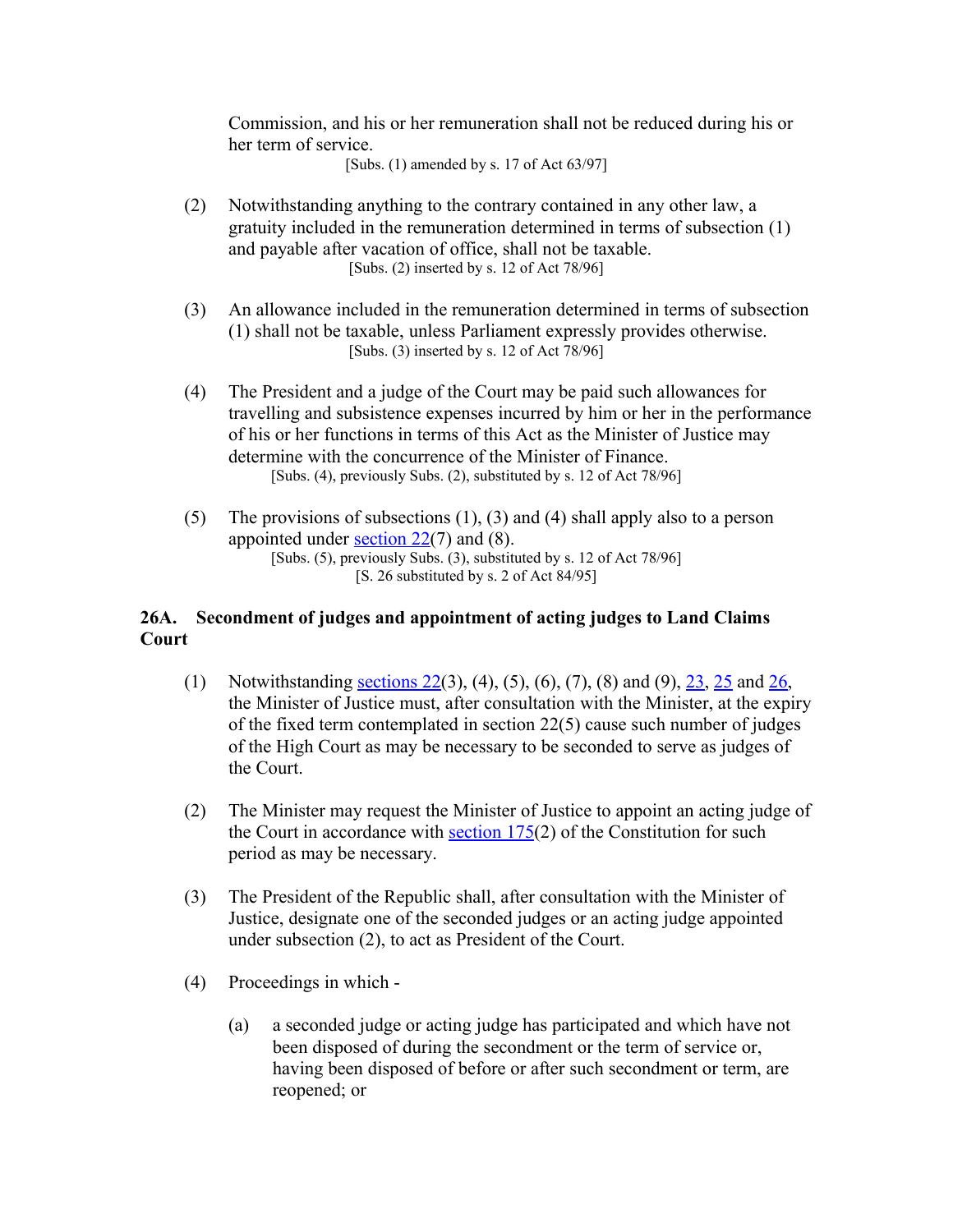(b) a judge of the Court appointed under [section 22](http://search.sabinet.co.za/netlawpdf/netlaw/RESTITUTION%20OF%20LAND%20RIGHTS%20ACT.htm#section22%23section22) has participated and which have not been disposed of at the expiry of the fixed term contemplated in subsection (1) or, having been disposed of before or after such expiry, are reopened,

must be disposed of by that judge. [S. 26A inserted by s. 5 of Act 11/2000]

# **27. Appointment of assessors**

- (1) The assessors contemplated in [section 28\(](http://search.sabinet.co.za/netlawpdf/netlaw/RESTITUTION%20OF%20LAND%20RIGHTS%20ACT.htm#section28%23section28)4) shall be appointed by the presiding judge from a list compiled from time to time by the Minister after -
	- (a) inviting nominations from the general public; and
	- (b) consultation with the President of the Court.
- (2) An assessor of the Court shall be a person who, in the opinion of the Minister, has skills and knowledge relevant to the work of the Court: Provided that it shall not be a requirement that an assessor shall have any legal qualifications.
- (3) An assessor shall receive such remuneration and be entitled to such benefits as may be determined by the Minister of Justice in consultation with the Minister of Finance and the President of the Court. [S. 27 substituted by s. 13 of Act 78/96]

### **28. Seat and hearings of Court**

- (1) The seat or seats of the Court shall be determined by the Minister of Justice in consultation with the President of the Court.
- (2) The Court may notwithstanding the provisions of subsection (1) conduct hearings at any other place in the Republic with a view to making the Court accessible to claimants.
- (3) Hearings of the Court shall be presided over by a single judge unless the President of the Court or in his or her absence the most senior available judge decides to the contrary.
- (4) At least one assessor shall assist the Court at a contested hearing of
	- (a) any claim which has been referred to the Court in terms of section  $14$ ;
	- (b) any application in terms of [section 34;](http://search.sabinet.co.za/netlawpdf/netlaw/RESTITUTION%20OF%20LAND%20RIGHTS%20ACT.htm#section34%23section34) and
	- (c) any application in terms of [Chapter IIIA:](http://search.sabinet.co.za/netlawpdf/netlaw/RESTITUTION%20OF%20LAND%20RIGHTS%20ACT.htm#chapter3A%23chapter3A)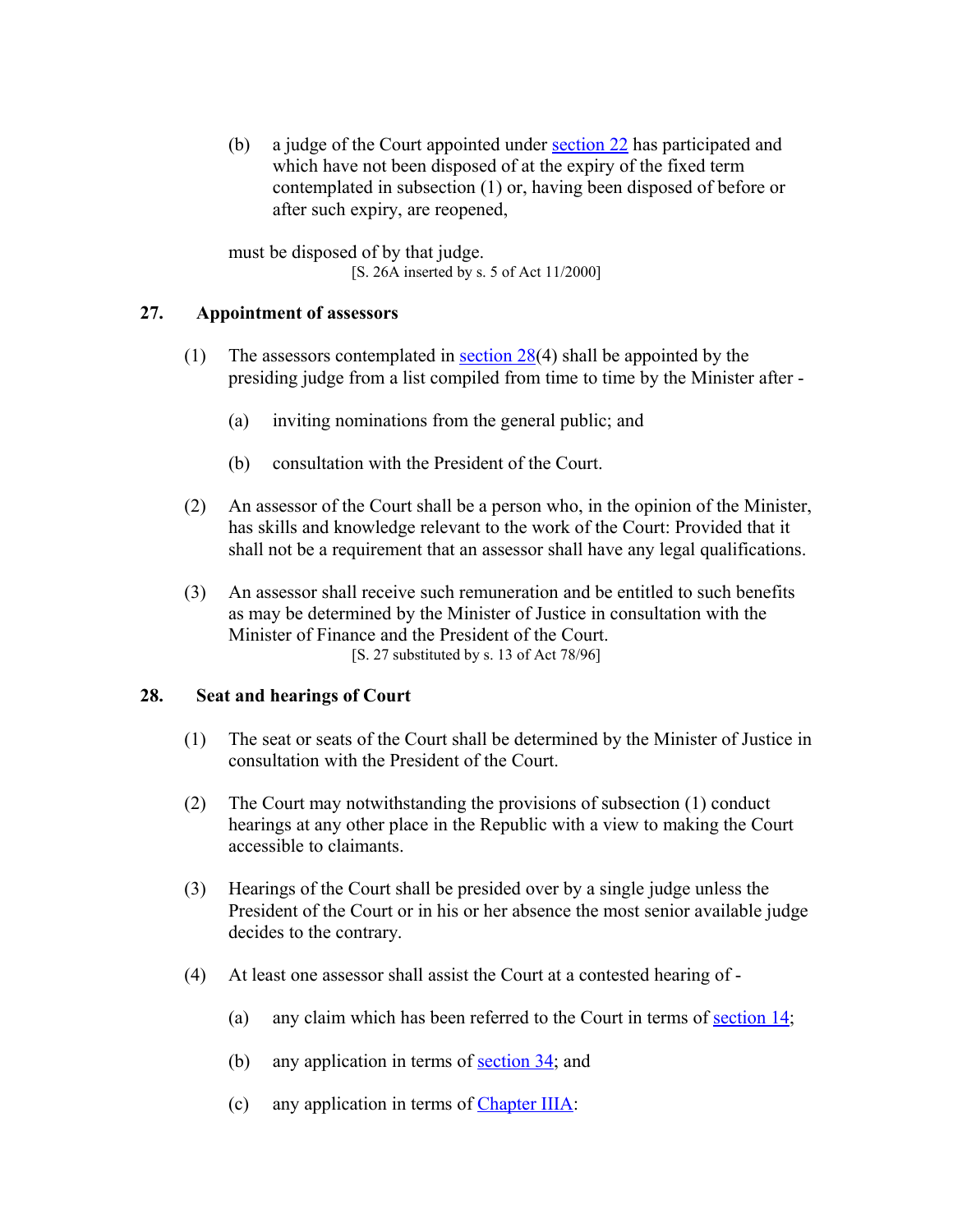Provided that this requirement shall not apply in respect of -

- (i) any hearing where the only matters in dispute are questions of law;
- (ii) any interlocutory or preliminary hearing or pre-trial proceedings, unless the Court decides otherwise; [Sub-para. (ii) substituted by s. 8 of Act 18/99]
- (iii) any proceedings dealing with contempt of the Court.
- [Subs. (4) substituted by s. 14 of Act 78/96 and s. 18 of Act 63/97]
- (5) An assessor, other than an assessor contemplated in subsection (6), shall be a member of the Court and the decision or finding of the majority of the members of the Court shall be the decision or finding of the Court: Provided that an assessor shall not decide upon a question of law or upon a question whether or not any matter constitutes a question of law: Provided further that a decision in respect of a matter referred to in [section 33](http://search.sabinet.co.za/netlawpdf/netlaw/RESTITUTION%20OF%20LAND%20RIGHTS%20ACT.htm#section33%23section33) or [34\(](http://search.sabinet.co.za/netlawpdf/netlaw/RESTITUTION%20OF%20LAND%20RIGHTS%20ACT.htm#section34%23section34)6) shall be deemed not to be a question of law.

[Subs. (5) substituted by s. 14 of Act 78/96]

- (6) In any proceedings, other than those contemplated in paragraphs (a) and (b) of subsection (4), the Court may summon to its assistance no more than two assessors to act in an advisory capacity. [Subs. (6) added by s. 14 of Act 78/96]
- (7) Subject to the provisos to subsection (5), in the event of an equality of votes
	- (a) at a hearing where one or more members of the Court are assessors, the vote of the judge, or, if there is more than one judge, the vote of the majority of the judges, shall prevail;
	- (b) at any other hearing, the hearing shall be adjourned and commenced before a new court constituted in such manner as the President of the Court or, in his or her absence, the most senior available judge may determine.

[Subs. (7) added by s. 14 of Act 78/96]

(8) If at any stage during the hearing of any matter where two or more judges are members of the Court, any judge of such Court dies or retires or is otherwise incapable of acting or is absent, the hearing shall proceed before the remaining members of such Court: Provided that such members shall include at least one judge.

[Subs. (8) added by s. 14 of Act 78/96]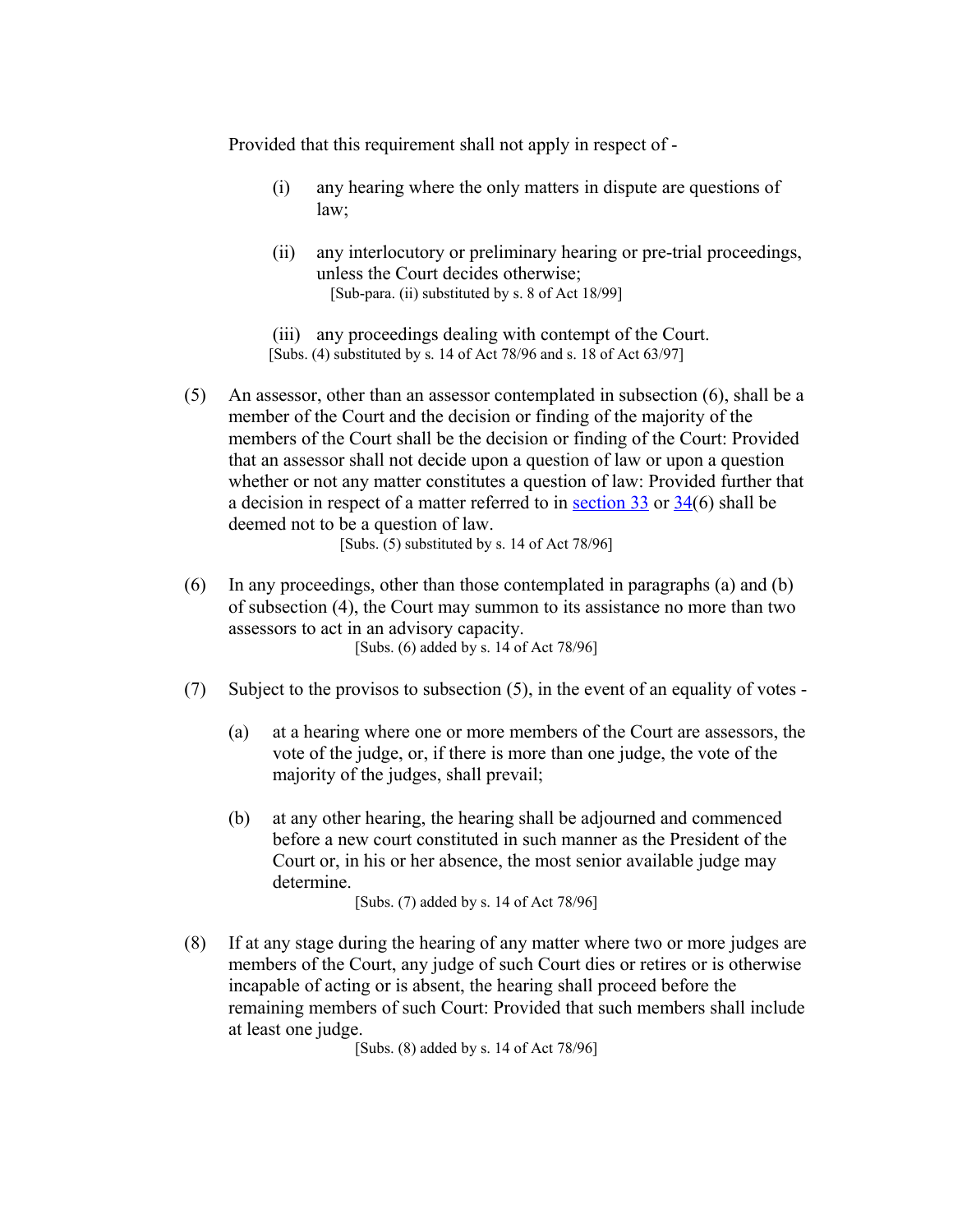- (9) If at any stage during the hearing of any matter an assessor who is a member of the Court dies or, in the opinion of the presiding judge, becomes unable to act as assessor or is absent, the presiding judge may direct -
	- (a) that the hearing proceed before the remaining member or members of the Court; or
	- (b) that the hearing shall commence de novo, unless all the parties to the proceedings agree unconditionally in writing to accept the decision of the remaining member or members as the decision of the Court. [Subs. (9) added by s. 14 of Act 78/96]
- (10) Subsections (5) and (7) shall apply *mutatis mutandis* when a hearing proceeds before the remaining member or members of the Court in the circumstances set out in subsection (8) or (9). [Subs. (10) added by s. 14 of Act 78/96]

#### **28A. Seals of Court**

The Court shall have for use as occasion may require, a seal of such design as may be prescribed by the President of the Republic by proclamation in the *Gazette* and such seal shall be kept in the custody of the registrar of the Court. [S. 28A inserted by s. 15 of Act 78/96]

#### **28B.Proceedings to be conducted in open court**

All hearings in the Court shall, except in so far as the Court may in special cases direct otherwise, be conducted in open court. [S. 28B inserted by s. 15 of Act 78/96]

#### **28C.Reference of particular matters for investigation by referee**

- (1) In any proceedings the Court may, with the consent of the parties, refer
	- (a) any matter which requires extensive examination of documents or scientific, technical or local investigation which cannot be conveniently conducted by the Court;
	- (b) any matter which relates wholly or in part to accounts; or
	- (c) any other matter arising in such proceedings,

for enquiry and report to a referee, and the Court may, after hearing such evidence or arguments as may be adduced or presented by the parties -

(i) adopt the report of any such referee, either wholly or in part, and either with or without modifications;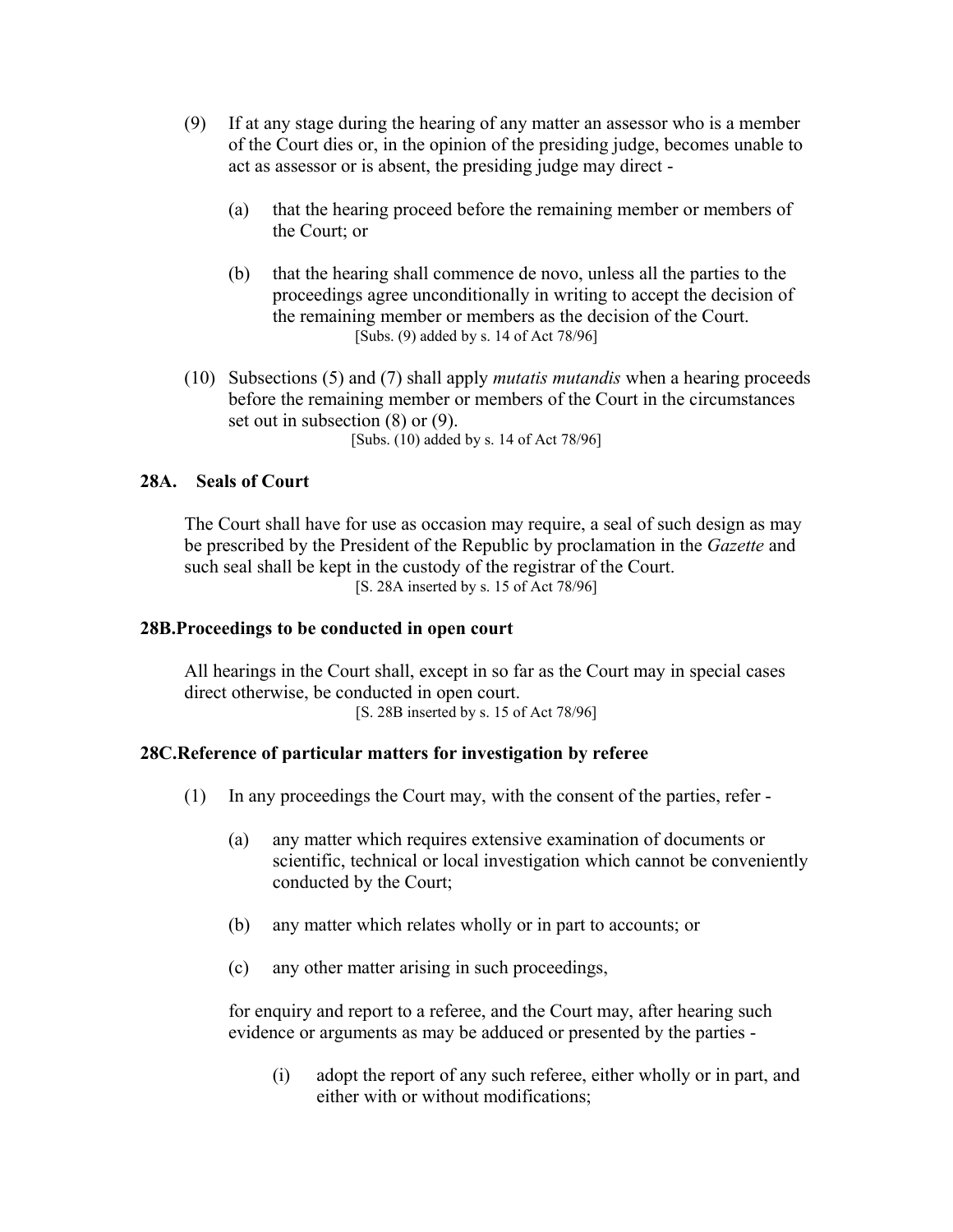- (ii) remit such report for further enquiry or report or consideration by such referee; or
- (iii) make any other order in regard thereto.
- (2) Any finding in such report or any part thereof which is adopted by the Court, whether with or without modifications, shall have effect as if it were a finding by the Court in the proceedings in question.
- (3) Any such referee shall for the purpose of such enquiry have such powers and shall conduct the enquiry in such manner as may be prescribed by a special order of court or by the rules.
- (4) For the purpose of procuring the attendance of any witness, including any witness detained in custody under any law, and the production of any document or thing before a referee, an enquiry under this section shall be deemed to be proceedings before the Court: Provided that the referee shall not have jurisdiction in respect of the criminal offences created by this section.
- (5) Any person summoned to appear and give evidence or produce any document or thing before a referee, and who, without sufficient cause -
	- (a) fails to attend at the time and place specified or to remain in attendance until the conclusion of the enquiry or until he or she is excused by the referee from further attendance;
	- (b) refuses to be sworn or to make affirmation as a witness;
	- (c) having been sworn or having made affirmation as a witness, fails, without just excuse, to answer fully and satisfactorily any question put to him or her;
	- (d) fails to produce any document or thing in his or her possession or custody or under his or her control which he or she was summoned to produce,

shall be guilty of an offence and liable on conviction either by the Court by way of the procedures set out in section  $28F$  or by a criminal court having jurisdiction, to a fine or to imprisonment for a period not exceeding three months.

(6) Any person who, after having been sworn or having made affirmation, gives false evidence before a referee at any enquiry, knowing such evidence to be false or not knowing or believing it to be true, shall be guilty of an offence and liable on conviction to the penalties prescribed by law for perjury.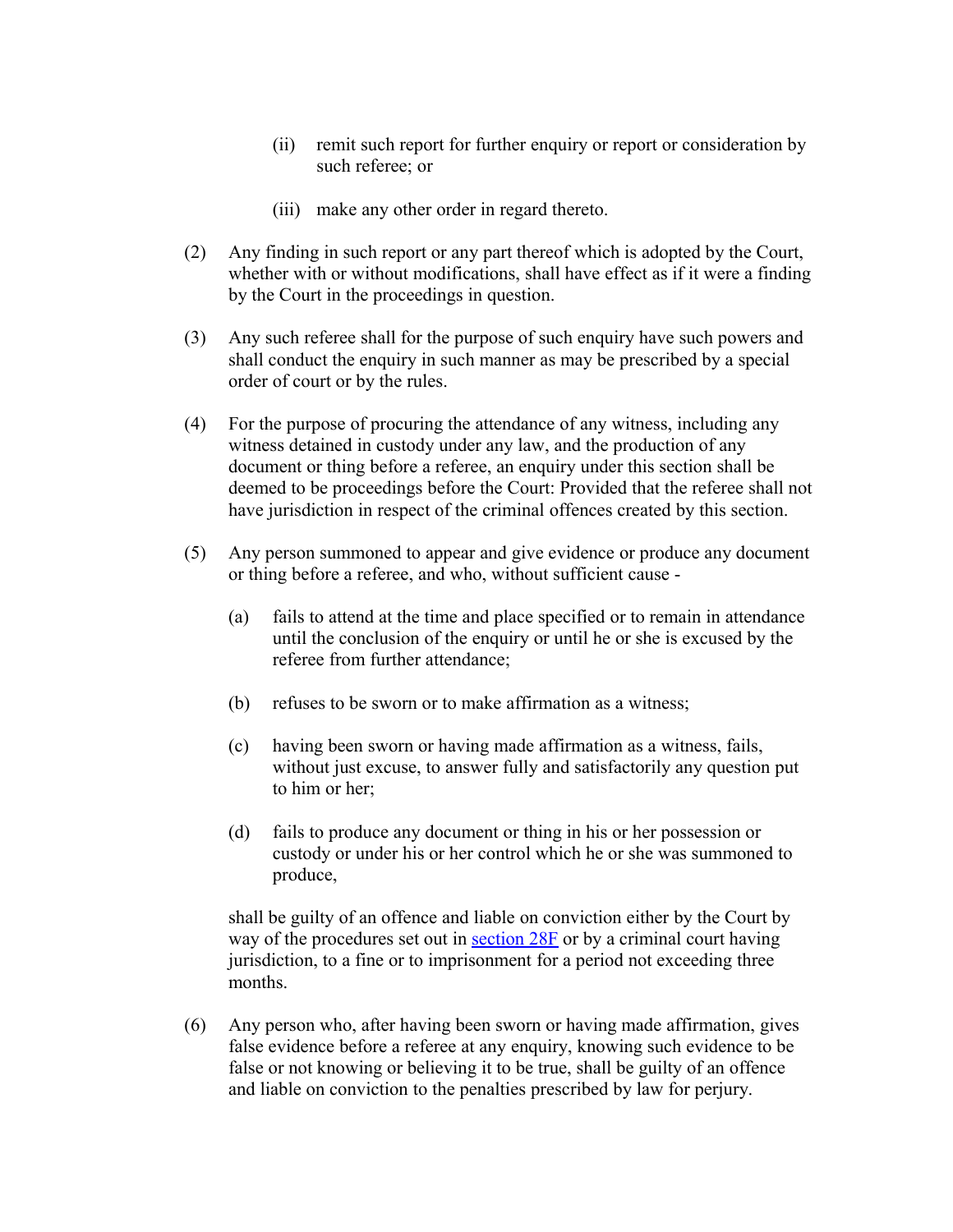(7) Any referee shall be entitled to such fees as may be prescribed by the rules or, if no such fees have been so prescribed, to such fees as the Court may determine, and to any reasonable expenditure incurred by him or her for the purposes of the enquiry, and any such fees and expenditure shall be taxed by the taxing master of the Court and shall be costs in the cause: Provided that the Court may order the State to pay the said fees and expenditure. [S. 28C inserted by s. 15 of Act 78/96]

# **28D. No process to be issued against judge of Court except with consent of court**

- (1) Notwithstanding anything to the contrary contained in any law, no summons or subpoena against the President or any other judge of the Court shall in any civil action be issued out of any court without the consent of such court: Provided that no such summons or subpoena shall be issued out of a lower court unless a High Court which has jurisdiction to hear and determine an appeal in a civil action from such lower court, has consented thereto. [Subs. (1) amended by s. 19 of Act 63/97]
- (2) Where the issuing of a summons or subpoena against a judge of the Court to appear in a civil action has been consented to, the date upon which such judge must attend court shall be determined in consultation with the President of the Court or, in his or her absence, the most senior available judge of the Court.
- (3) For the purposes of subsection (1) "lower court" means any court, other than the Constitutional Court, the Supreme Court of Appeal or a High Court, which is required to keep a record of its proceedings, and includes a court of a regional division and a magistrate's court established in terms of the Magistrates' Courts Act, 1944 (Act No. 32 of 1944). [Subs. (3) substituted by s. 19 of Act 63/97] [S. 28D inserted by s. 15 of Act 78/96]

### **28E. Judgment by default**

A judgment by default may be granted by the Court in the manner and in the circumstances prescribed in the rules: Provided that the Court shall be satisfied that there was proper service of the process by which the case was initiated. [S. 28E inserted by s. 15 of Act 78/96]

### **28F. Manner of securing attendance of witnesses or production of any document or thing in proceedings before Court**

(1) A party to proceedings before the Court may procure the attendance of any witness or the production of any document or thing in the manner provided for in the rules.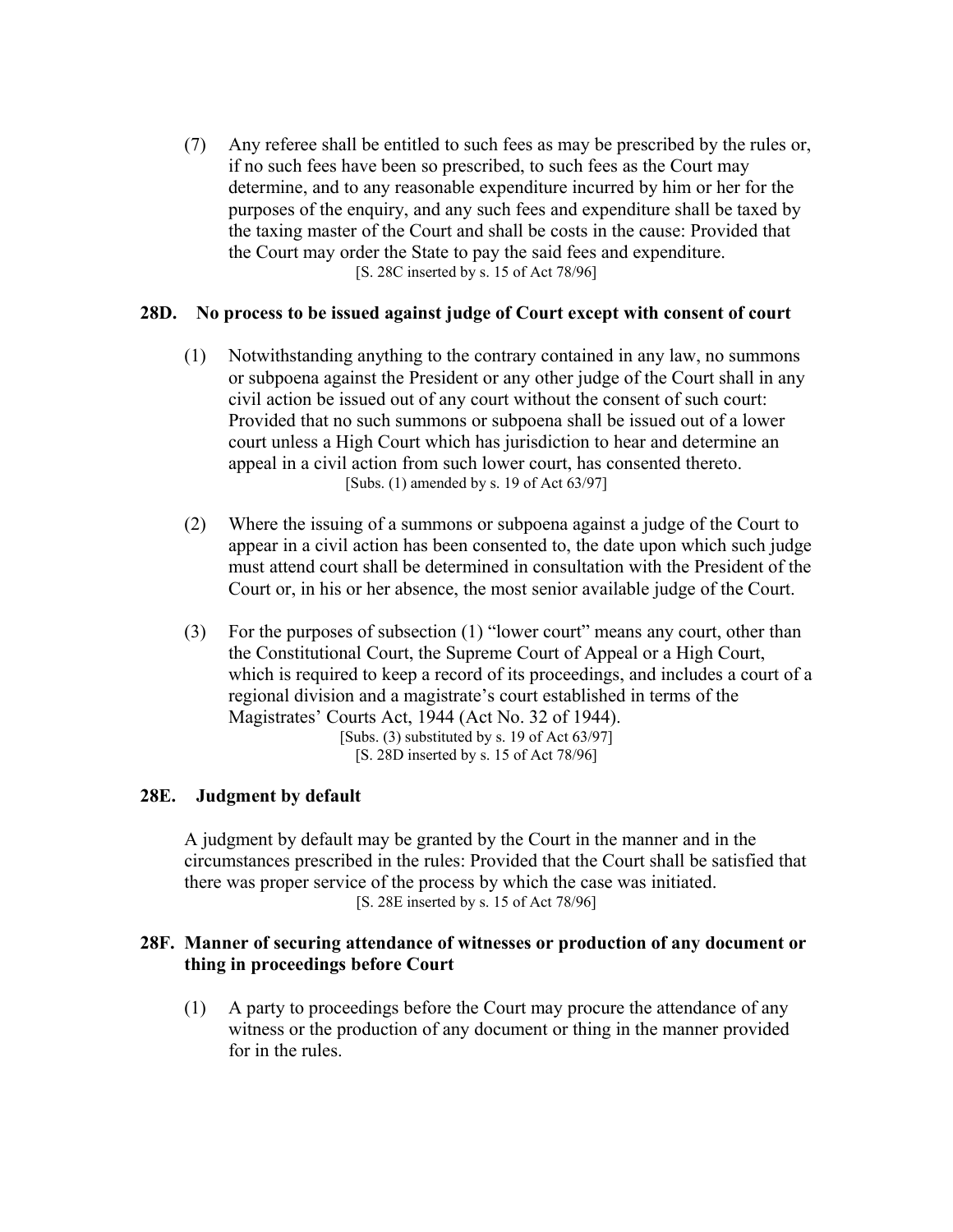- (2) Whenever any person subpoenaed to attend any proceedings before the Court as a witness or to produce any document or thing fails without reasonable excuse to obey the subpoena and it appears from the return of the proper officer or from evidence given under oath that the subpoena was served upon the person to whom it is directed and that his or her reasonable expenses calculated in accordance with the tariff referred to in [section 28M](http://search.sabinet.co.za/netlawpdf/netlaw/RESTITUTION%20OF%20LAND%20RIGHTS%20ACT.htm#section28M%23section28M) have been paid or offered to him or her, or that he or she is evading service of the subpoena, or if any person who has attended in obedience to a subpoena fails to remain in attendance until excused, the Court may issue a warrant directing that he or she be arrested and brought before the Court at a time and place stated in the warrant or as soon thereafter as possible.
- (3) A person arrested under any such warrant may be detained thereunder before the Court or in any prison or lock-up or other place of detention or in the custody of the person who is in charge of him or her with a view to securing his or her presence as a witness or to produce any document or thing at the said proceedings: Provided that the Court may release him or her on a recognizance with or without sureties for his or her appearance to give evidence or to produce any document or thing as required and for his or her appearance at the enquiry referred to in subsection (4).
- (4) The Court may in a summary manner, enquire into such person's evasion of the service of the subpoena or failure to obey the subpoena or to remain in attendance, and may, if it finds such person guilty, sentence him or her to a fine or to imprisonment for a period not exceeding three months.
- (5) Any sentence imposed by the Court under subsection (4) shall be enforced and shall be subject to appeal as if it were a sentence imposed in a criminal case.
- (6) If a person who has entered into any recognizance for his or her appearance to give evidence at such proceedings or to produce any document or thing or for his or her appearance at any enquiry referred to in subsection (4) fails so to appear, he or she may, apart from the forfeiture of his or her recognizance, be dealt with as if he or she had failed to obey a subpoena to attend such proceedings or appear at such enquiry.

[S. 28F inserted by s. 15 of Act 78/96]

# **28G. Manner in which witnesses may be dealt with on refusal to give evidence or produce any document or thing**

(1) Whenever any person who appears either in obedience to a subpoena or by virtue of a warrant issued under [section 28F](http://search.sabinet.co.za/netlawpdf/netlaw/RESTITUTION%20OF%20LAND%20RIGHTS%20ACT.htm#section28F%23section28F) or is present and is verbally required by the Court to give evidence in any proceedings refuses to be sworn or to make an affirmation, or, having been sworn or having made an affirmation, without any just excuse refuses or fails to answer such questions as are put to him or her, or to produce any document or thing which he or she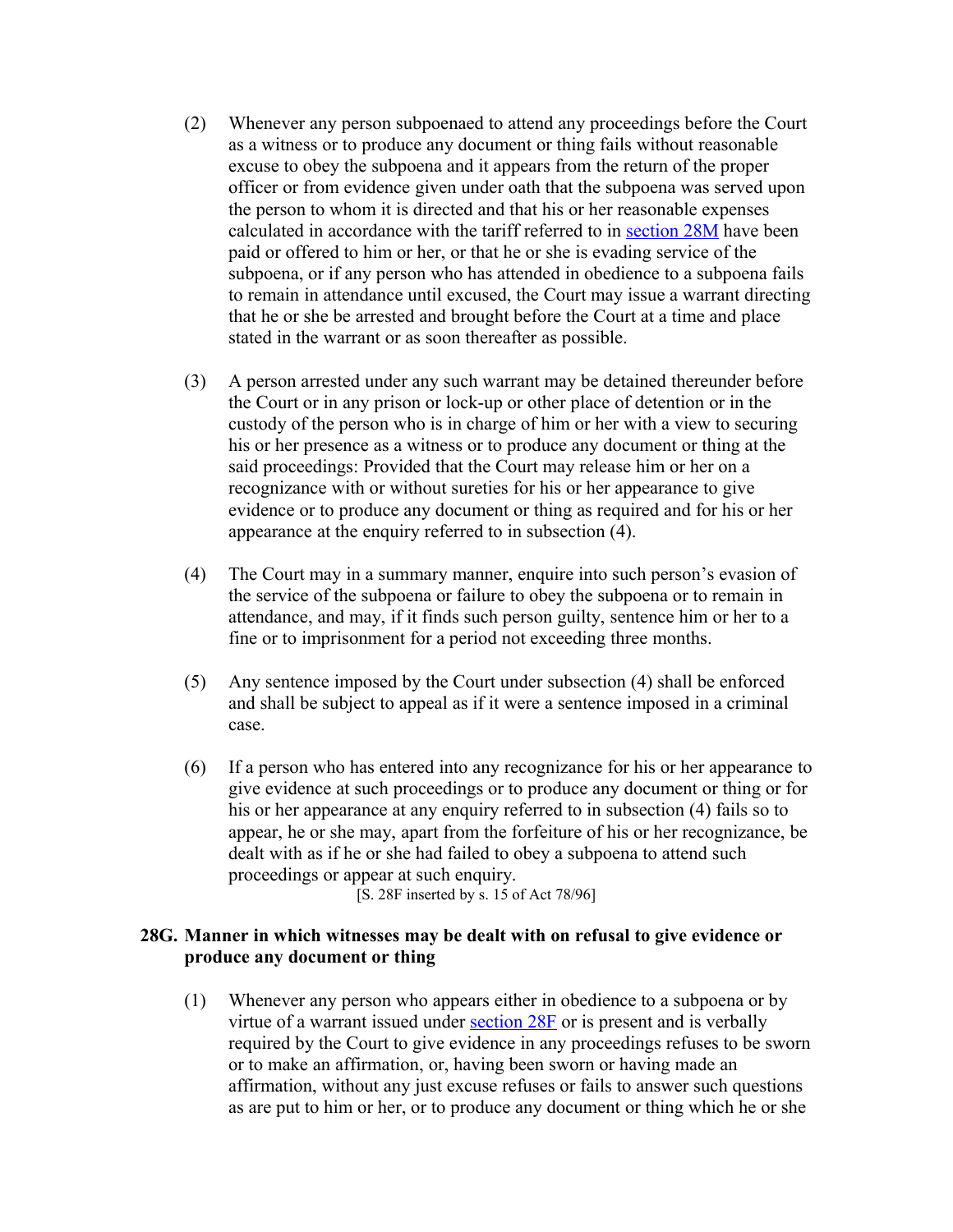is required to produce the Court may adjourn the proceedings for any period not exceeding eight days and may, in the meantime, by warrant commit the person so refusing or failing to prison unless he or she consents to do what is required of him or her.

- (2) If at the resumed hearing of the proceedings, any person referred to in subsection (1) again refuses without just excuse to do what is so required of him or her, the Court may again adjourn the proceedings and commit him or her to prison for a like period and so again from time to time until such person consents to do what is required of him or her.
- (3) Nothing contained in this section shall prevent the Court from giving judgment in any case or otherwise disposing of the proceedings according to any other sufficient evidence taken.
- (4) No person shall be bound to produce any document or thing not specified or otherwise sufficiently described in the subpoena unless he or she actually has it in court.
- (5) When a subpoena is issued to procure the attendance of any person to give evidence or to produce any book, paper, document or thing in any proceedings before the Court, and it appears -
	- (a) that he or she is unable to give any evidence or to produce any book, paper, document or thing which would be relevant to any issue in such proceedings;
	- (b) that to compel him or her to attend would be an abuse of the judicial process,

the Court may, notwithstanding anything contained in this section, after reasonable notice by the registrar of the Court to the party who sued out of the subpoena and after hearing that party in chambers if he or she appears, make an order cancelling such subpoena.

[S. 28G inserted by s. 15 of Act 78/96]

# **28H. Examination by interrogatories of persons whose evidence is required in proceedings before Court**

- (1) The Court may in connection with any proceedings pending before it, order that the evidence of a person who resides or is for the time being outside the area of jurisdiction of the Court be taken by means of interrogatories.
- (2) Whenever an order is made under subsection (1), the registrar of the Court shall certify that fact and transmit a copy of his or her certificate to a commissioner of the Court, together with any interrogatories duly and lawfully framed which it is desired to put to the said person and the fees and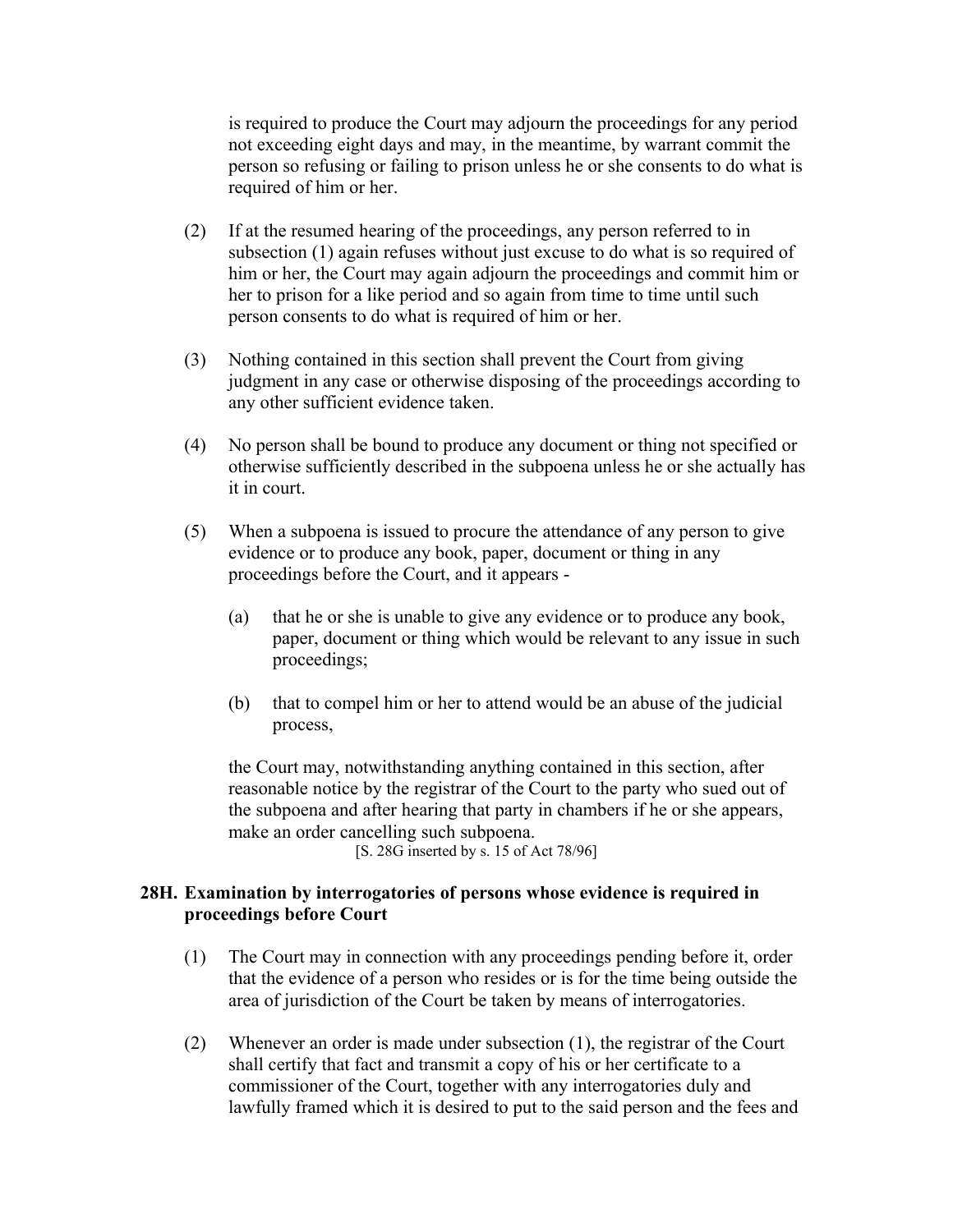the amount of the expenses payable to the said person for his or her appearance as hereinafter provided.

- (3) Upon receipt of the aforesaid certificate and of the interrogatories and amounts aforesaid, the commissioner shall summon the said person to appear before him or her, and upon his or her appearance shall take his or her evidence as if he or she were a witness in proceedings before the Court, and shall put to him or her the interrogatories aforesaid with any other questions calculated to obtain full and true answers to the said interrogatories and shall take down or cause to be taken down the evidence so obtained, and shall transmit the same, certified as correct, to the registrar of the Court.
- (4) The commissioner shall further transmit to the said registrar a certificate showing the amount paid to the person concerned in respect of the expenses of his or her appearance, and the cost of the issue and service of the process for summoning such person before him or her.
- (5) Any person summoned to appear as provided in this section who without reasonable excuse fails to appear at the time and place mentioned in the summons, shall be guilty of an offence and liable on conviction to a fine or to imprisonment for a period not exceeding three months.
- (6) Any interrogatories taken and certified under this section, shall, subject to all lawful exceptions, be received as evidence in the aforesaid proceedings. [S. 28H inserted by s. 15 of Act 78/96]

# **28I. Appointment of officers of Court**

- (1) The Minister of Justice may, subject to the laws governing the public service, appoint registrars, assistant registrars and other officers for the Court whenever they may be required for the administration of justice or the execution of the functions of the Court.
- (2) Whenever by reason of absence or incapacity a registrar or assistant registrar is unable to carry out the functions of his or her office, or his or her office becomes vacant, the Minister of Justice may authorise any other competent officer in the public service to act in the place of the absent or incapacitated officer during such absence or incapacity or to act in the vacant office until the vacancy is filled.

[Subs. (2) amended by s. 20 of Act 63/97 and s. 43 of Act 30/2007]

- (3) Any officer in the public service appointed under subsection (1) may simultaneously hold more than one of the offices mentioned in that subsection.
- (4) (a) The President of the Court may, in consultation with the Minister of Justice, from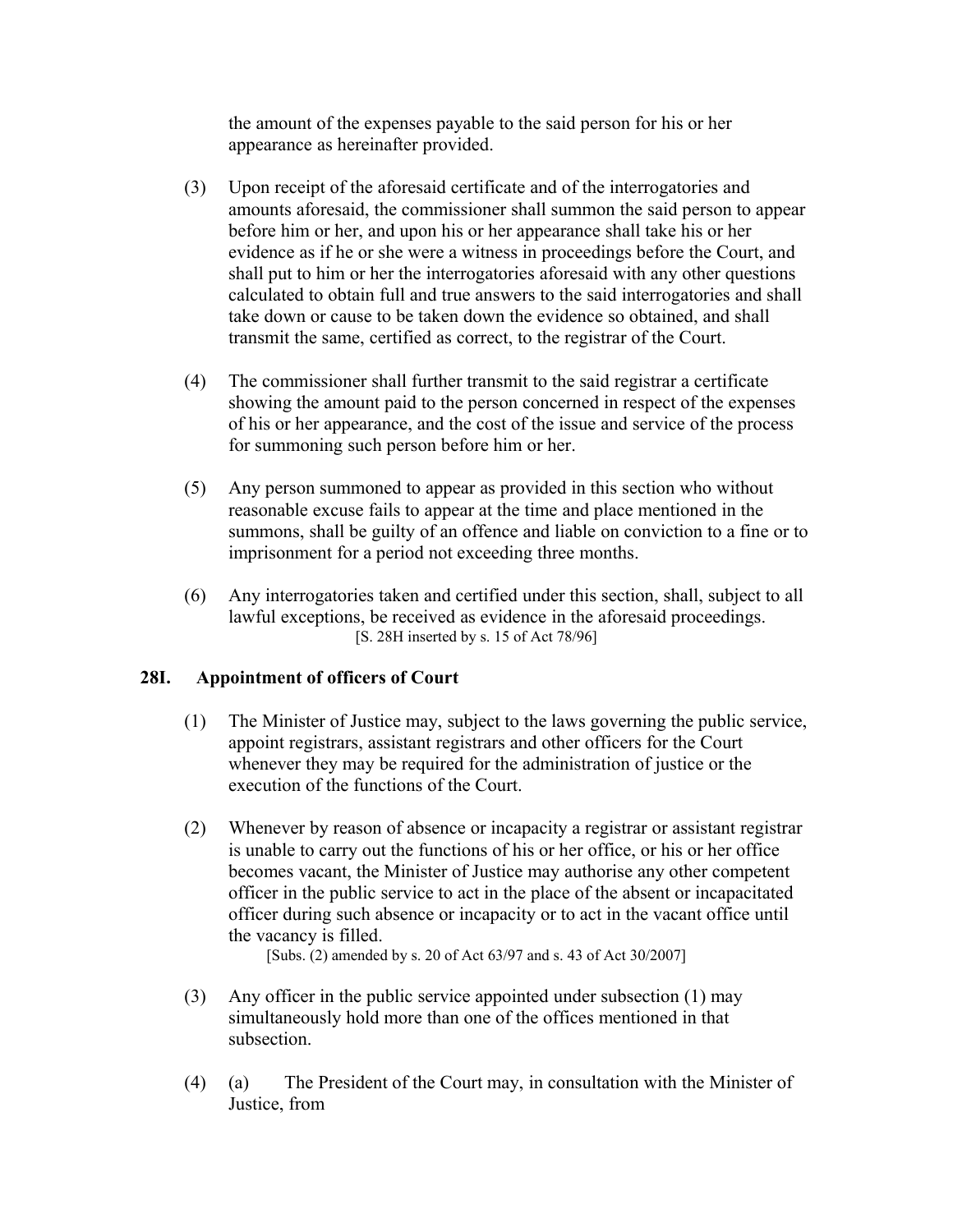time to time, appoint one or more persons to undertake such research or perform such duties for the Court as the President of the Court may determine.

- (b) The remuneration and other terms and conditions of service of a person appointed in terms of paragraph (a) shall be as determined, either generally or in any specific case, by the President of the Court in consultation with the accounting officer referred to in [section 28J\(](http://search.sabinet.co.za/netlawpdf/netlaw/RESTITUTION%20OF%20LAND%20RIGHTS%20ACT.htm#section28J%23section28J)3).
- (5) The Minister of Justice may delegate to an officer in the Department of Justice any of the powers vested in him or her by this section. [S. 28I inserted by s. 15 of Act 78/96]

### **28J. Finances and accountability**

- (1) Expenditure in connection with the administration and functioning of the Court shall be defrayed from monies appropriated by Parliament for such purpose.
- (2) Requests for the funds needed for the administration and functioning of the Court, as determined by the President of the Court after consultation with the Minister of Justice, shall be addressed to Parliament by the Minister of Justice in the manner prescribed for the budgetary process of Departments of State.
- (3) The Director-General of Justice or an officer of the Department of Justice designated by him or her for such purpose shall, subject to the Exchequer Act, 1975(Act No. 66 of 1975) -
	- (a) be charged with the responsibility of accounting for money received or paid out for or on account of the administration and functioning of the Court; and
	- (b) cause the necessary accounting and other related records to be kept, which records shall be audited by the Auditor-General appointed in terms of [section 193](http://search.sabinet.co.za/netlawpdf/netlaw/CONSTITUTION%20OF%20THE%20REPUBLIC%20OF%20SOUTH%20AFRICA.htm#section193) of the Constitution. [Para. (b) substituted by s. 21 of Act 63/97]
		- [S. 28J inserted by s. 15 of Act 78/96]
		-

### **28K. Scope and execution of process of Court**

(1) The process of the Court shall run throughout the Republic and its sentences, rulings, judgments, writs, summonses, orders, warrants, commands and other processes shall be executed in any area in like manner as if they were processes of the provincial division of the Supreme Court having jurisdiction in such area.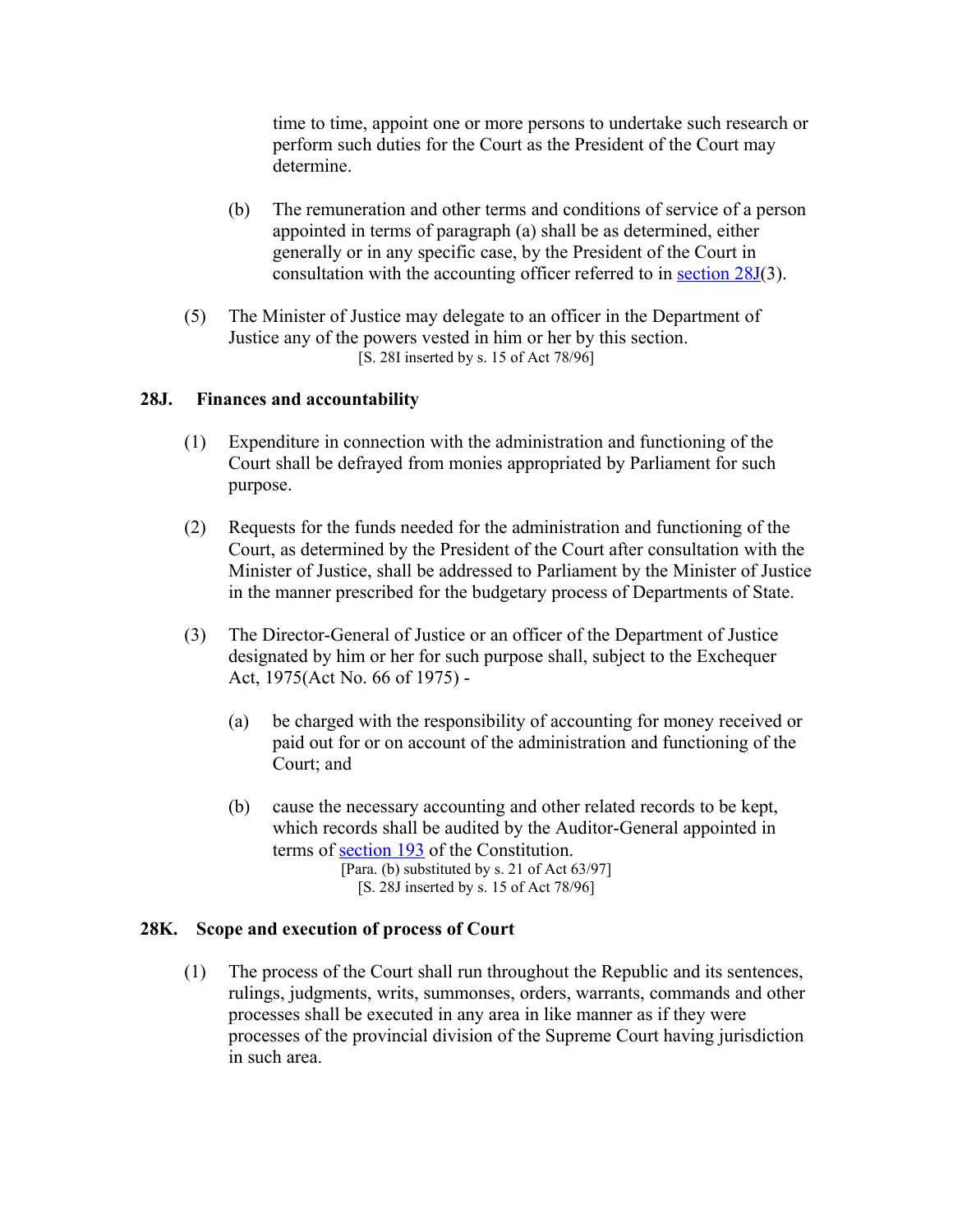- (2) A sheriff or a deputy sheriff of the Supreme Court appointed for the area in which any process is to be served, shall execute all sentences, rulings, judgments, writs, summonses, orders, warrants, commands and other processes of the Court directed to him or her and any reference in this Act to a sheriff or a deputy sheriff shall be deemed to be a reference to a sheriff or deputy sheriff of the Supreme Court acting in terms of this section.
- (3) A sheriff or deputy sheriff performing his or her duties in terms of this Act shall have all the powers and rights and be subject to all the obligations and duties applicable to the execution by such sheriff or deputy sheriff of the process of the provincial division of the Supreme Court for which he or she is appointed.
- (4) The return of a sheriff or a deputy sheriff of what has been done in connection with any process of the Court, shall be prima facie evidence of the matters therein stated.
- (5) A refusal by the sheriff or any deputy sheriff to do any act which he or she is, in terms of this Act, empowered or obliged to do, shall be subject to review by the Court on application ex parte or on notice as the circumstances may require.
- (6) Any warrant or other process for the execution of a judgment given or order issued against any association of persons, corporate or unincorporated, partnership or firm may be executed by attachment of the property or assets of such association, partnership or firm.

[S. 28K inserted by s. 15 of Act 78/96]

# **28L. Offences relating to execution**

Any person who is guilty of the conduct referred to in [section 40](http://search.sabinet.co.za/netlawpdf/netlaw/SUPREME%20COURT%20ACT.htm#section40) of the Supreme Court Act, 1959 (Act No. 59 of 1959), in relation to the execution by a sheriff or deputy sheriff of his or her duties in terms of this Act, shall be guilty of an offence and liable on conviction to a fine or to imprisonment for a period not exceeding six months.

[S. 28L inserted by s. 15 of Act 78/96]

### **28M. Witness fees**

- (1) A witness in any proceedings of the Court and any person who accompanies any such witness on account of the youth or infirmity of such witness, shall be paid such allowances as may be prescribed in terms of [section 42](http://search.sabinet.co.za/netlawpdf/netlaw/SUPREME%20COURT%20ACT.htm#section42) of the Supreme Court Act, 1959.
- (2) Notwithstanding anything to the contrary contained in any other law, the Court may order that no allowances or only a portion of the prescribed allowances shall be paid to any witness.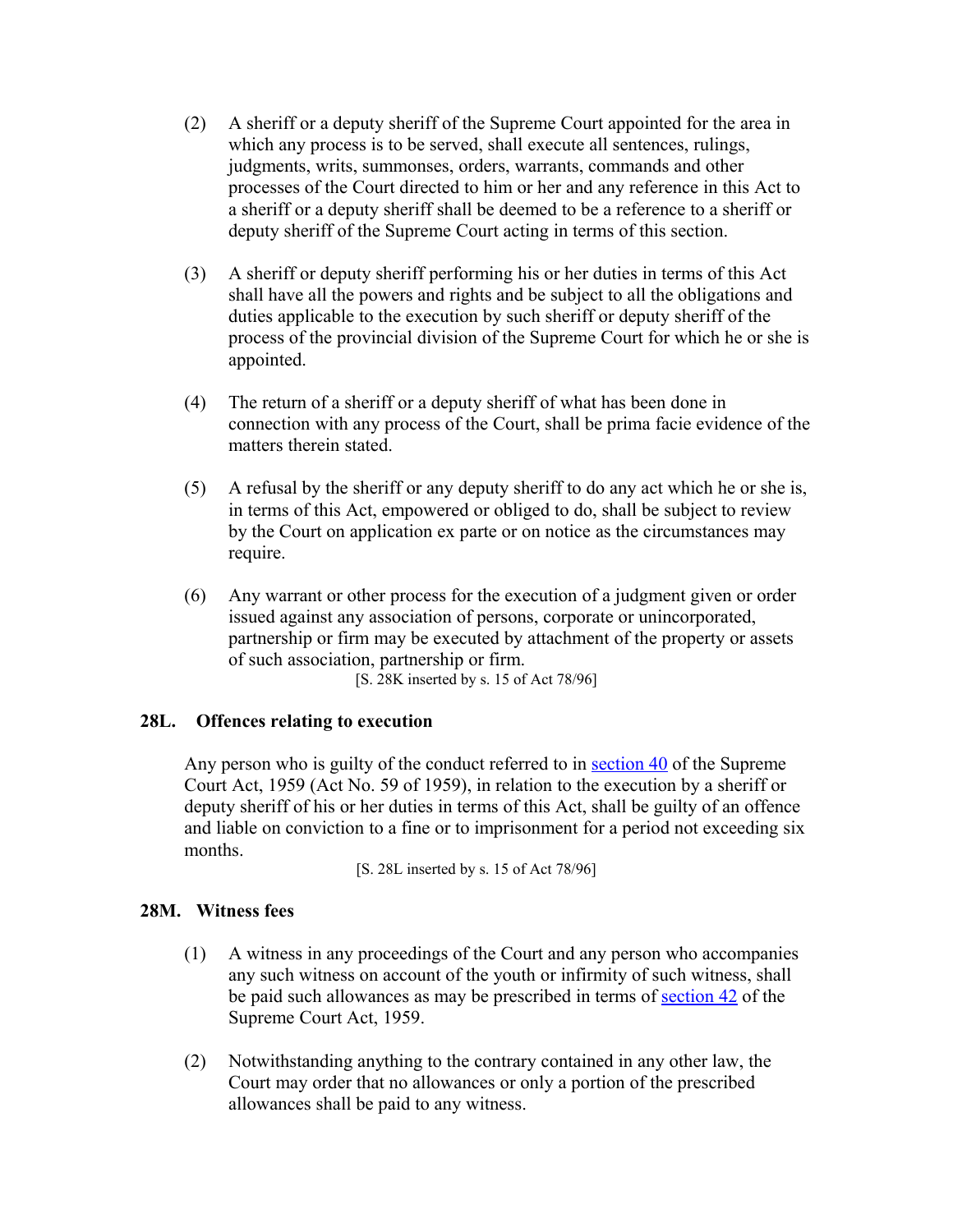[S. 28M inserted by s. 15 of Act 78/96]

# **28N. Powers of Court on hearing of appeals**

The Court shall, at the hearing of any appeal in terms of any law conferring upon it any appellate jurisdiction, have the power -

- (a) to receive further evidence;
- (b) to remit the case to the court or other tribunal of first instance or to the arbitrator concerned, for further hearing, with such instructions as regards the taking of further evidence or otherwise as the Court considers necessary; or
- (c) to confirm, amend or set aside the judgment, order or decision which is the subject matter of the appeal and to give any judgment, order or decision which the circumstances may require,

unless such law provides otherwise. [S. 28N inserted by s. 15 of Act 78/96]

# **28O. Application of provisions of this Chapter in respect of performance by Court of its functions under other legislation**

The provisions of this Chapter regulating the procedures, powers and obligations of the Court shall apply *mutatis mutandis*, to the performance by the Court of its functions in terms of any other law in respect of which it has jurisdiction, unless such application is excluded expressly or by necessary implication. [S. 28O inserted by s. 15 of Act 78/96]

# **29. Intervention to proceedings before Court, right to appear and legal representation**

- (1) Any interested person, including an organisation, may apply to the Court for leave to intervene as a party to any proceedings before the Court.
- (2) The State shall have the right to intervene as a party to all proceedings before the Court.
- (3) Any party appearing before the Court may do so in person or may be represented by an advocate or attorney.
- (4) Where a party can not afford to pay for legal representation itself, the Chief Land Claims Commissioner may take steps to arrange legal representation for such party, either through the State legal aid system or, if necessary, at the expense of the Commission.

[S. 29 substituted by s. 16 of Act 78/96]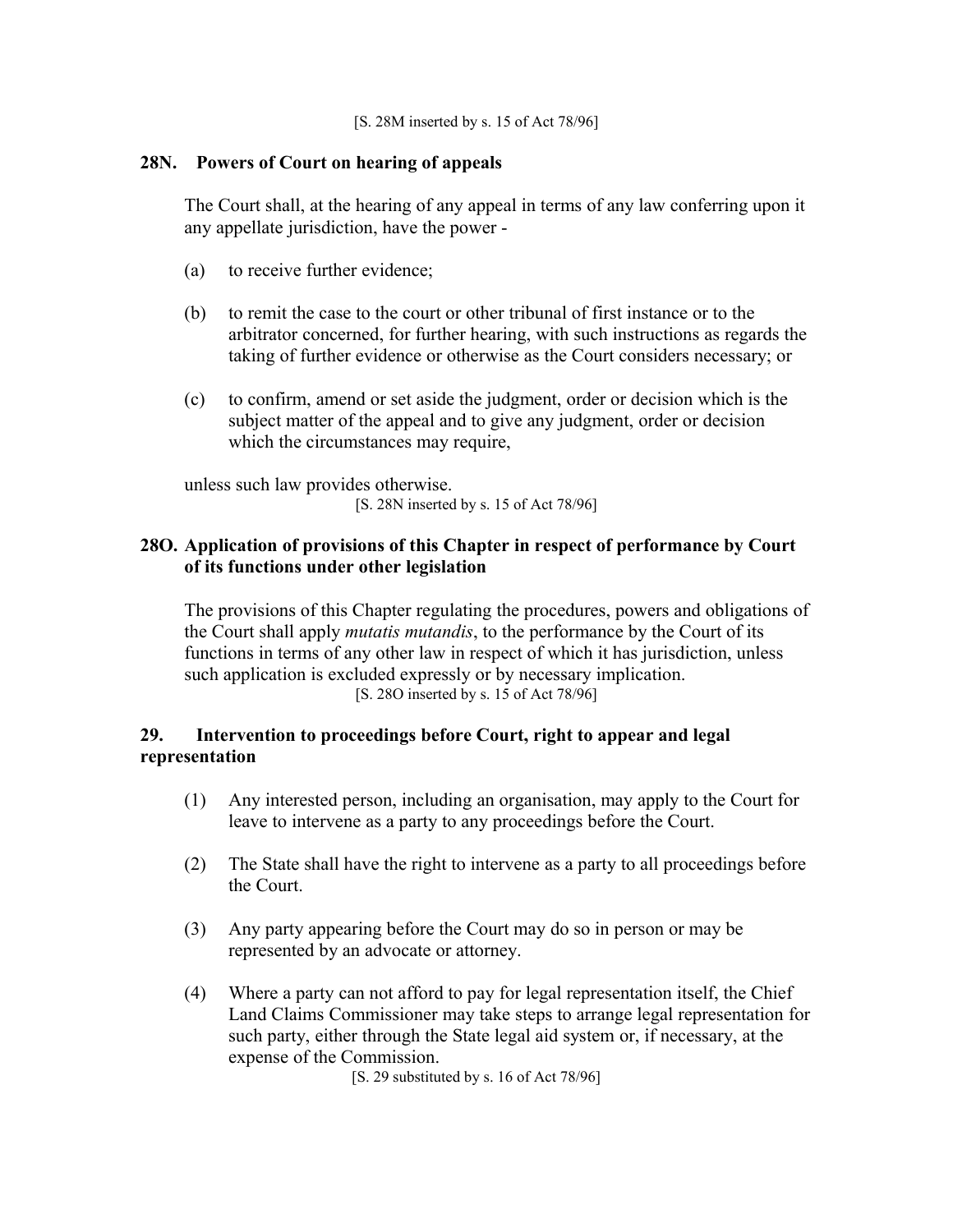# **30. Admissibility of evidence**

- (1) The Court may admit any evidence, including oral evidence, which it considers relevant and cogent to the matter being heard by it, whether or not such evidence would be admissible in any other court of law.
- (2) Without derogating from the generality of the aforegoing subsection, it shall be competent for any party before the Court to adduce -
	- (a) hearsay evidence regarding the circumstances surrounding the dispossession of the land right or rights in question and the rules governing the allocation and occupation of land within the claimant community concerned at the time of such dispossession; and
	- (b) expert evidence regarding the historical and anthropological facts relevant to any particular claim.
- (3) The Court shall give such weight to any evidence adduced in terms of subsections (1) and (2) as it deems appropriate.
- (4) Whenever an order, judgement or other record of the Court is required to be proved or inspected or referred to in any manner, a copy of such order, judgment or other record duly certified as such by the registrar of the Court under its seal shall be prima facie evidence thereof without proof of the authenticity of such registrar's signature.

[Subs. (4) added by s. 17 of Act 78/96]

# **31. Pre-trial conference**

- (1) The Court may, at its own instance or at the request of any party before it, at any stage prior to the hearing of a matter convene a pre-trial conference of the parties with a view to clarifying the issues in dispute, identifying those issues on which evidence will be necessary and, in general, expediting a decision on the claim in question.
- (2) The Court may, after the holding of such a pre-trial conference, issue such orders and directions as to the procedure to be followed before and during the trial as it deems appropriate.

# **32. Rules governing procedure**

- (1) The President of the Court may make rules to govern the procedure of the Court, including rules providing for -
	- (a) any of the matters listed in paragraphs (a) to (s) of subsection (1) of [section 6](http://search.sabinet.co.za/netlawpdf/netlaw/RULES%20BOARD%20FOR%20COURTS%20OF%20LAW%20ACT.htm#section6) of the Rules Board for Courts of Law Act, 1985 (Act No. 107 of 1985), insofar as they are appropriate to the functions of the Court;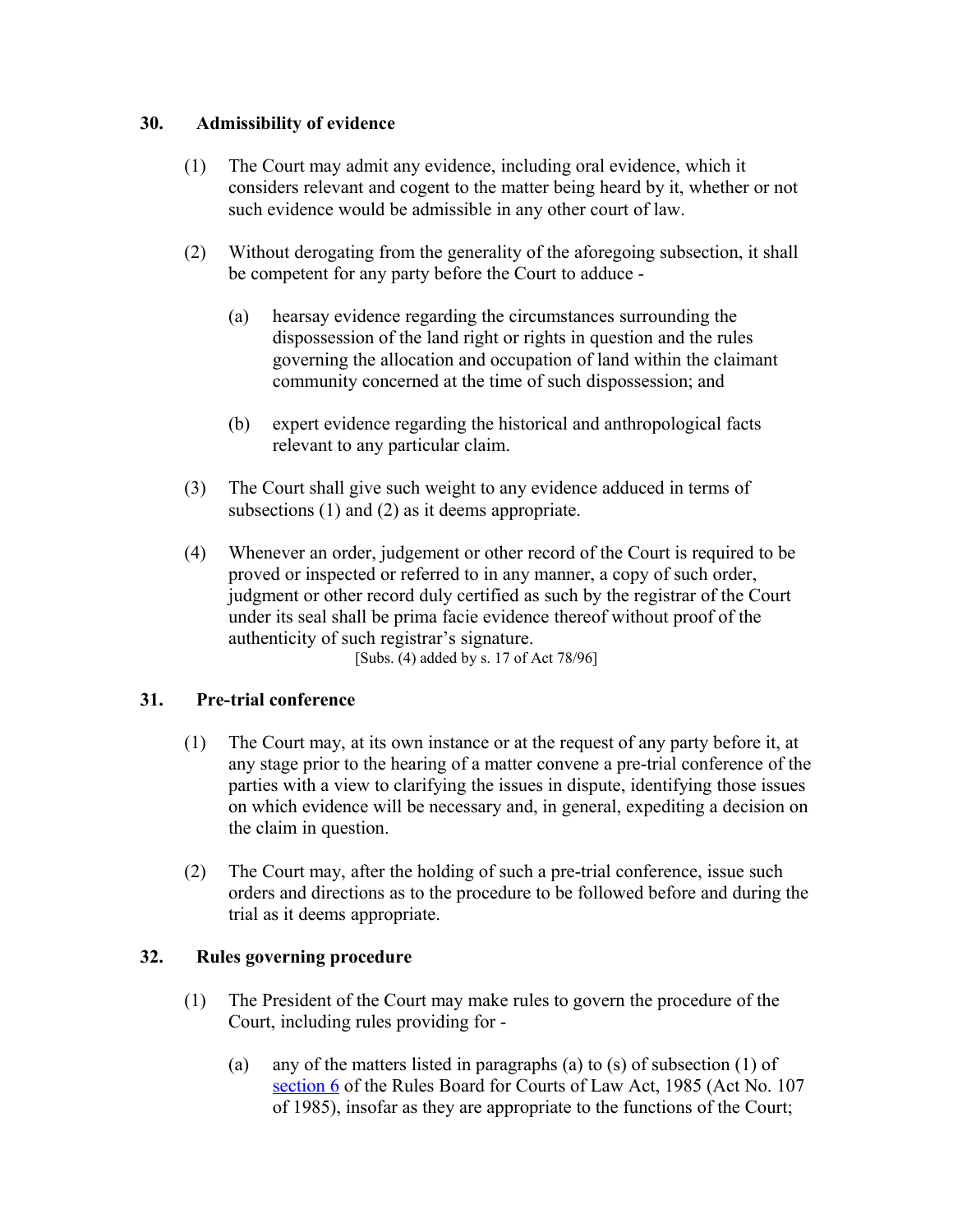- (b) the circumstances under which opinion and oral evidence may be submitted to the Court;
- (c) the suspension or execution of judgments, orders or sentences of the Court pending -
	- (i) applications or petitions for leave to appeal; and
	- (ii) the prosecution of appeals;
- (cA) the practice and procedure of the Court in applications in terms of [Chapter IIIA;](http://search.sabinet.co.za/netlawpdf/netlaw/RESTITUTION%20OF%20LAND%20RIGHTS%20ACT.htm#chapter3A%23chapter3A) and [Para. (cA) inserted by s. 22 of Act 63/97]
- (d) generally, any matter which may be necessary or useful to be prescribed for the proper despatch and conduct of the functions of the Court. [Subs.  $(1)$  substituted by s. 18 of Act 78/96]
- (2) The rules contemplated in subsection (1) shall be published in the *Gazette*.
- (3) Notwithstanding anything to the contrary in this Act or in the rules contemplated in subsection (1) -
	- (a) the Court may, at any stage after a claim has been referred to it, refer the claim back to the Commission with directives as to matters which are to be investigated and reported on by the Commission; and
	- (b) the Court may conduct any part of any proceedings on an informal or inquisitorial basis.
- (4) The rules contemplated in subsection (1) shall make provision for the expeditious hearing of an application in terms of [section 34.](http://search.sabinet.co.za/netlawpdf/netlaw/RESTITUTION%20OF%20LAND%20RIGHTS%20ACT.htm#section34%23section34)

### **33. Factors to be taken into account by Court**

In considering its decision in any particular matter the Court shall have regard to the following factors:

- (a) The desirability of providing for restitution of rights in land to any person or community dispossessed as a result of past racially discriminatory laws or practices;
- (b) the desirability of remedying past violations of human rights;
- (c) the requirements of equity and justice;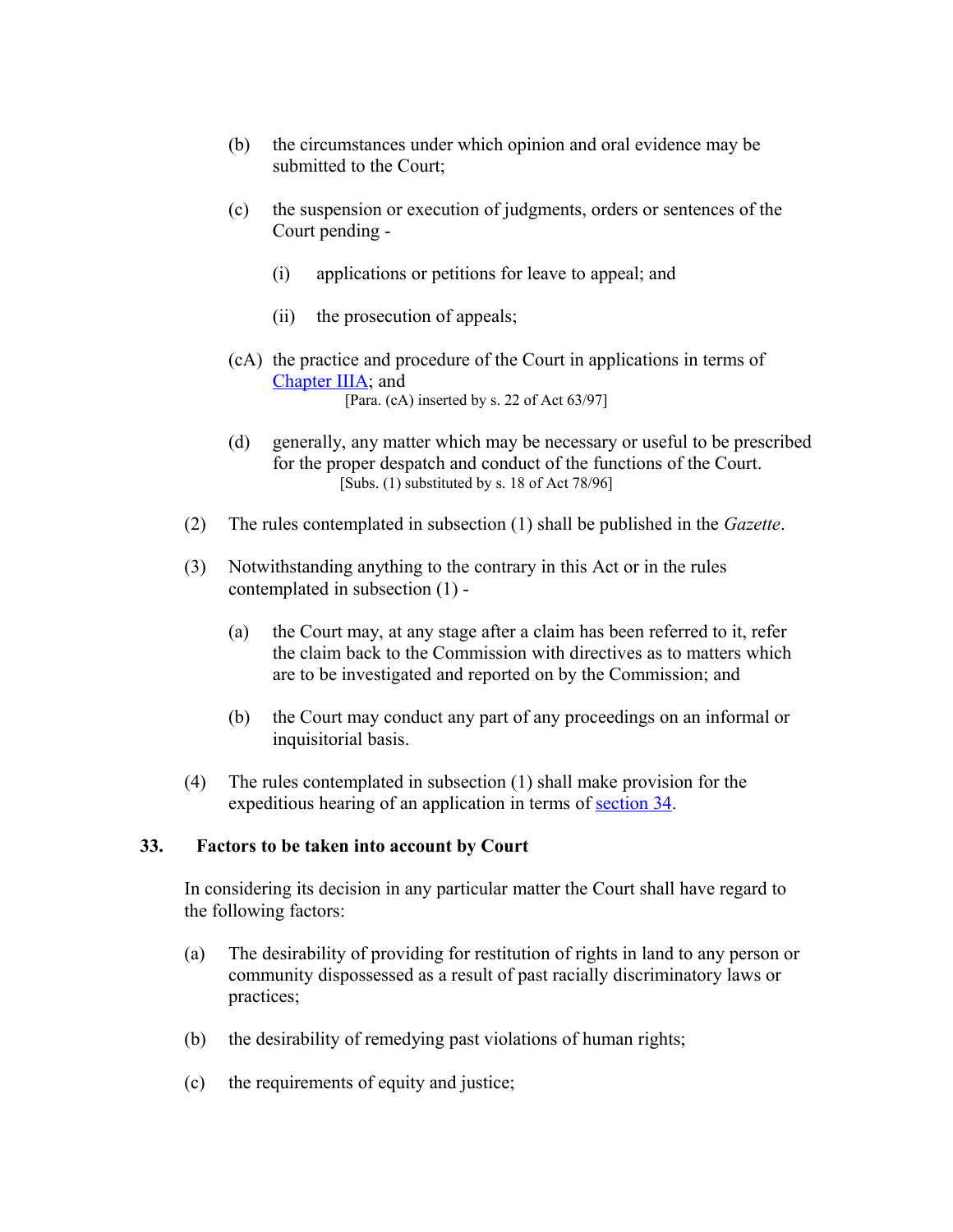- (cA) if restoration of a right in land is claimed, the feasibility of such restoration;
- (d) the desirability of avoiding major social disruption;
- (e) any provision which already exists, in respect of the land in question in any matter, for that land to be dealt with in a manner which is designed to protect and advance persons, or categories of persons, disadvantaged by unfair discrimination in order to promote the achievement of equality and redress the results of past racial discrimination;
- (eA) the amount of compensation or any other consideration received in respect of the dispossession, and the circumstances prevailing at the time of the dispossession;
- (eB) the history of the dispossession, the hardship caused, the current use of the land and the history of the acquisition and use of the land;
- (eC) in the case of an order for equitable redress in the form of financial compensation, changes over time in the value of money;
- (f) any other factor which the Court may consider relevant and consistent with the spirit and objects of the Constitution and in particular the provisions of [section 9](http://search.sabinet.co.za/netlawpdf/netlaw/CONSTITUTION%20OF%20THE%20REPUBLIC%20OF%20SOUTH%20AFRICA.htm#section9) of the Constitution.

[S. 33 substituted by s. 23 of Act 63/97]

### **34. Ruling by Court on restoration before final determination of claim**

- (1) Any national, provincial or local government body may, in respect of land which is owned by it or falls within its area of jurisdiction, make application to the Court for an order that the land in question or any rights in it shall not be restored to any claimant or prospective claimant.
- (2) Notice of any such application shall be given to the Commission, which shall investigate and submit a report to the Court on the desirability of making an order referred to in subsection (1): Provided that the provisions of [sections 12](http://search.sabinet.co.za/netlawpdf/netlaw/RESTITUTION%20OF%20LAND%20RIGHTS%20ACT.htm#section12%23section12) and [13](http://search.sabinet.co.za/netlawpdf/netlaw/RESTITUTION%20OF%20LAND%20RIGHTS%20ACT.htm#section13%23section13) shall not be so construed that it prohibits the Commission from exercising the powers conferred by those sections for the purposes of such investigation.

[Subs. (2) substituted by s. 24 of Act 63/97]

(3) Any party making an application to the Court in terms of subsection (1) shall, at its own expense, take such steps as the relevant regional land claims commissioner (or in the case of proceedings in terms of [Chapter IIIA,](http://search.sabinet.co.za/netlawpdf/netlaw/RESTITUTION%20OF%20LAND%20RIGHTS%20ACT.htm#chapter3A%23chapter3A) the Court) may direct in order to bring the application to the attention of other persons who may have an interest therein, in order that they may make submissions to and appear before the Court on the hearing of the application. [Subs. (3) substituted by s. 24 of Act 63/97]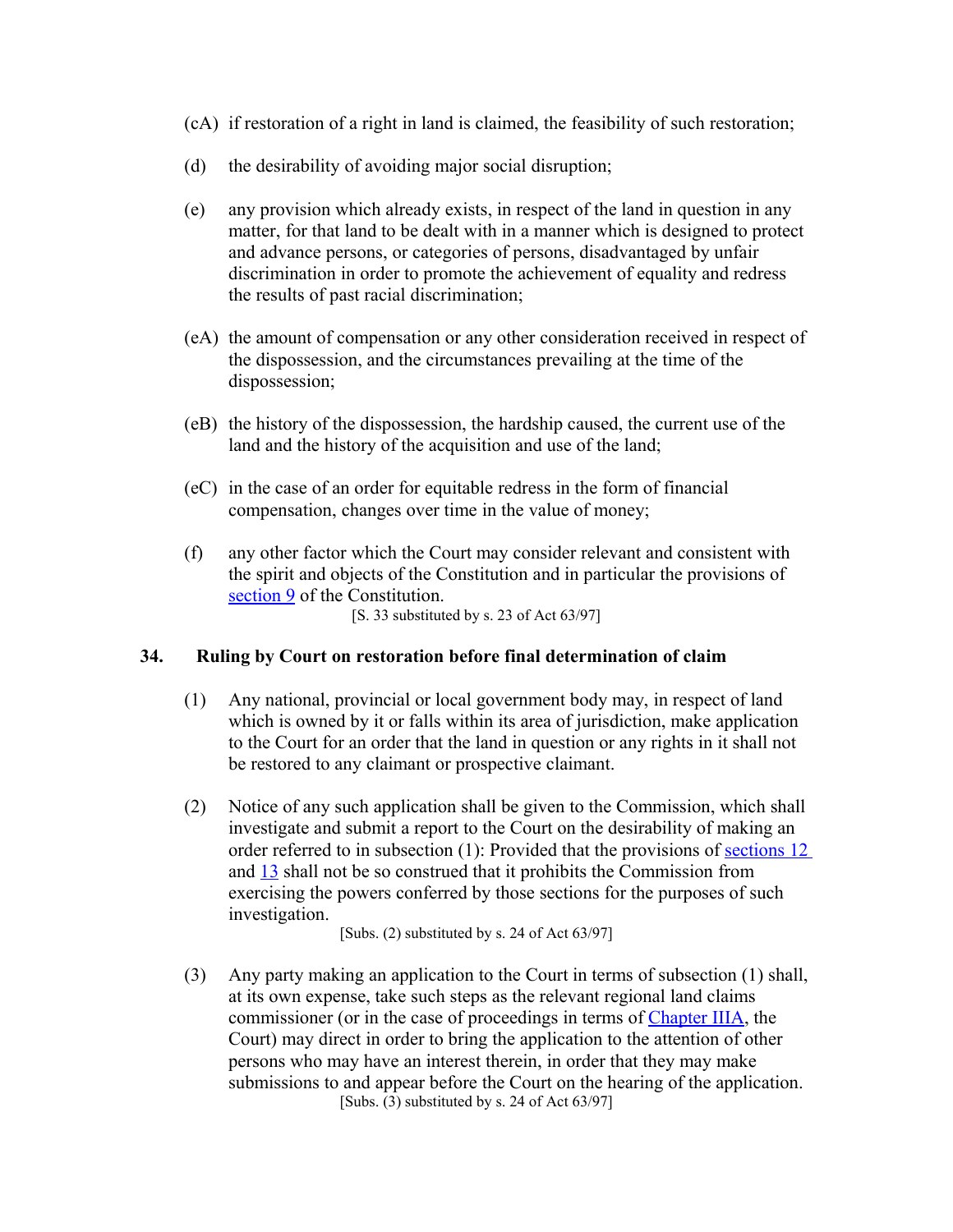- (4) The regional land claims commissioner concerned shall take such further steps as he or she deems appropriate to bring the application to the attention of persons who may have an interest.
- (5) After hearing an application contemplated in subsection (1), the Court may
	- (a) dismiss the application;
	- (b) order that when any claim in respect of the land in question is finally determined, the rights in the land in question, or in part of the land, or certain rights in the land, shall not be restored to any claimant;
	- (c) make any other order it deems fit. [Subs.  $(5)$  substituted by s. 24 of Act  $63/97$ ]
- (6) The Court shall not make an order in terms of subsection  $(5)(b)$  unless it is satisfied that -
	- (a) it is in the public interest that the rights in question should not be restored to any claimant; and
	- (b) the public or any substantial part thereof will suffer substantial prejudice unless an order is made in terms of subsection (5)(b) before the final determination of any claim.
- (7) ……….

[Subs. (7) deleted by s. 19 of Act 78/96]

- (8) Any order made in terms of subsection (5)(b) shall be binding on all claimants to the rights in question, whether such claim is lodged before or after the making of the order.
- (9) Unless the Court orders otherwise, the applicant shall not be entitled to any order for costs against any other party. [Subs. (9) added by s. 24 of Act 63/97]

### **35. Court orders**

- (1) The Court may order
	- (a) the restoration of land, a portion of land or any right in land in respect of which the claim or any other claim is made to the claimant or award any land, a portion of or a right in land to the claimant in full or in partial settlement of the claim and, where necessary, the prior acquisition or expropriation of the land, portion of land or right in land: Provided that the claimant shall not be awarded land, a portion of land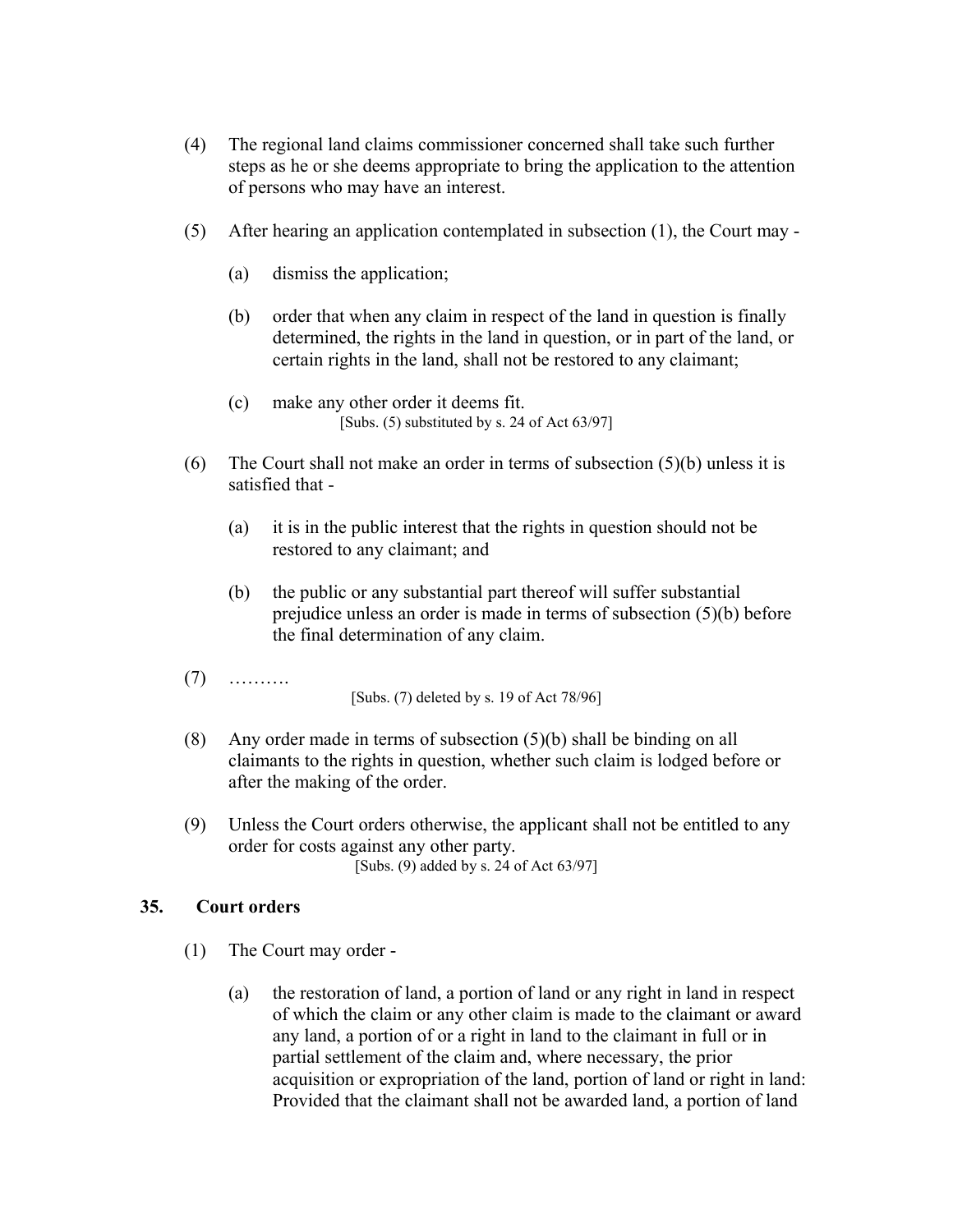or a right in land dispossessed from another claimant or the latter's ascendant, unless -

- (i) such other claimant is or has been granted restitution of a right in land or has waived his or her right to restoration of the right in land concerned; or
- (ii) the Court is satisfied that satisfactory arrangements have been or will be made to grant such other claimant restitution of a right in land;

[Para. (a) amended by s. 9 of Act 18/99]

- (b) the State to grant the claimant an appropriate right in alternative stateowned land and, where necessary, order the State to designate it;
- (c) the State to pay the claimant compensation;
- (d) the State to include the claimant as a beneficiary of a State support programme for housing or the allocation and development of rural land;
- (e) the grant to the claimant of any alternative relief. [Subs. (1) substituted by s. 25 of Act 63/97]
- (2) The Court may in addition to the orders contemplated in subsection (1)
	- (a) determine conditions which must be fulfilled before a right in land can be restored or granted to a claimant;
	- (b) if a claimant is required to make any payment before the right in question is restored or granted, determine the amount to be paid and the manner of payment, including the time for payment;
	- (c) if the claimant is a community, determine the manner in which the rights are to be held or the compensation is to be paid or held;
	- (d) ……….
	- (e) give any other directive as to how its orders are to be carried out, including the setting of time limits for the implementation of its orders;
	- (f) make an order in respect of compensatory land granted at the time of the dispossession of the land in question;
	- (fA) make appropriate orders to give effect to any agreement between the parties regarding the finalisation of the claim;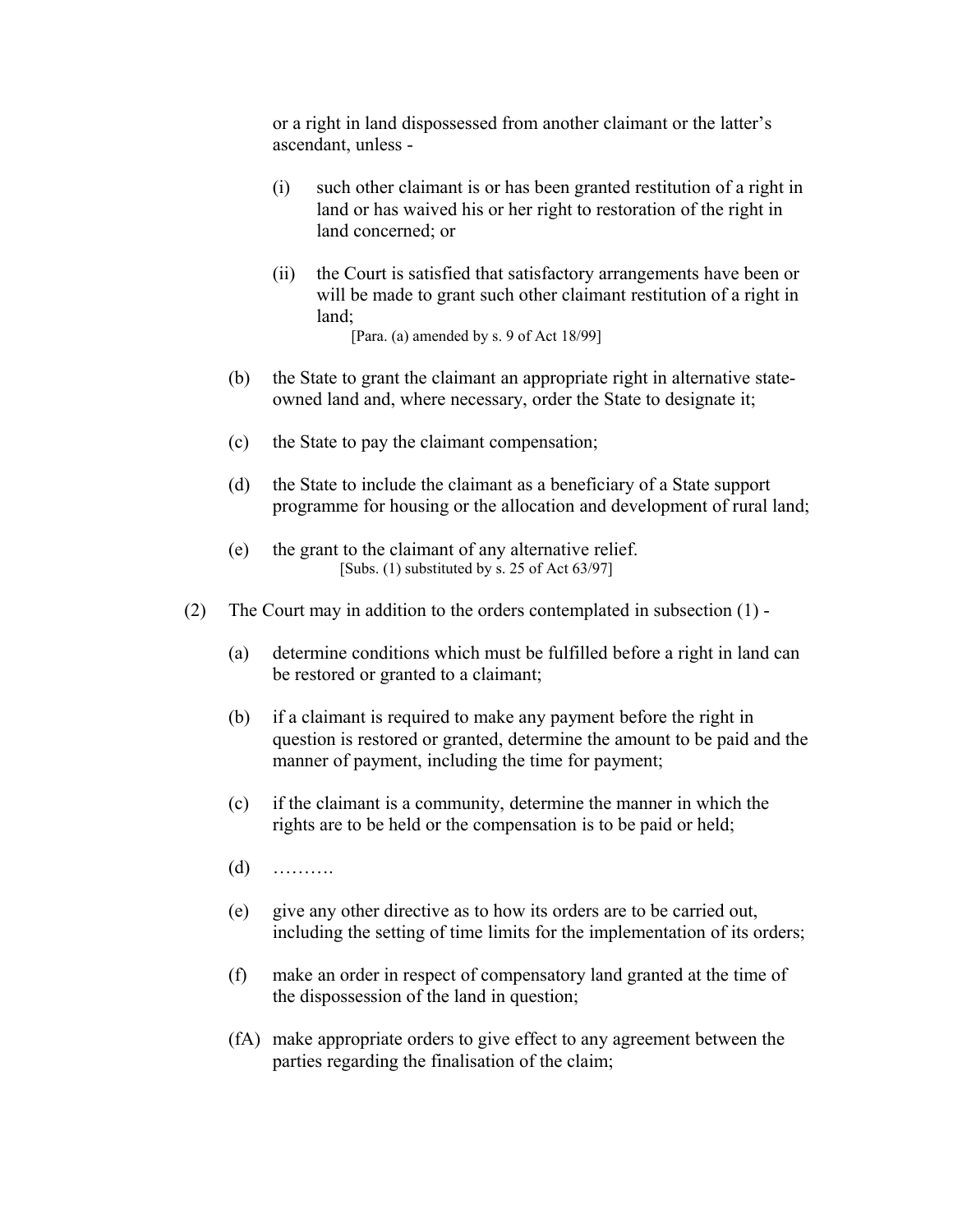(g) make such orders for costs as it deems just, including an order for costs against the State or the Commission;

[Subs.  $(2)$  amended by s. 20 of Act 78/96 and substituted by s. 25 of Act 63/97]

(3) An order contemplated in subsection  $(2)(c)$  shall be subject to such conditions as the Court considers necessary to ensure that all the members of the dispossessed community shall have access to the land or the compensation in question, on a basis which is fair and non-discriminatory towards any person, including a tenant, and which ensures the accountability of the person who holds the land or compensation on behalf of the community to the members of such community.

[Subs. (3) substituted by s. 9 of Act 18/99]

(4) The Court's power to order the restitution of a right in land or to grant a right in alternative state-owned land shall include the power to adjust the nature of the right previously held by the claimant, and to determine the form of title under which the right may be held in future.

 $(5)$  ..........

[Subs. (5) substituted by s. 25 of Act 63/97 and s. 9 of Act 18/99 and deleted by s. 1 of Act 48/2003]

(5A).......... [Subs. (5A) inserted by s. 9 of Act 18/99 and deleted by s. 1 of Act 48/2003]

- (6) In making any award of land, the Court may direct that the rights of individuals to that land shall be determined in accordance with the procedures set out in the Distribution and Transfer of Certain State Land Act, 1993 (Act No. 119 of 1993).
- (7) An order of the Court shall have the same force as an order of the Supreme Court for the purposes of the Deeds Registries Act, 1937 (Act No. 47 of 1937).
- (8) ………. [Subs. (8) deleted by s. 20 of Act 78/96]
- (9) Any state-owned land which is held under a lease or similar arrangement shall be deemed to be in the possession of the State for the purposes of subsection (1)(a): Provided that, if the Court orders the restoration of a right in such land, the lawful occupier thereof shall be entitled to just and equitable compensation determined either by agreement or by the Court. [Subs. (9) substituted by s. 25 of Act  $63/97$ ]
- (10) An interested party which is of the opinion that an order of the Court has not been fully or timeously complied with may make application to the Court for further directives or orders in that regard.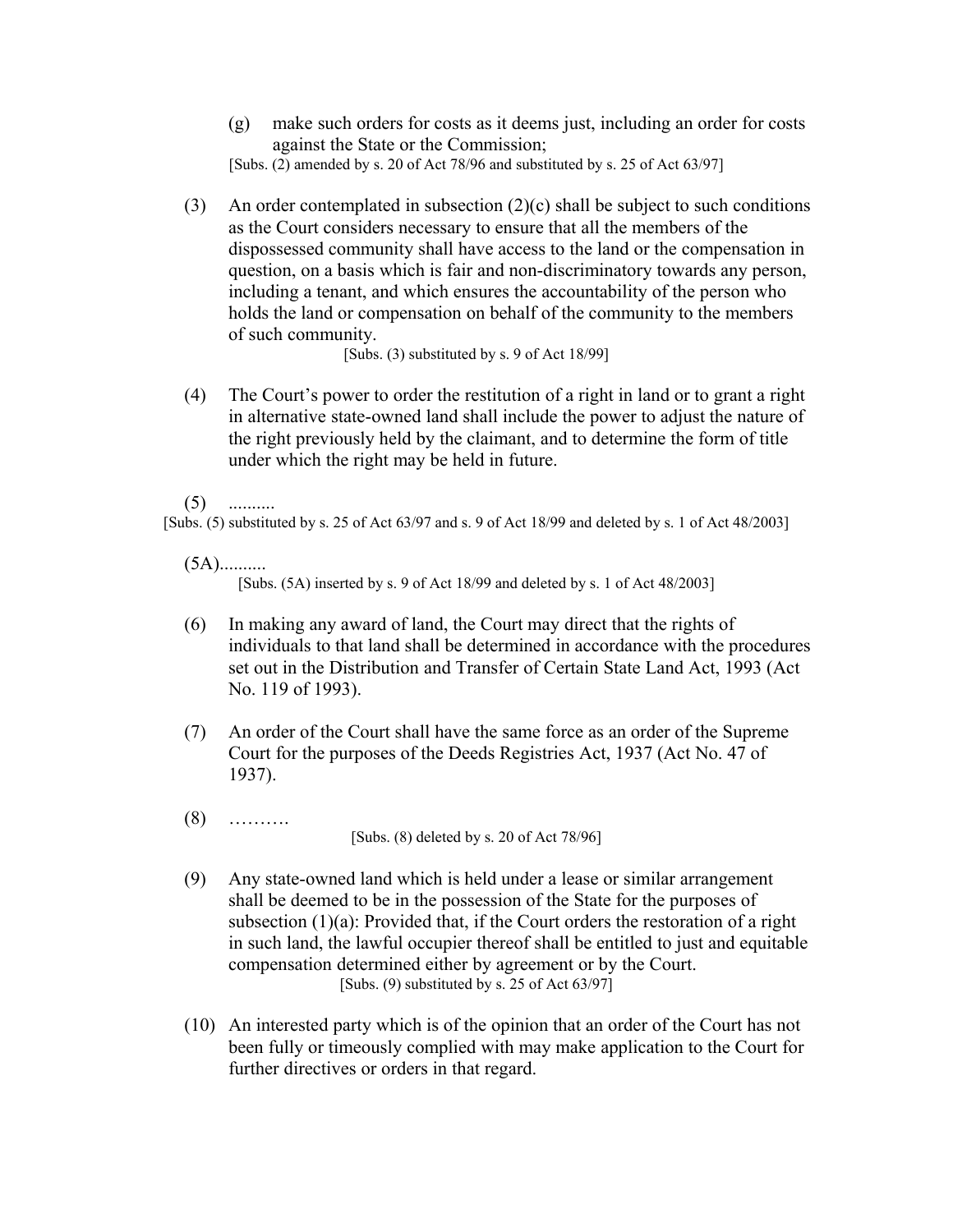- (11) The Court may, upon application by any person affected thereby and subject to the rules made under [section 32,](http://search.sabinet.co.za/netlawpdf/netlaw/RESTITUTION%20OF%20LAND%20RIGHTS%20ACT.htm#section32%23section32) rescind or vary any order or judgment granted by it -
	- (a) in the absence of the person against whom that order or judgment was granted;
	- (b) which was void from its inception or was obtained by fraud or mistake common to the parties;
	- (c) in respect of which no appeal lies; or
	- (d) in the circumstances contemplated in section  $11(5)$ :

Provided that where an appeal is pending in respect of such order, or where such order was made on appeal, the application shall be made to the Constitutional Court or the Appellate Division of the Supreme Court, as the case may be.

[Subs. (11) added by s. 20 of Act 78/96]

- (12) The Court may, upon application by any person affected thereby, or of its own accord -
	- (a) if a person is, in the circumstances contemplated in subsection (1), registered as a preferential claimant, rescind or vary the order contemplated in that subsection;
	- (b) correct patent errors in any order or judgment. [Subs. (12) added by s. 20 of Act 78/96]

### **35A. Mediation**

- (1) If at any stage during proceedings under this Act or any other Act conferring jurisdiction upon the Court it becomes evident that there is any issue which might be resolved through mediation and negotiation, the Court may make an order -
	- (a) directing the parties concerned to attempt to settle the issue through a process of mediation and negotiation;
	- (b) that such proceedings be stayed pending such process. [Subs.  $(1)$  amended by s. 3 of Act  $61/98$ ]
- (2) (a) An order contemplated in subsection  $(1)$  shall specify the time when and the place

where such process is to start.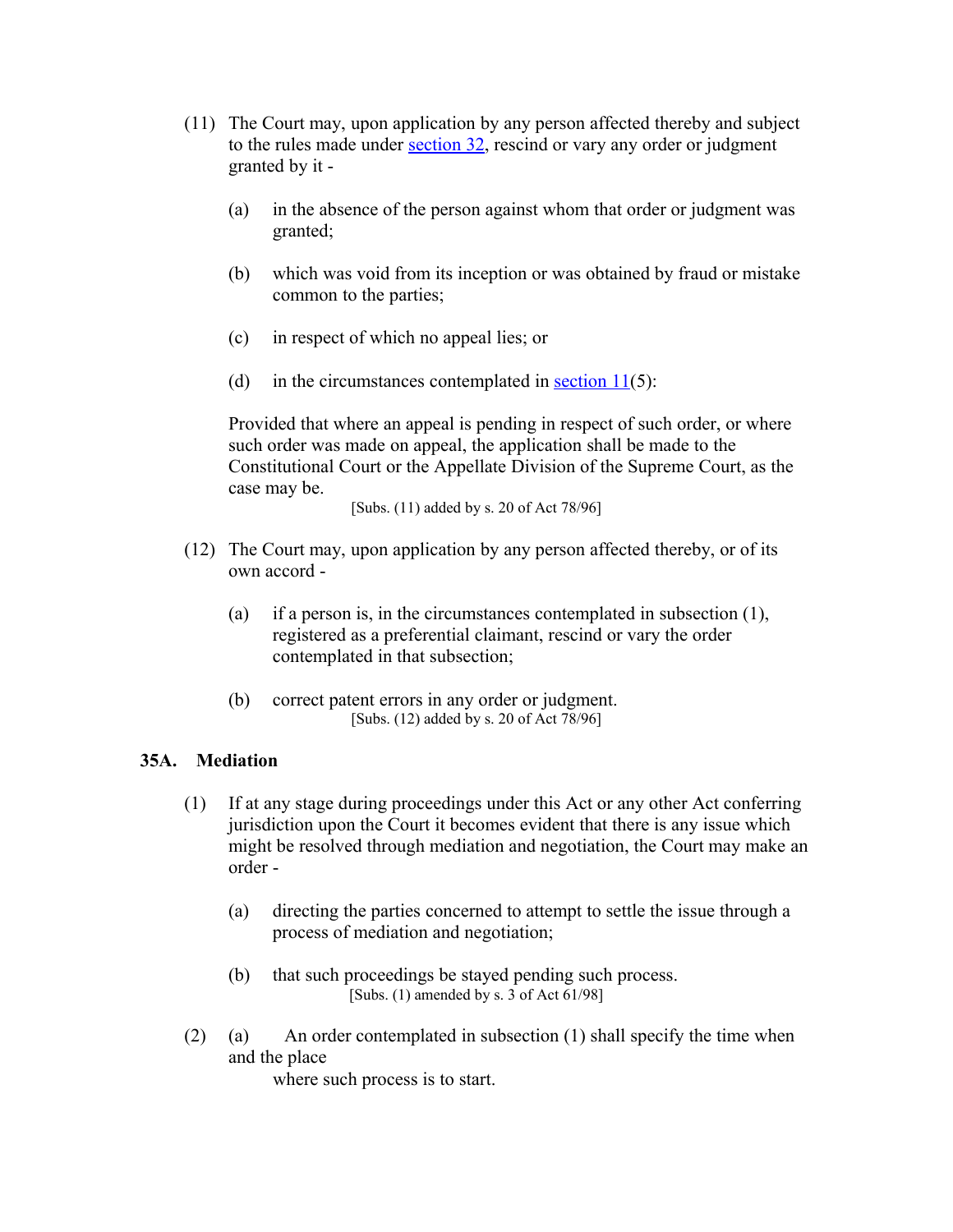- (b) The Court shall appoint a fit and proper person as mediator to chair the first meeting between the parties: Provided that the parties may at any time during the course of mediation or negotiation by agreement appoint another person to mediate the dispute.
- (3) A mediator appointed in terms of subsection (2)(b) who is not in the full-time service of the State may be paid such remuneration and allowances in respect of the services performed by him or her as may be determined by the Minister in consultation with the Minister of Finance and the President of the Court.
- (4) All discussion taking place and all disclosures and submissions made during the mediation process shall be privileged, unless the parties agree to the contrary.

[S. 35A inserted by s. 26 of Act 63/97]

# **36. Review of decisions of Commission**

- (1) Any party aggrieved by any act or decision of the Minister, Commission or any functionary acting or purportedly acting in terms of this Act may apply to have such act or decision reviewed by the Court. [Subs. (1) substituted by s. 21 of Act 78/96]
- (2) The Court shall exercise all of the Supreme Court's powers of review with regard to such matters, to the exclusion of the provincial and local divisions thereof.

# **37. Appeals from Court**

- (1) No appeal shall lie against a judgment or order of the Court except with leave of the Court or, where such leave has been refused, with the leave of the Supreme Court of Appeal. [Subs.  $(1)$  substituted by s. 27 of Act 63/97]
- (2) An appeal from a judgment or order of the Court shall be heard by the Supreme Court of Appeal. [Subs. (2) amended by s. 27 of Act 63/97]
- (3) The Supreme Court of Appeal may, in granting leave to appeal, vary any order for costs made by the Court in refusing leave to appeal. [Subs. (3) amended by s. 27 of Act 63/97]
- (4) The power to grant leave to appeal as contemplated in subsection (1)
	- (a) shall not be limited by reason only of the value of the matter in dispute or the amount claimed or awarded in the suit or by reason only of the fact that the matter in dispute is incapable of being valued in money; and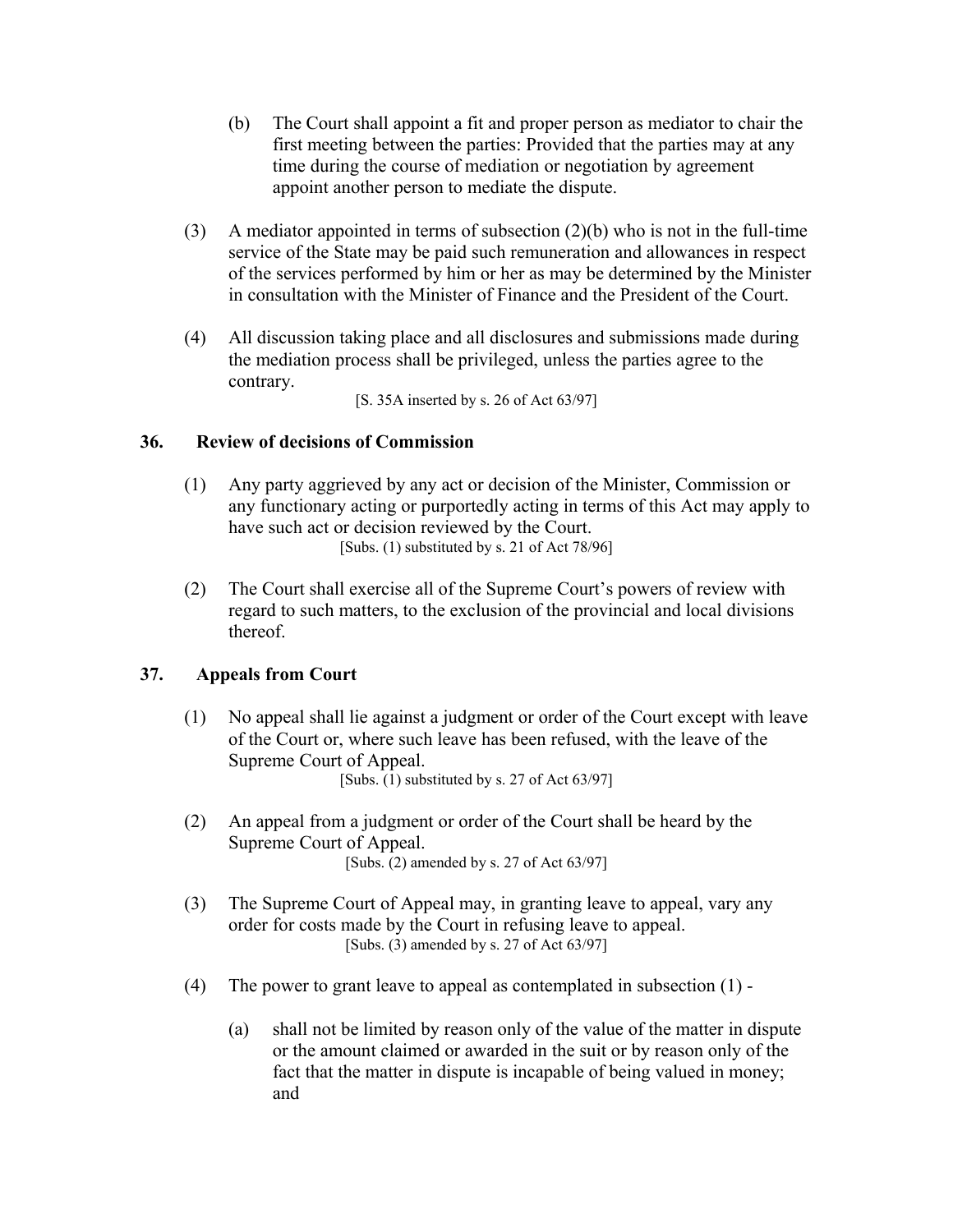- (b) shall be subject to the provisions of any other law which specifically limits it or specifically grants, limits or excludes any right of appeal.
- (5) Leave to appeal may be granted subject to such conditions as the Court or the Supreme Court of Appeal, as the case may be, considers appropriate, including a condition that the applicant shall find security for the costs of the appeal.

[Subs. (5) amended by s. 27 of Act 63/97]

- (6) The Supreme Court of Appeal may grant leave to appeal on application made to it within 15 days, or such longer period as may on good cause be allowed, after the Court has refused leave to appeal. [Subs. (6) amended by s. 27 of Act 63/97]
- (7) (a) An application to the Supreme Court of Appeal in terms of subsection  $(6) -$ 
	- (i) shall be brought on notice of motion supported by an affidavit as to the facts upon which the applicant relies for relief;
	- (ii) shall be addressed to the registrar of the Supreme Court of Appeal, to the registrar of the Court and to all other parties in the proceedings before the Court.
	- (b) The application shall be considered by two judges of the Supreme Court of Appeal designated by the Chief Justice, and in the case of a difference of opinion, also by the Chief Justice or any other such judge so designated.
	- (c) The judges considering the application may order that the application be argued before them at a time and place appointed, and may, whether or not they have so ordered -
		- (i) grant or refuse the application; or
		- (ii) refer the application to the Supreme Court of Appeal for consideration, whether upon argument or otherwise,

and where an application has been so referred, the Supreme Court of Appeal may thereupon grant or refuse the application.

(d) The decision of the majority of the judges considering the application, or the decision of the Supreme Court of Appeal, as the case may be, to grant or refuse the application shall be final.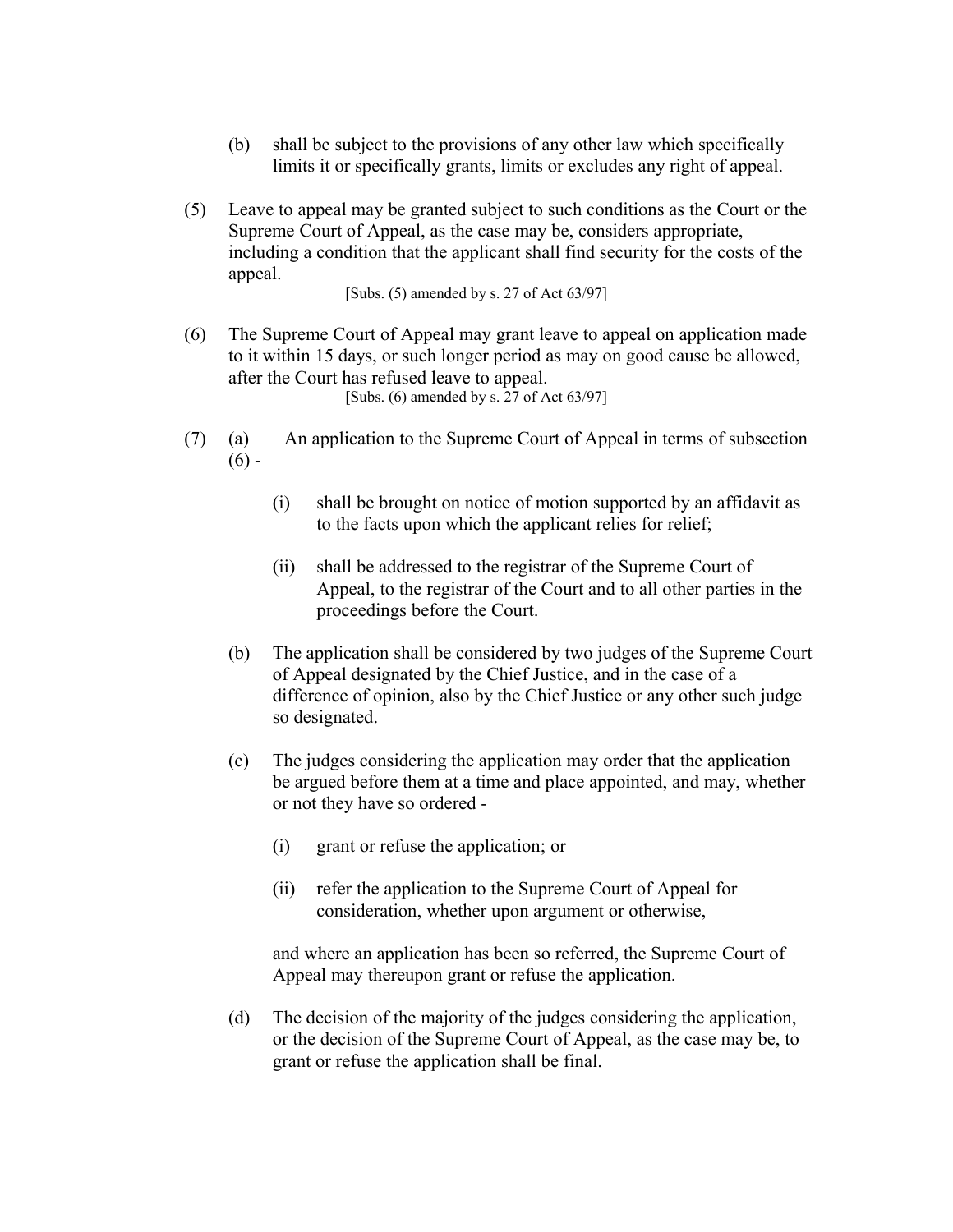- (e) Notice of the date and place fixed for the hearing of the application shall be given to the applicant and the respondent by the registrar of the Supreme Court of Appeal. [Subs. (7) amended by s. 27 of Act 63/97]
- (8) The Supreme Court of Appeal shall, on the hearing of any appeal from the Court have the power -
	- (a) to receive further evidence;
	- (b) to remit the case to the Court for further hearing, with such instructions as regards the taking of further evidence or otherwise as the Supreme Court of Appeal considers necessary; or
	- (c) to confirm, amend or set aside the judgment or order which is the subject of the appeal and to give any judgment or make any order which the circumstances may require. [Subs. (8) amended by s. 27 of Act 63/97]
- (9) Nothing in this section contained shall be construed as preventing an appeal from a judgment or order of the Court being made directly to the Constitutional Court, if such an appeal is allowed by national legislation and by the rules of the Constitutional Court.
- (10) For the purposes of this section ''Supreme Court of Appeal'' means the Supreme Court of Appeal referred to in [section 168](http://search.sabinet.co.za/netlawpdf/netlaw/CONSTITUTION%20OF%20THE%20REPUBLIC%20OF%20SOUTH%20AFRICA.htm#section168) of the Constitution. [Subs. (10) added by s. 27 of Act 63/97] [S. 37 substituted by s. 22 of Act 78/96]

#### **38. Decisions of Court a matter of public record**

The decisions of the Court shall be a matter of public record on the same basis as decisions of a High Court.

[S. 38 amended by s. 28 of Act 63/97]

### **CHAPTER IIIA**

#### **DIRECT ACCESS TO COURT**

### **38A. Definitions**

In this Chapter, unless the context indicates otherwise -

**"Director-General"** means the Director-General of Land Affairs;

**"registrar"** means the registrar of the Court;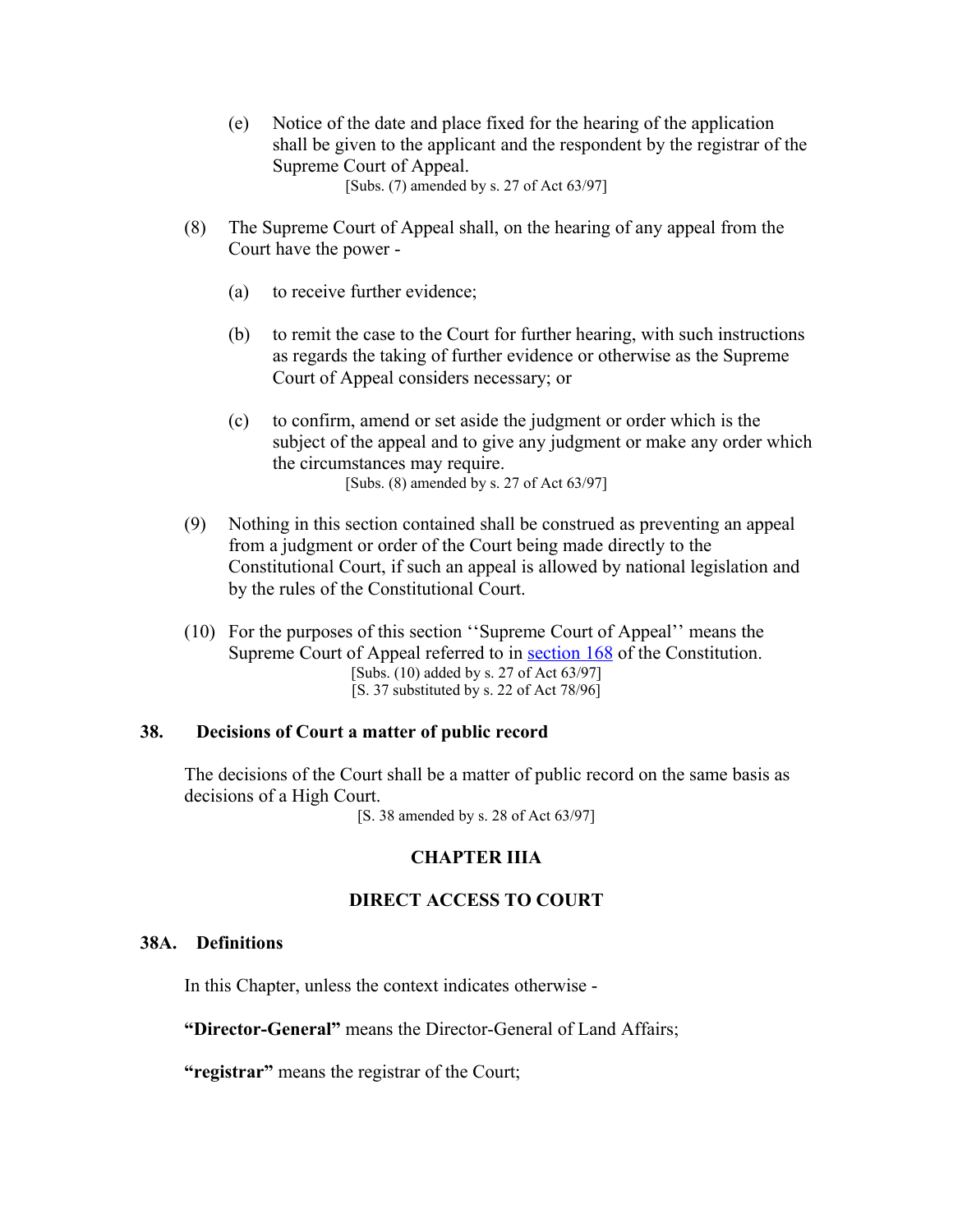**"the regional land claims commissioner"** means the regional land claims commissioner having jurisdiction in respect of the land to which an application in terms of this Chapter relates.

[S. 38A inserted by s. 29 of Act 63/97]

# **38B. Application to Court for restitution of right in land**

- (1) Notwithstanding anything to the contrary contained in this Act, any person who or the representative of any community which is entitled to claim restitution of a right in land and has lodged a claim not later than 31 December 1998 may apply to the Court for restitution of such right: Provided that leave of the Court to lodge such application shall first be obtained if -
	- (a) an order has been made by the Court in terms of  $section\ 35$  in respect of a right relating to that land; or
	- (b) a notice has been published in the *Gazette* in terms of [section 12\(](http://search.sabinet.co.za/netlawpdf/netlaw/RESTITUTION%20OF%20LAND%20RIGHTS%20ACT.htm#section12%23section12)4) or [38D\(](http://search.sabinet.co.za/netlawpdf/netlaw/RESTITUTION%20OF%20LAND%20RIGHTS%20ACT.htm#section38D%23section38D)1) in respect of that land and the period specified in the said notice has expired. [Subs. (1) amended by s. 10 of Act 18/99]
- (2) An application contemplated in subsection (1) shall be in the form prescribed by the rules.
- (3) The regional land claims commissioner may at any stage after the lodgement of an application contemplated in subsection (1) suspend the investigation of any claim lodged in terms of [section 10](http://search.sabinet.co.za/netlawpdf/netlaw/RESTITUTION%20OF%20LAND%20RIGHTS%20ACT.htm#section10%23section10) in respect of the land in question until -
	- (a) the Court has ordered that the suspension be lifted; or
	- (b) the application has, in accordance with the rules, been withdrawn,

and the applicant has informed the regional land claims commissioner accordingly.

- (4) The Court may at any stage of the proceedings order that all claims lodged in terms of [section 10](http://search.sabinet.co.za/netlawpdf/netlaw/RESTITUTION%20OF%20LAND%20RIGHTS%20ACT.htm#section10%23section10) in respect of the land in question be transferred to the Court, whereupon the regional land claims commissioner shall forward without delay all documents in his or her possession pertaining to such claims to the registrar.
- (5) Where all interested parties have reached agreement as to how the claim should be finalised, the Court may make the agreement an order of the Court.
- (6) After hearing the application, the Court may -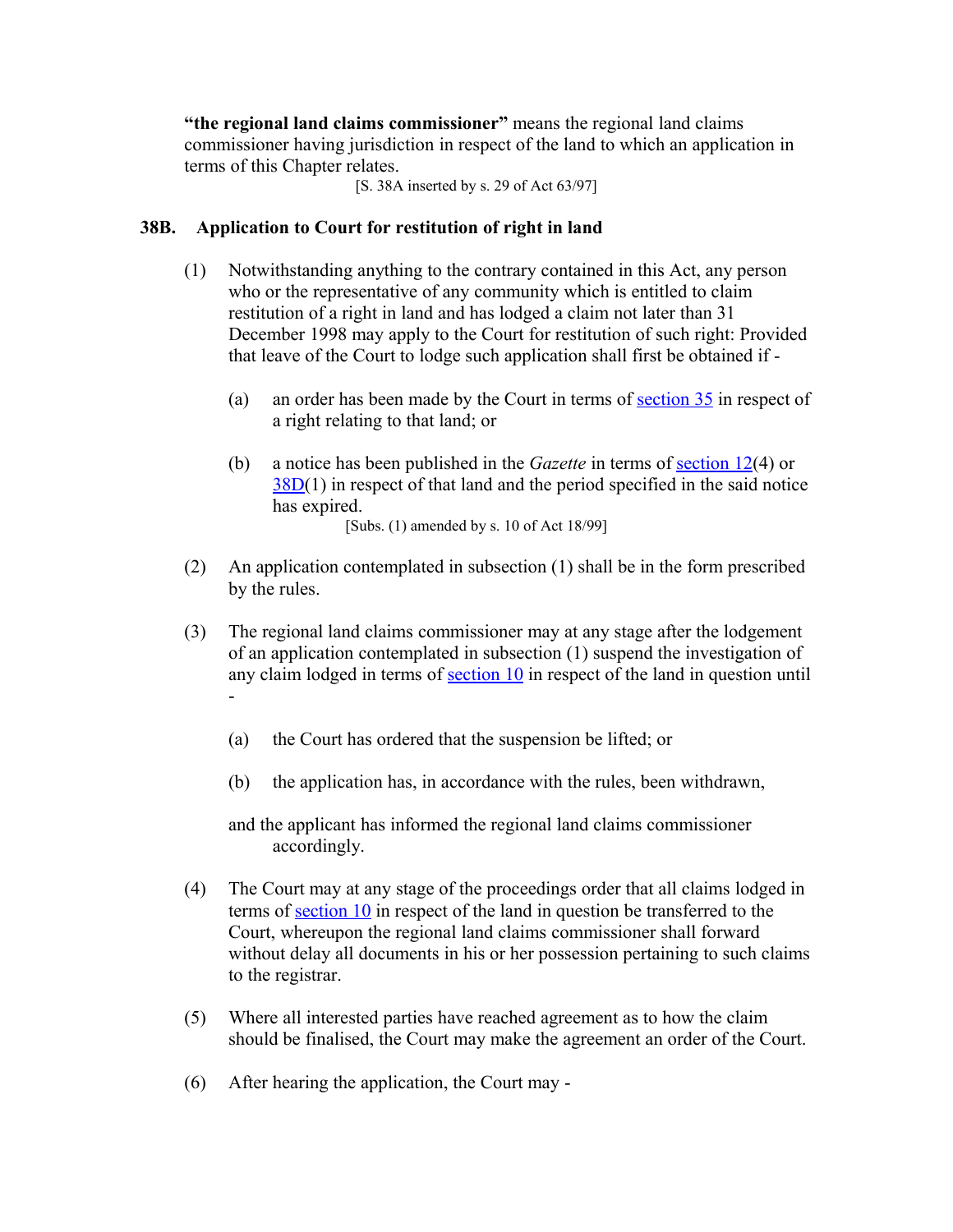- (a) make any order in terms of [section 35;](http://search.sabinet.co.za/netlawpdf/netlaw/RESTITUTION%20OF%20LAND%20RIGHTS%20ACT.htm#section35%23section35)
- (b) dismiss the application;
- (c) transfer all the claims before the Court in respect of the land in question to the regional land claims commissioner: Provided that the regional land claims commissioner shall not by virtue of such transfer be obliged to give priority to any claim so transferred;
- (d) make no order thereon but grant leave for the applicant to renew the application on the same papers supplemented by such further affidavits and documents as the case may require. [S. 38B inserted by s. 29 of Act 63/97]

### **38C. Reports by regional land claims commissioner or Director-General**

The regional land claims commissioner or the Director-General may, of his or her own accord, file a report in any application in terms of this Chapter and shall do so if so directed by the Court.

[S. 38C inserted by s. 29 of Act 63/97]

### **38D.Time limit for applications for leave to intervene under certain circumstances**

- (1) If at any stage during proceedings under this Chapter the Court is satisfied that it is necessary or appropriate that all claims for restitution in respect of the land in question be considered at the same time, it may direct the applicant to publish in the *Gazette* and in such other manner as it deems appropriate, a notice advising potential claimants of its decision and inviting them to apply for leave to intervene in the application or action within the period specified in such notice.
- (2) After the expiry of the period contemplated in subsection (1)
	- (a) no claim in respect of the land in question shall be lodged with the regional land claims commissioner;
	- (b) no application for leave to intervene in order to enforce restitution of a right in such land shall be lodged with the registrar;
	- (c) no application to the Court in terms of <u>section  $38B$ </u> shall be lodged with the registrar in respect of the land in question:

Provided that the Court may allow a claimant or applicant on good cause shown, to lodge such a claim or application after the expiry of such period, but not later than 31 December 1998.

[S. 38D inserted by s. 29 of Act 63/97]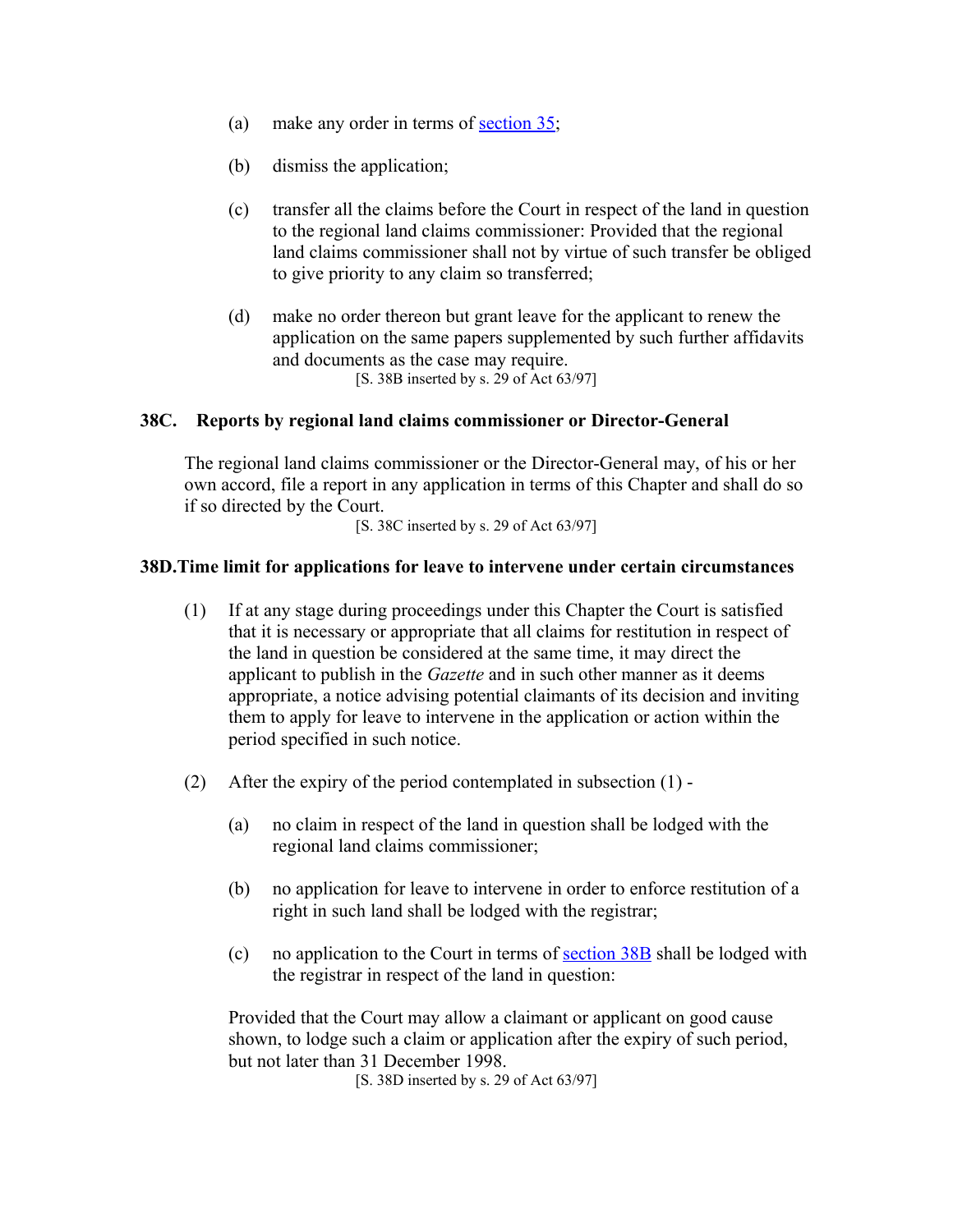# **38E. Additional powers of Court**

The Court may, during proceedings under this Chapter and subject to such terms and conditions as it may determine -

- (a) make an order
	- (i) prohibiting or setting aside the sale, exchange, donation, lease, subdivision, rezoning or development of land to which an application relates, if it is satisfied that such sale, exchange, donation, lease, subdivision, rezoning or development -
		- (aa) defeats or will defeat the achievement of the objects of this Act;
		- (bb) was not or will not be done in good faith;
	- (ii) prohibiting the eviction of any claimant who was resident on the land in question at the date of commencement of this Act;
	- (iii) prohibiting the removal, destruction or damaging of improvements upon the land in question;
	- (iv) prohibiting the entering upon and occupation of the land in question without the permission of the owner or lawful occupier;
- (b) direct the Commission or the Director-General to perform any function necessary or expedient for the exercise of its powers in terms of this Chapter;
- (c) on good cause shown condone any deviation from or noncompliance with the provisions of this Chapter or the rules;
- (d) make recommendations to the Minister regarding the most appropriate form of alternative relief, if any, for those claimants who do not qualify for the restitution of rights in land in terms of the Act; and
- (e) make such other order as in the circumstances appears to be just. [S. 38E inserted by s. 29 of Act 63/97] [Chapter IIIA inserted by s. 29 of Act 63/97]

# **CHAPTER IV**

# **MISCELLANEOUS PROVISIONS**

**39. Register of public land**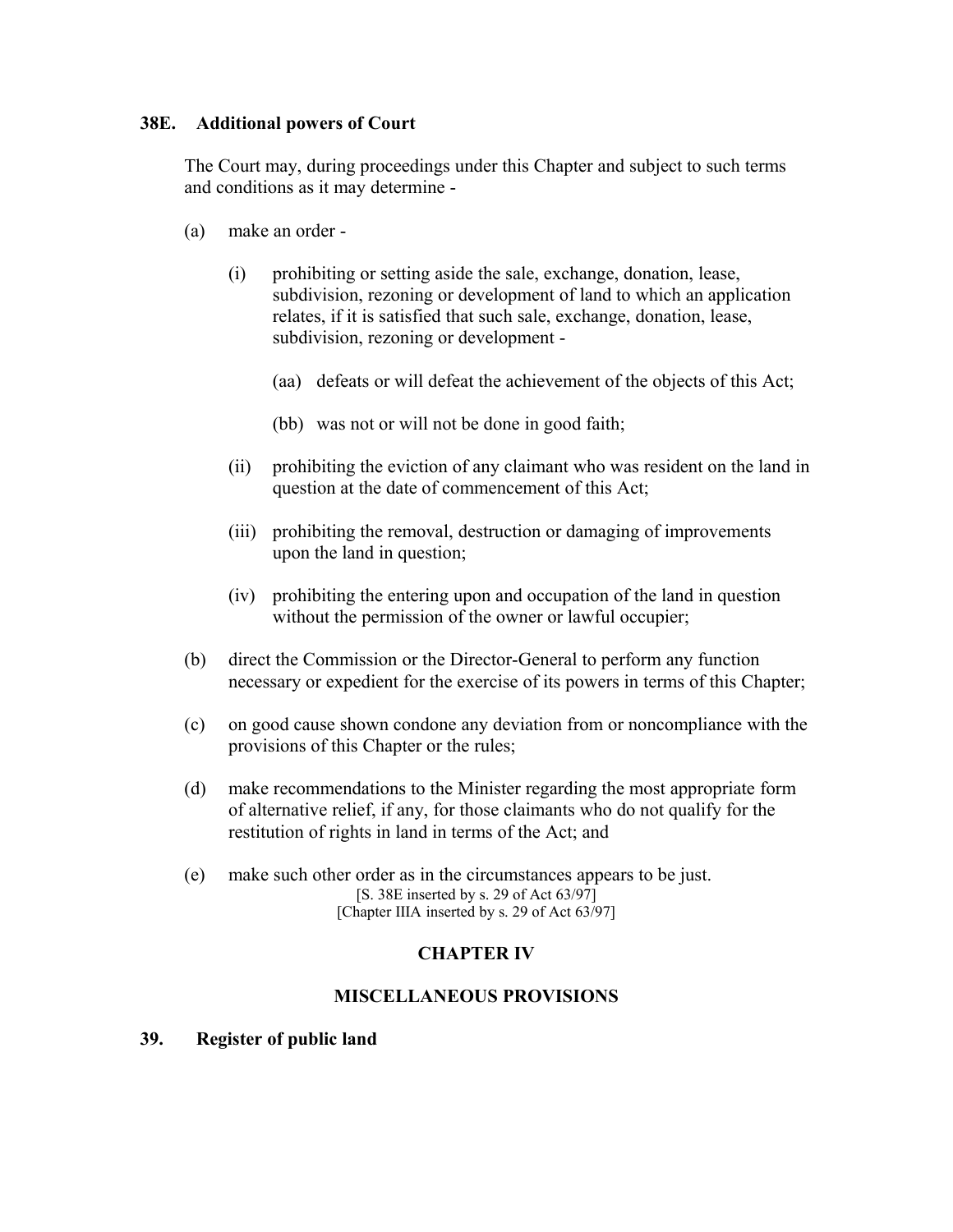In order to facilitate the work of the Commission and the Court, the Minister may take all necessary steps to compile a register of public land, which register shall be open to inspection by claimants and prospective claimants.

# **40. Regulations**

The Minister may make regulations regarding -

- (a) any matter required or permitted to be prescribed in terms of this Act; and
- (b) generally, all matters which in his or her opinion are necessary or expedient to be prescribed in order to achieve the objects of this Act.

# **41. Repeal of laws, and savings**

- (1) Sections 88A up to and including 96A of the Abolition of Racially Based Land Measures Act, 1991 (Act No. 108 of 1991), and the Abolition of Racially Based Land Measures Amendment Act, 1993 (Act No. 110 of 1993), are hereby repealed.
- (2) If an application was, before the commencement of this Act, lodged with the Commission on Land Allocation established in terms of section 89 of the Abolition of Racially Based Land Measures Act, 1991 (Act No. 108 of 1991) and that Commission has, before the commencement of this Act -
	- (a) made a recommendation in respect of such application, such application shall on request of any interested party; or
	- (b) not made any order or recommendation in respect of such application such application shall,

subject to the provisions of subsection (3), be deemed to have been lodged with the Commission in accordance with the provisions of [section 10\(](http://search.sabinet.co.za/netlawpdf/netlaw/RESTITUTION%20OF%20LAND%20RIGHTS%20ACT.htm#section10%23section10)1).

- (3) The regional land claims commissioner having jurisdiction may
	- (a) direct any applicant in respect of an application referred to in subsection (2) to provide the Commission with any further information relevant to the application; and
	- (b) in respect of an application referred to in subsection (2), waive compliance with any or all of the procedures prescribed by or under this Act.

### **42. Transfer duty and fees**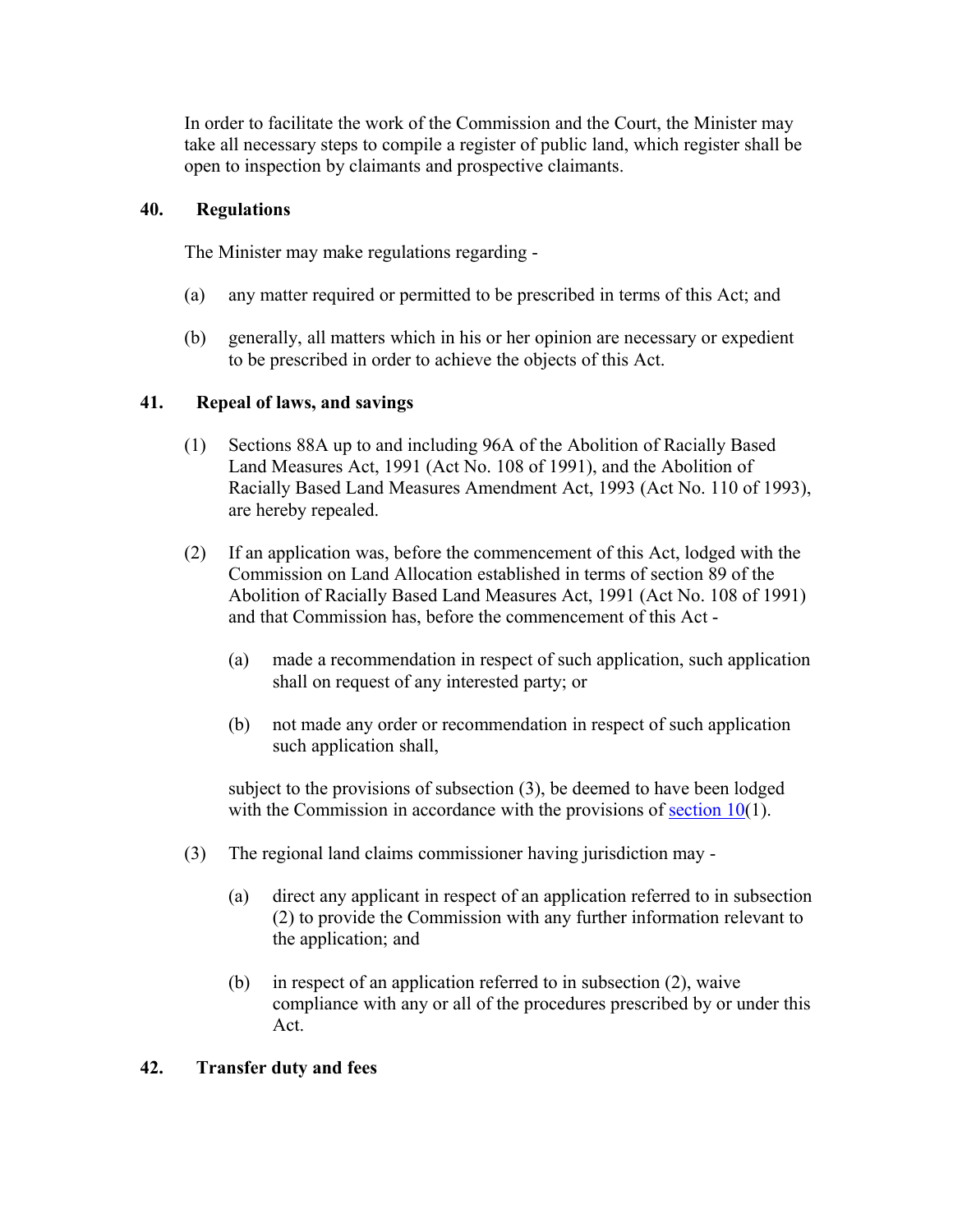- (1) The Minister may direct that any transfer duty or other fees payable by a claimant in respect of any transfer of land or of a right in land in terms of this Act shall be defrayed in full or in part from money appropriated by Parliament for that purpose.
- (2) The Minister may, in consultation with the Minister of Finance, direct that no transfer duty, stamp duty or other fees contemplated in subsection (1) shall be paid in respect of a particular transfer under this Act.

# **42A. Registration of land in name of claimant**

- (1) Where, in terms of this Act, land is acquired or expropriated in order to restore or award the land to a claimant, such land vests in the State, which must transfer it to the claimant. [Subs. (1) substituted by s. 2 of Act 48/2003]
- (2) No duty, fee or other charge is payable in respect of any registration in terms of subsection (1).

[S. 42A inserted by s. 30 of Act 63/97]

# **42B. Certain laws not applicable in respect of land restored or awarded**

- (1) The laws governing the subdivision of agricultural land shall not apply in respect of any subdivision undertaken in order to restore or award land to any claimant in terms of this Act.
- (2) The laws governing the establishment of townships shall not apply to land restored or awarded to any claimant in terms of this Act, as long as that land is predominantly occupied by that claimant. [S. 42B inserted by s. 30 of Act 63/97]

### **42C. Financial aid**

- (1) The Minister may from money appropriated by Parliament for this purpose and on such conditions as he or she may determine, grant an advance or a subsidy for the development or management of, or to facilitate the settlement of persons on, land which is the subject of an order of the Court in terms of this Act or an agreement in terms of section  $14(3)$  or  $42D$  or which is expropriated in terms of [section 42E,](http://search.sabinet.co.za/netlawpdf/netlaw/RESTITUTION%20OF%20LAND%20RIGHTS%20ACT.htm#section42E%23section42E) to -
	- (a) any claimant to whom restoration or the award of a right in land has been ordered;
	- (b) any claimant who has entered into an agreement contemplated in section  $14(3)$  or  $42D$ ;
	- (c) any person resettled on such land.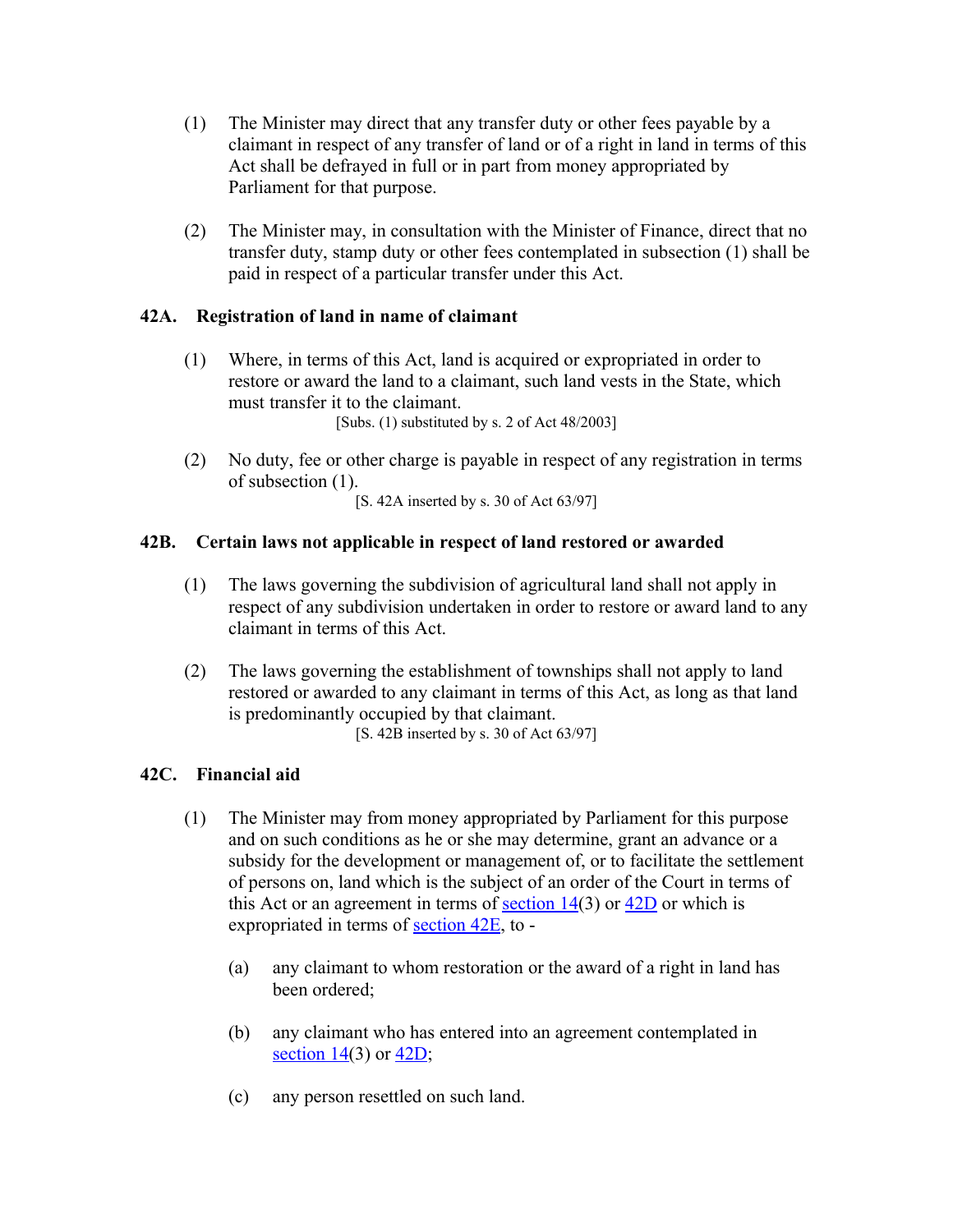[Subs. (1) substituted by s. 4 of Act 61/98 and s. 11 of Act 18/99 and amended by s. 3 of Act 48/2003]

- (2) For the purposes of subsection (1) "development of land" includes the facilitation of the planning of any development of land.
- (3) The Minister may, either in general or in a particular case or in cases of a particular nature and on such conditions as he or she may determine, delegate any power conferred by subsection (1) -
	- (a) to any officer in the Department of Land Affairs;
	- (b) to a Premier of a province;
	- (c) with the concurrence of the Premier of a province, to another member of the Executive Council of that province;
	- (d) with the concurrence of a Municipal Council, to any member of that Municipal Council; or
	- (e) with the concurrence of the relevant Minister, to any officer in any other organ of state.
- (4) Any delegation of a power under subsection (3)
	- (a) shall be done in writing;
	- (b) shall not prevent the Minister from exercising that power himself or herself; and
	- (c) may at any time be withdrawn in writing by the Minister.
- (5) The Minister may in writing for the purposes of the development of land contemplated in subsection (1) transfer funds contemplated in that subsection to any organ of state.
	- [S. 42C inserted by s. 30 of Act 63/97]

### **42D. Powers of Minister in case of certain agreements**

- (1) If the Minister is satisfied that a claimant is entitled to restitution of a right in land in terms of [section 2,](http://search.sabinet.co.za/netlawpdf/netlaw/RESTITUTION%20OF%20LAND%20RIGHTS%20ACT.htm#section2%23section2) and that the claim for such restitution was lodged not later than 31 December 1998, he or she may enter into an agreement with the parties who are interested in the claim providing for one or more of the following:
	- (a) The award to the claimant of land, a portion of land or any other right in land : Provided that the claimant shall not be awarded land, a portion of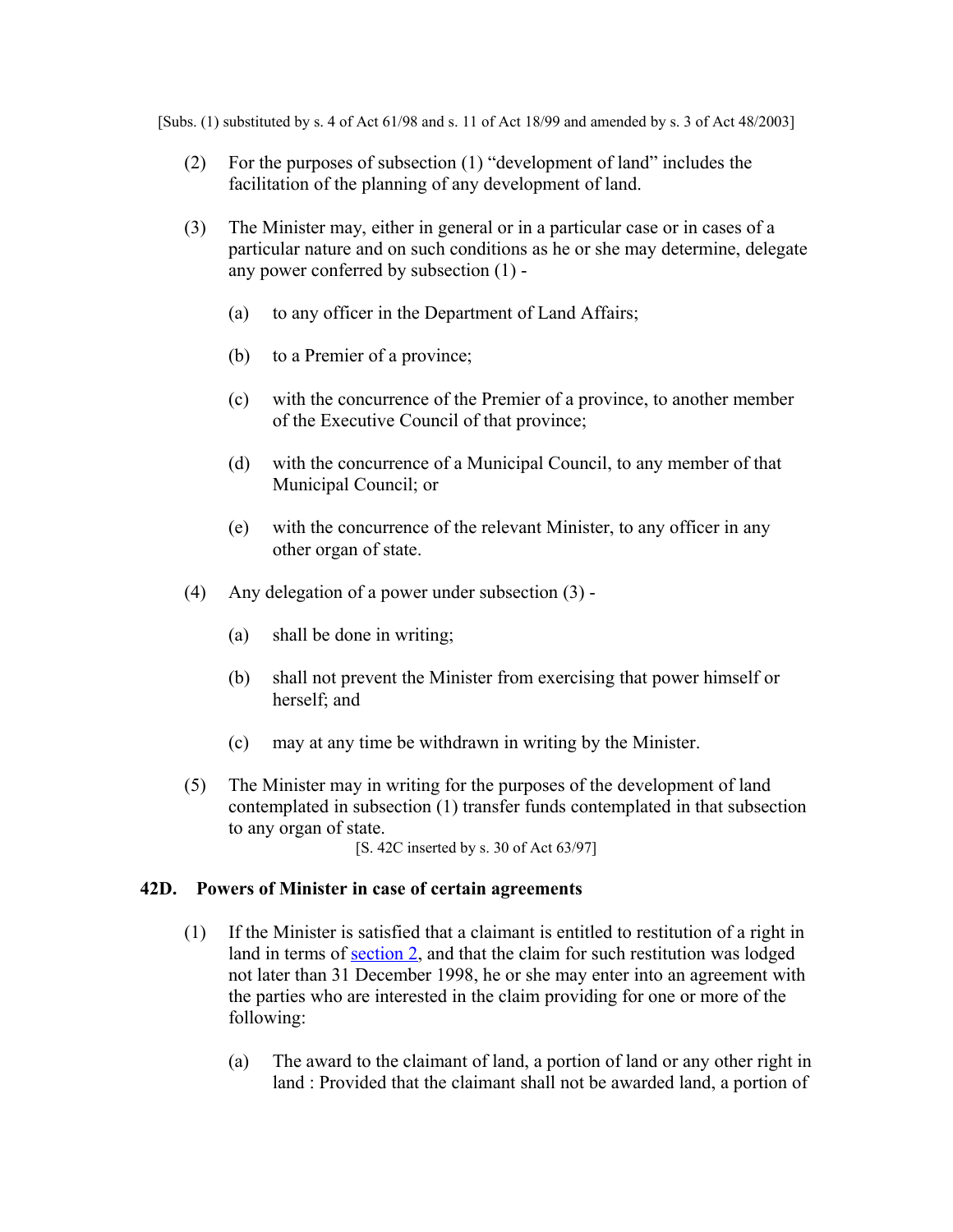land or a right in land dispossessed from another claimant or the latter's ascendant, unless -

- (i) such other claimant is or has been granted restitution of a right in land or has waived his or her right to restoration of the right in land in question; or
- (ii) the Minister is satisfied that satisfactory arrangements have been or will be made to grant such other claimant restitution of a right in land;
- (b) the payment of compensation to such claimant;
- (c) both an award and payment of compensation to such claimant;
- (d) ..........

[Para. (d) deleted by s. 4 of Act 48/2003]

- (e) the manner in which the rights awarded are to be held or the compensation is to be paid or held; or
- (f) such other terms and conditions as the Minister considers appropriate.
- (2) If the claimant contemplated in subsection (1) is a community, the agreement must provide for all the members of the dispossessed community to have access to the land or the compensation in question, on a basis which is fair and non-discriminatory towards any person, including a tenant, and which ensures the accountability of the person who holds the land or compensation on behalf of such community to the members of the community.
- (3) The Minister may delegate any power conferred upon him or her by subsection (1) or section  $42C$  to the Director General of Land Affairs or any other officer of the State or to a regional land claims commissioner.
- (4) The Director General of Land Affairs may with the consent of the Minister delegate to any officer of the State or a regional land claims commissioner any power delegated to the Director General under subsection (3).
- (5) Any delegation under subsection (3) or (4) may be made either in general or in a particular case or in cases of a particular nature and on such conditions as may be determined by the Minister or the Director General of Land Affairs, as the case may be, and the Minister or the Director General is not thereby divested of any power so delegated.
- (6) Expenditure in connection with the exercise of the powers conferred by subsection (1) shall be defrayed from moneys appropriated by Parliament for that purpose.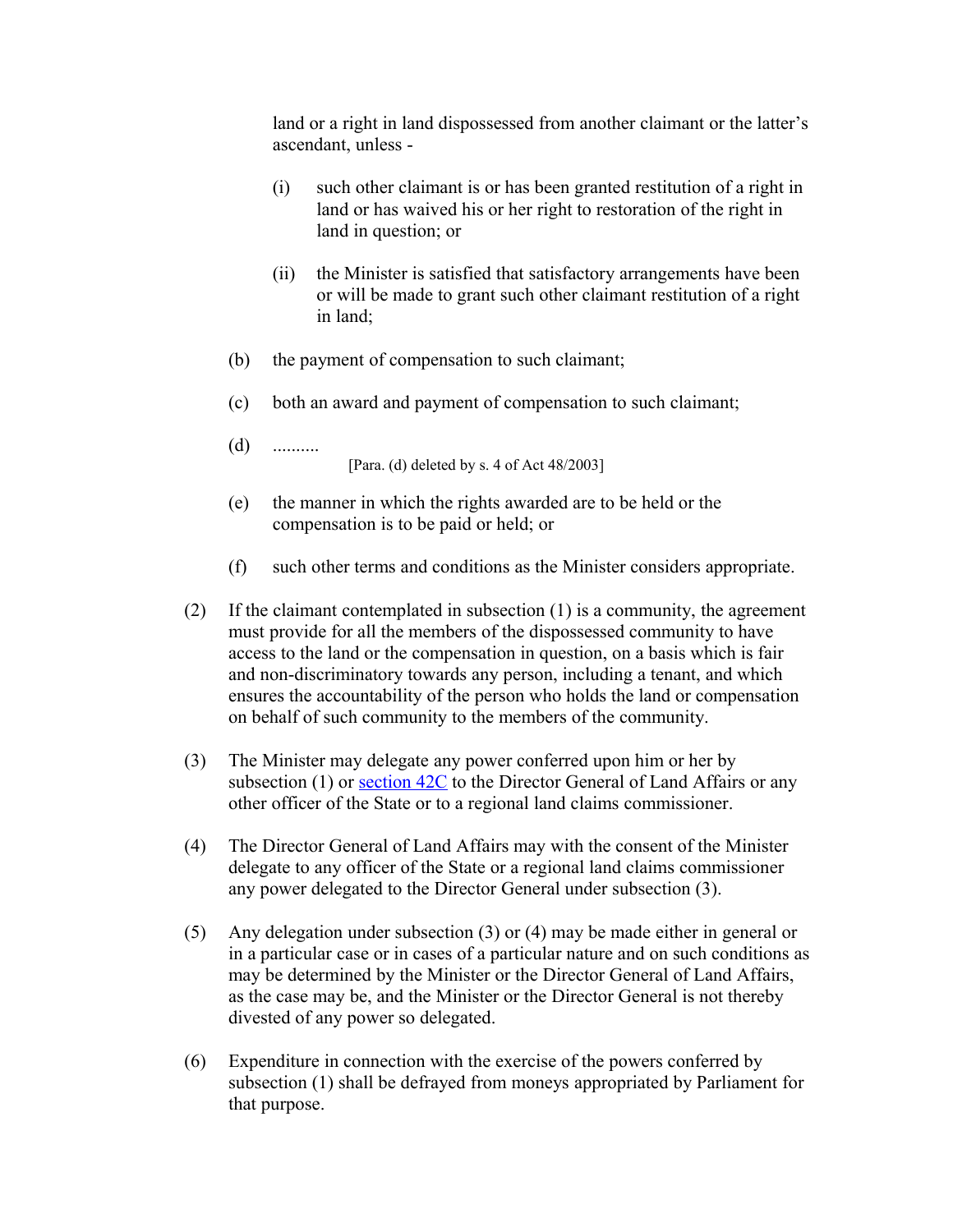(7) The provisions of subsections (1) to (6) and [section 42C](http://search.sabinet.co.za/netlawpdf/netlaw/RESTITUTION%20OF%20LAND%20RIGHTS%20ACT.htm#section42C%23section42C) shall apply *mutatis mutandis* in respect of an agreement entered into before the commencement of the Land Restitution and Reform Laws Amendment Act, 1999, in terms of which a claimant has waived any or all of his or her rights to relief under this Act.

[S. 42D inserted by s. 30 of Act 63/97 and substituted by s. 12 of Act 18/99]

### **42E. Acquisition of land, portion of land or right in land for land reform purposes**

- (1) The Minister may purchase, acquire in any other manner or, consistent with the provisions of [section 3](http://search.sabinet.co.za/netlawpdf/netlaw/PROMOTION%20OF%20ADMINISTRATIVE%20JUSTICE%20ACT.htm#section3) of the Promotion of Administrative Justice Act, 2000 (Act No. 3 of 2000), expropriate land, a portion of land or a right in land-
	- (a) in respect of which a claim in terms of this Act has been lodged, for the purpose of-
		- (i) restoring or awarding such land, portion of land or right in land to a claimant who is entitled to restitution of a right in land in terms of [section 2;](http://search.sabinet.co.za/netlawpdf/netlaw/RESTITUTION%20OF%20LAND%20RIGHTS%20ACT.htm#section2%23section2) or
		- (ii) providing alternative relief as contemplated in section  $6(2)(b)$ ; and
	- (b) in respect of which no such claim has been lodged but the acquisition of which is directly related to or affected by such claim, and which will promote the achievement of the purpose contemplated in paragraph (a).
- (2) The Expropriation Act, 1975 (Act No. 63 of 1975), shall, with the necessary changes, apply to an expropriation under this Act, and any reference to the Minister of Public Works in that Act must be construed as a reference to the Minister for the purpose of such expropriation.
- (3) Where the Minister expropriates land, a portion of land or a right in land under this Act, the amount of compensation and the time and manner of payment shall be determined either by agreement or by the Court in accordance with [section 25\(](http://search.sabinet.co.za/netlawpdf/netlaw/CONSTITUTION%20OF%20THE%20REPUBLIC%20OF%20SOUTH%20AFRICA.htm#section25)3) of the Constitution.
- (4) The rules of the Court made under [section 32](http://search.sabinet.co.za/netlawpdf/netlaw/RESTITUTION%20OF%20LAND%20RIGHTS%20ACT.htm#section32%23section32) shall govern the procedure of the Court in the determination of compensation in terms of subsection (3). [S. 42E inserted by s. 5 of Act 48/2003]

### **43. Short title and commencement**